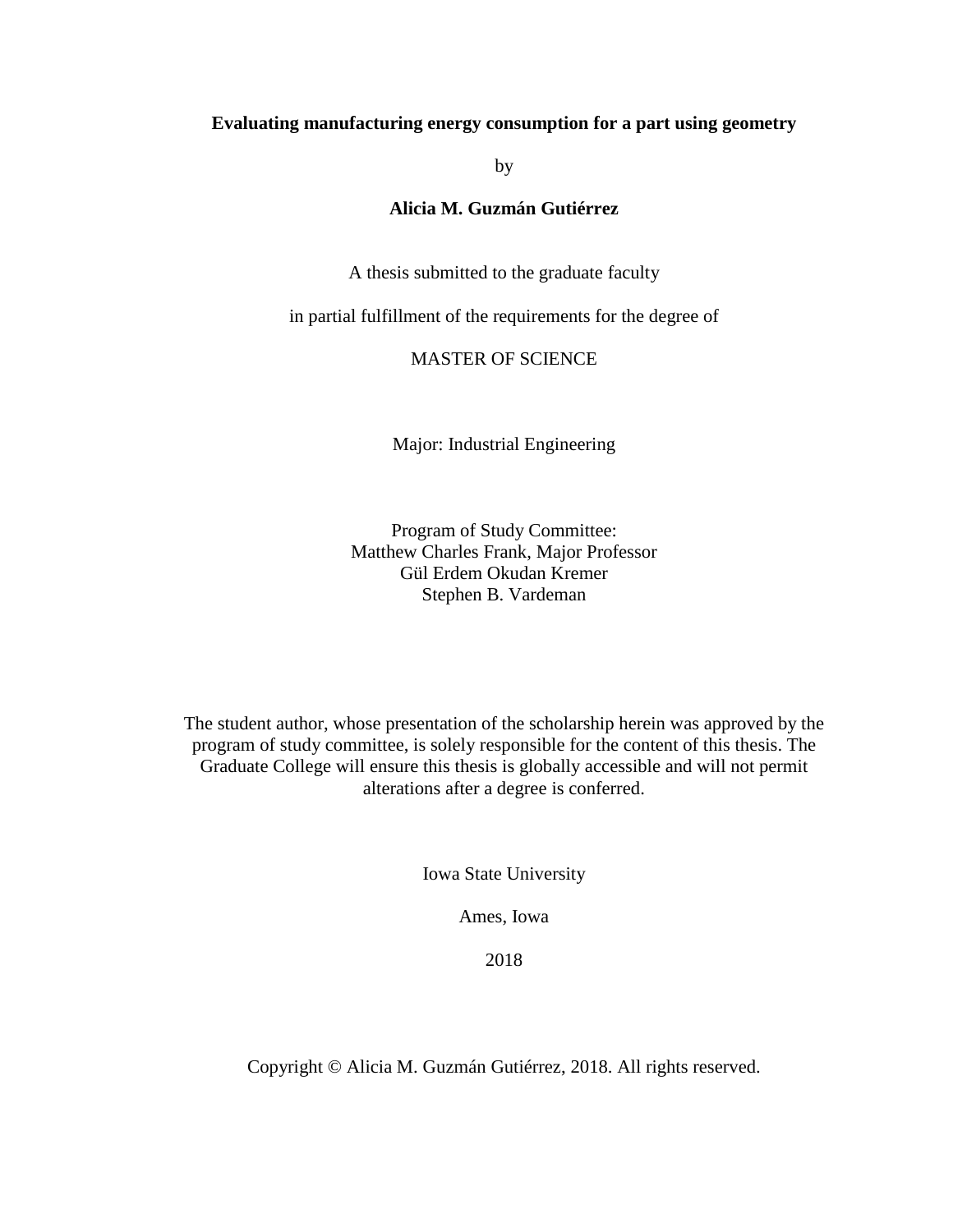# **DEDICATION**

I would like to dedicate this work to my mother, Alicia M. Gutiérrez Álvarez, my brother, José M. Guzmán Gutiérrez, and Michael S. Libbey for their unconditional love and support throughout my time at Iowa State University.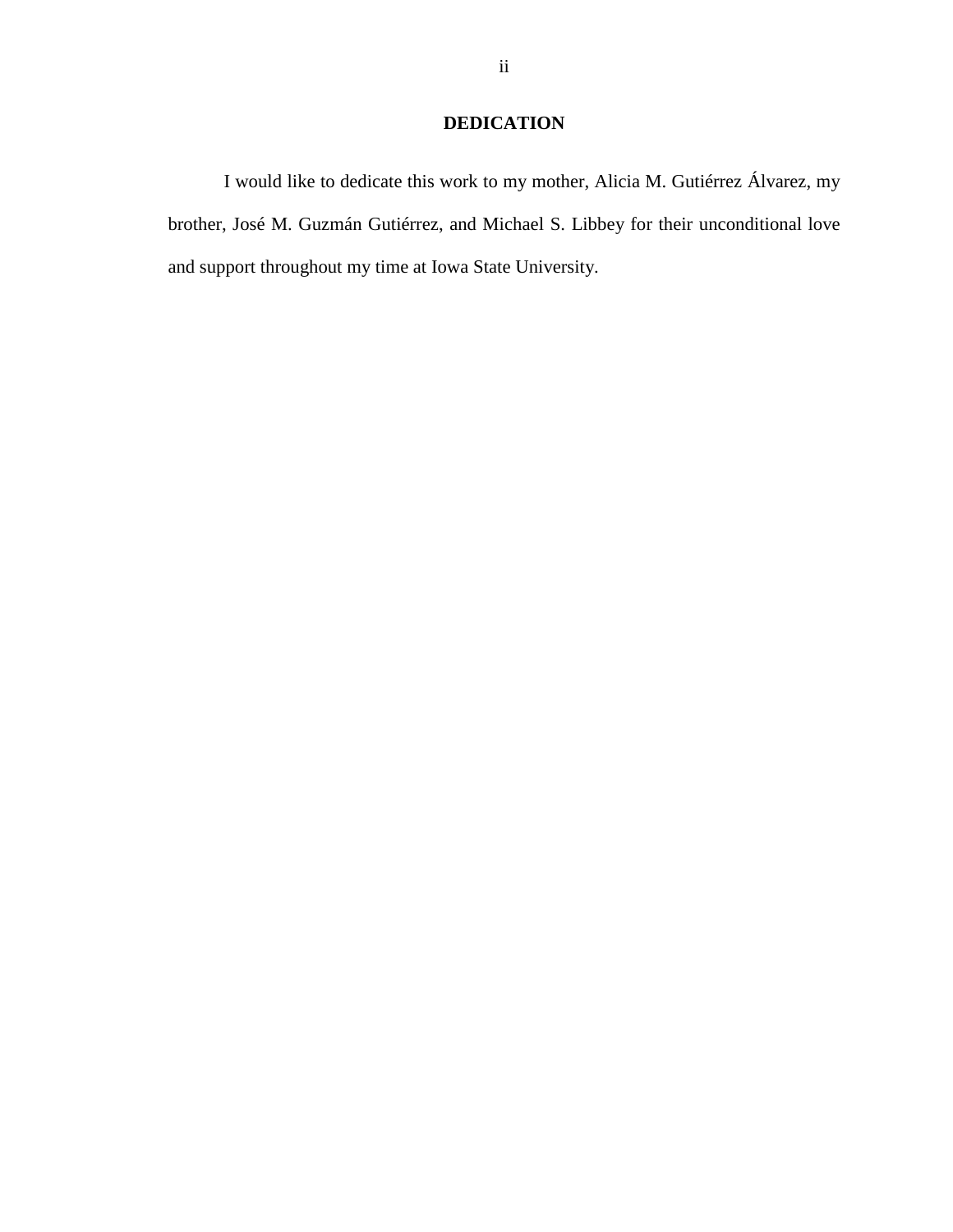# **TABLE OF CONTENTS**

| CHAPTER 4. EVALUATING MANUFACTURING ENERGY CONSUMPTION |  |
|--------------------------------------------------------|--|
|                                                        |  |
|                                                        |  |
|                                                        |  |
|                                                        |  |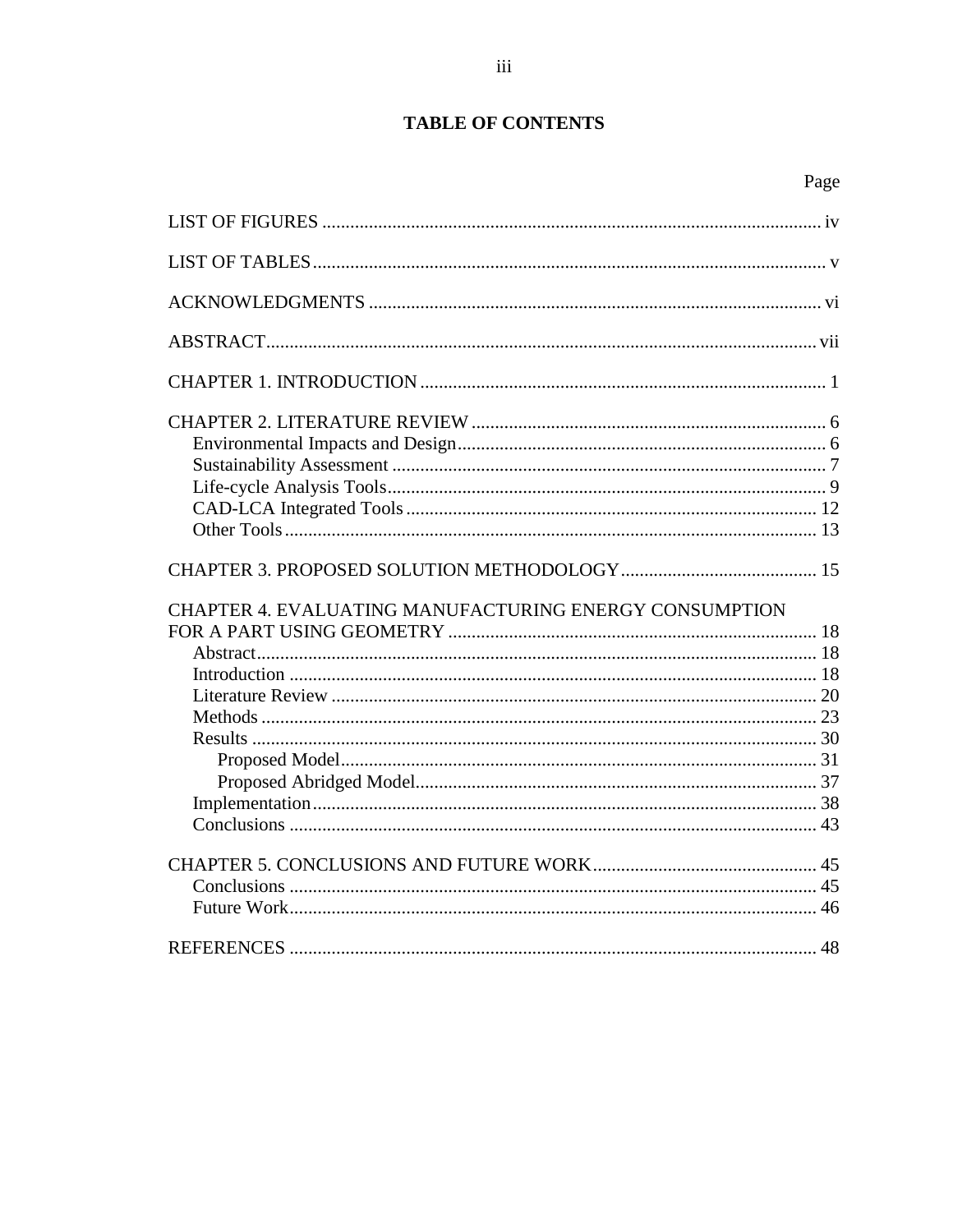# <span id="page-3-0"></span>**LIST OF FIGURES**

| iv |  |
|----|--|
|    |  |

|            | Page                                                                         |
|------------|------------------------------------------------------------------------------|
| Figure 1.1 |                                                                              |
| Figure 1.2 |                                                                              |
| Figure 1.3 |                                                                              |
| Figure 2.2 |                                                                              |
| Figure 2.3 | Life-cycle analysis flowchart (Green Delta, n.d.; International              |
|            |                                                                              |
| Figure 3.2 |                                                                              |
| Figure 4.1 |                                                                              |
| Figure 4.2 | Steps in the machining process; (a) hogging, (b) roughing, (c) semi-         |
|            |                                                                              |
|            |                                                                              |
|            | Figure 4.5 Comparison between proposed model and existing models for various |
|            |                                                                              |
|            |                                                                              |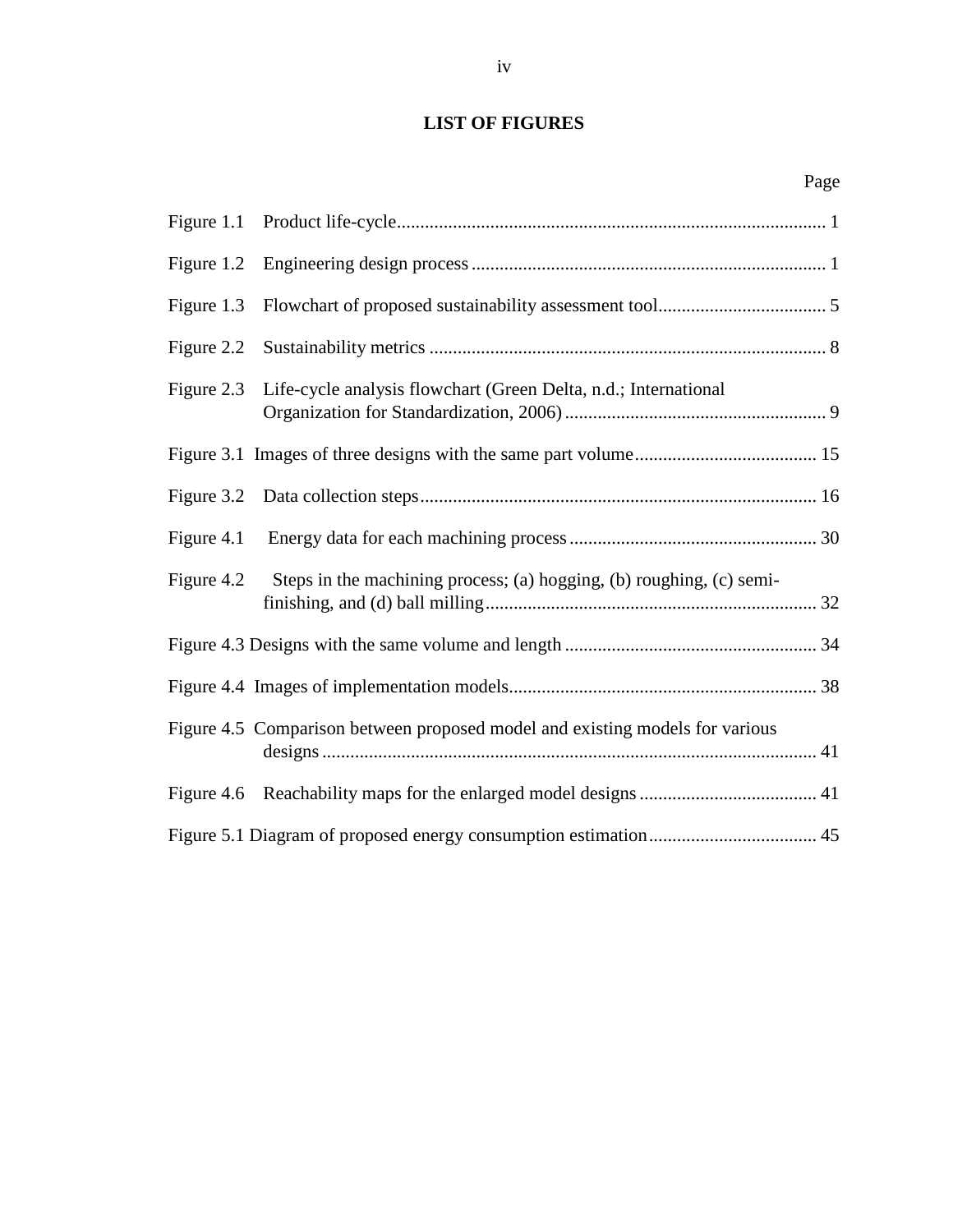# <span id="page-4-0"></span>**LIST OF TABLES**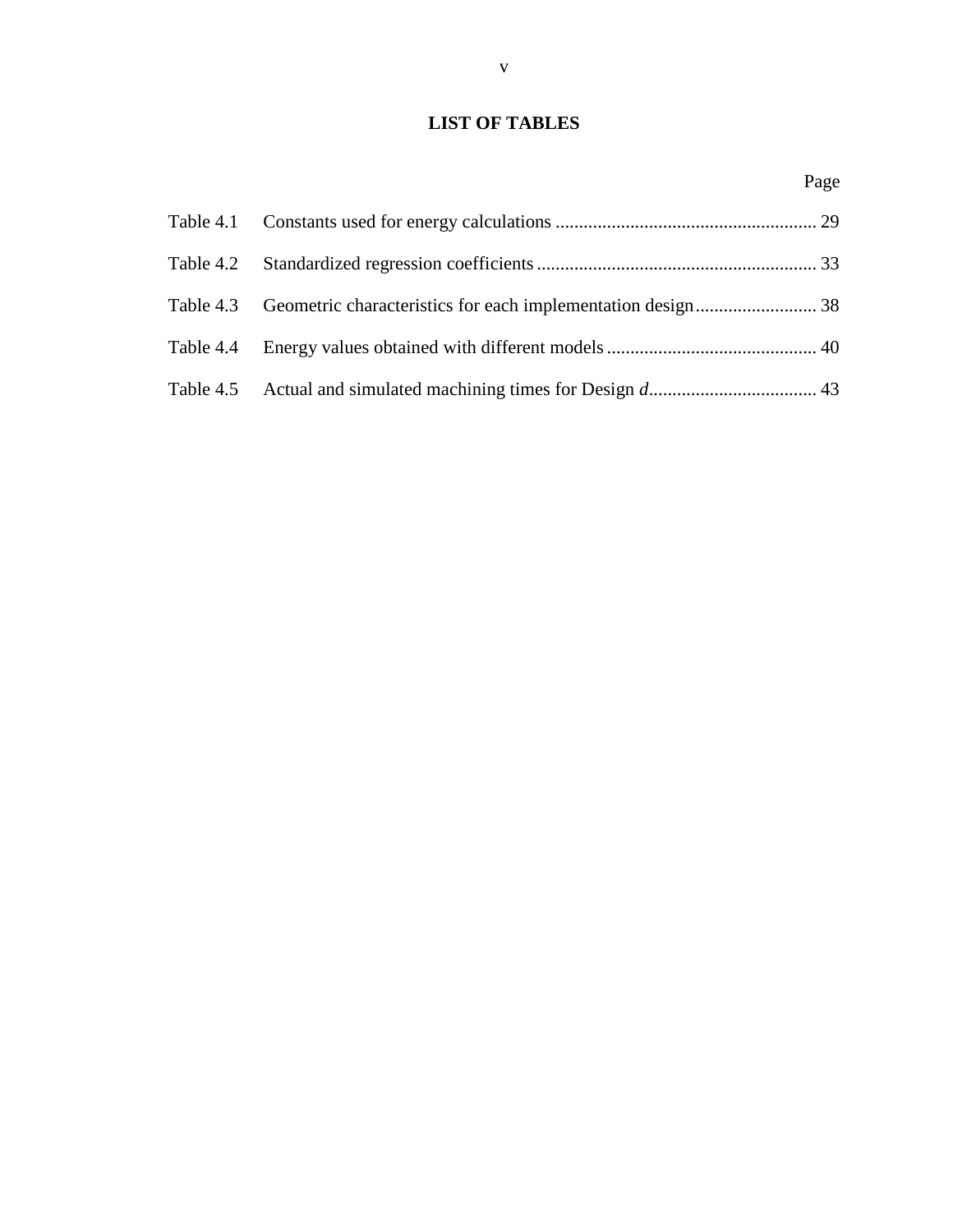# **ACKNOWLEDGMENTS**

<span id="page-5-0"></span>First, I would like to thank my mentor and committee chair, Dr. Matt Frank for his support and guidance throughout the course of this work. I would also like to thank my committee members, Dr. Gül Kremer and Dr. Stephen Vardeman, for their support and insights.

Additionally, I would like to thank my family, friends, and the Industrial and Manufacturing Systems Engineering staff for their unconditional support during my time at Iowa State University. Finally, I would like to acknowledge my laboratory group for their help throughout the course of this research.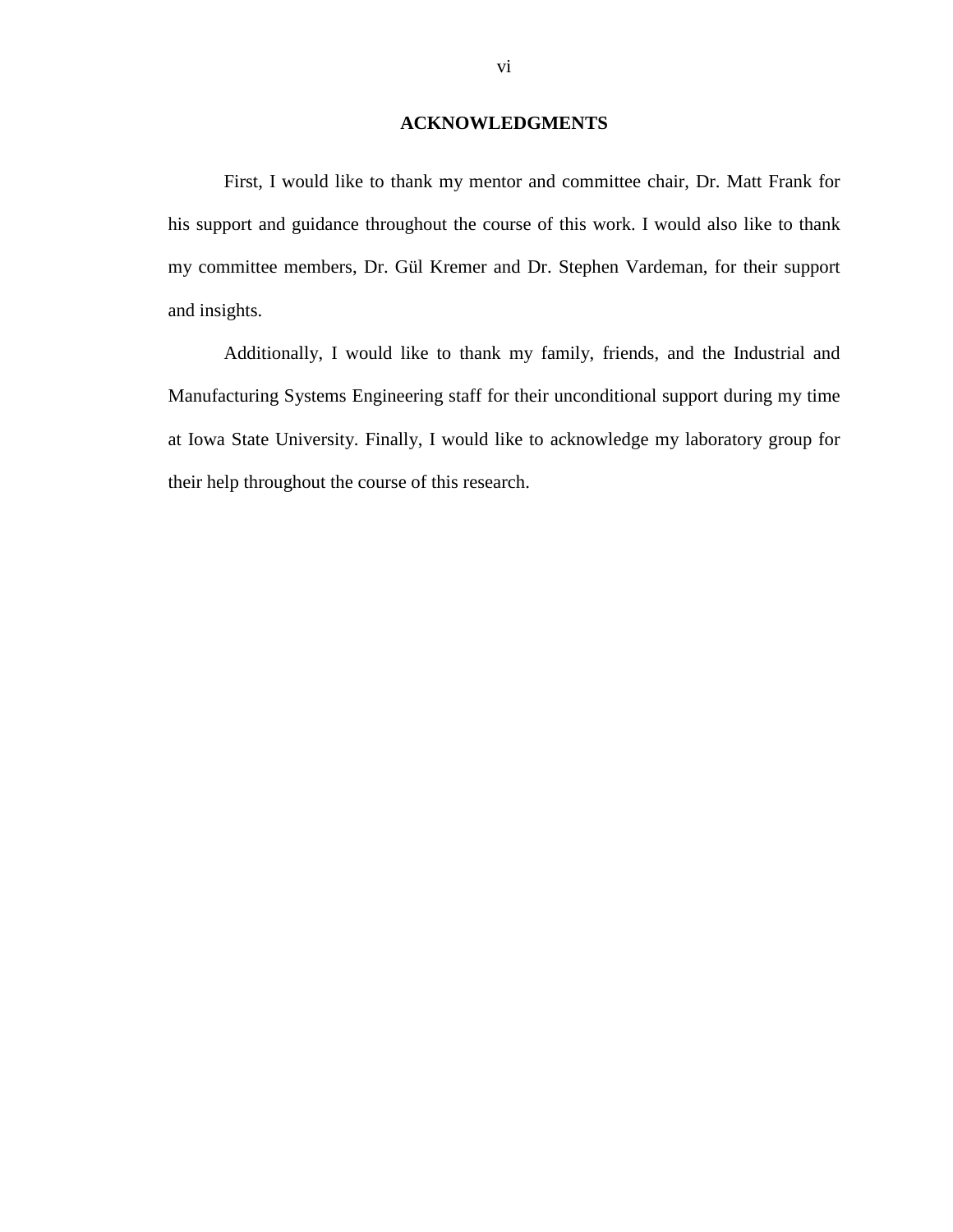### **ABSTRACT**

<span id="page-6-0"></span>The decisions made during the design process have a significant impact on the manufacturing of a part. Besides technical and functional requirements, designers also weigh in the effects that design geometry, material, and specifications will have on energy consumption. Since most of a part's sustainability impact is defined during the design process, it is important that engineers consider sustainability throughout the design process. Existing tools that assess the sustainability of designs do not consider the geometric complexity of designs and provide little guidance for engineers to improve designs.

Based on the notion that more complex designs will require more resources to manufacture, this thesis proposes a new approach to assess energy consumption at the manufacturing stage. The overarching purpose of this thesis is to propose the framework for a tool that can guide engineers to more sustainable designs. A new sustainability assessment tool should analyze the complexity of design geometries (i.e. CAD files) in order to predict their energy consumption during manufacturing.

Since the first step to develop a tool was to study the major geometric factors that influence a part's manufacturing energy consumption, this thesis presents a paper on the effect that design geometry has on energy consumption during CNC machining. This study found that up to 98% of the variability in energy consumption during the machining of a part can be predicted using its geometric characteristics. In fact, the design's length, reachability score, and bounding volume explain up to 75% of the variability in energy consumption. It was also found that semi-finishing and ball milling operations account for more than three-quarters of the total energy consumption during machining.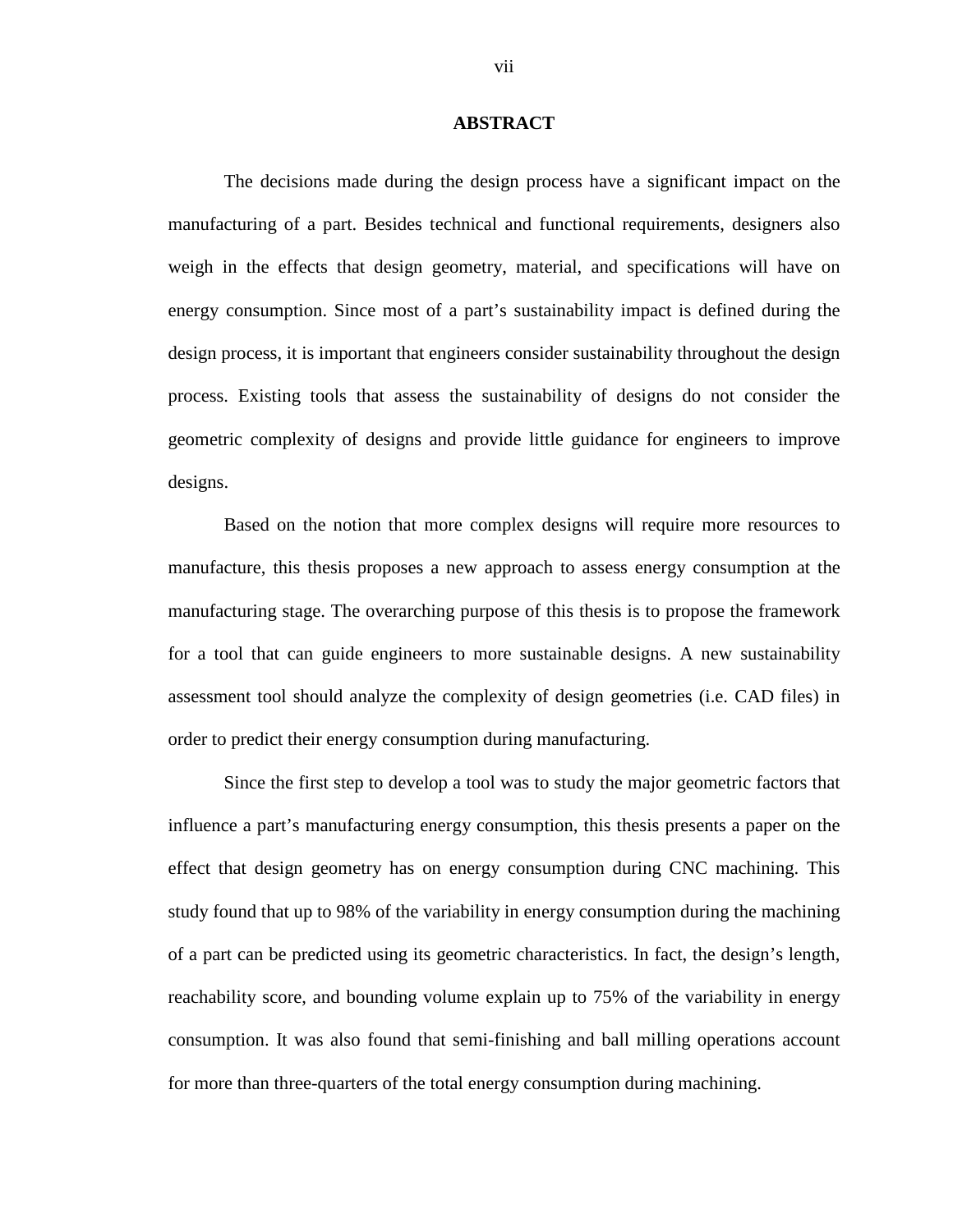The findings from the study can be used to predict the relative manufacturing energy consumption given the geometry of a component. This can be further refined to develop a tool that can guide engineers to more sustainable designs. The model presented in this thesis can be used as a stepping-stone for the development of a tool that can analyze design geometry from a CAD file, provide feedback to design engineers, and guide them to more sustainable designs. Based on the findings of this study, the tool should use an assessment model that takes into account geometric characteristics such as surface area, dimensions, and reachability, in addition to final part volume and volume removed.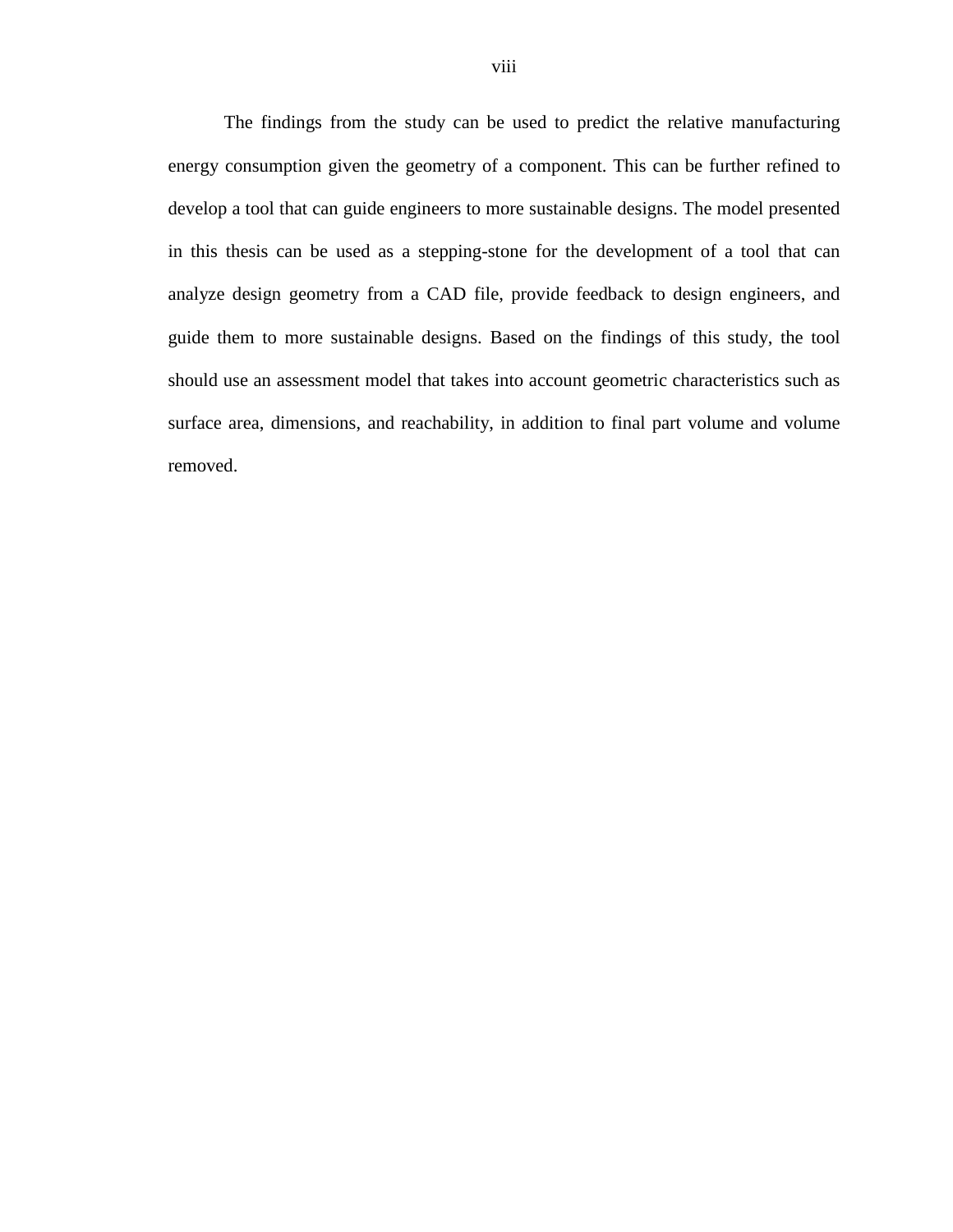## **CHAPTER 1. INTRODUCTION**

<span id="page-8-0"></span>

The choices made during the design process have a significant impact in the life-cycle energy consumption of a part, or component. As shown in [Figure 1.1,](#page-8-1) the life-cycle of a new part begins with the extraction of the material required to make the part, and then it moves on to manufacturing, distribution, use, and end-of-life (Crul, Diehl, &

<span id="page-8-1"></span>Ryan, 2009). During the design process, a concept is developed into a detailed design that meets the customer needs and wants. The first step of the design phase is to identify the technical and functional requirements of the part and generate a series of sketches that would satisfy those requirements (Dieter & Schmidt, 2013); such sketches are developed into a single *conceptual* design [\(Figure 1.2\)](#page-8-2). The design is further elaborated by deciding on material, required strength, dimensions, tolerances, and manufacturing specifications (Dieter & Schmidt, 2013); this is often referred to as the *preliminary* design. Multiple iterations of the design are considered during this preliminary phase in order to achieve an optimal design.



<span id="page-8-2"></span>Figure 1.2 Engineering design process

The last step of the process is to finalize a *detailed* design through the generation of engineering drawings and

computer-aided design (CAD) models. At this phase, prototypes are made and the design is tested to ensure that it meets all requirements. For instance, simulation tools might be used to ensure that the part will meet load and fatigue requirements. Any changes made to the design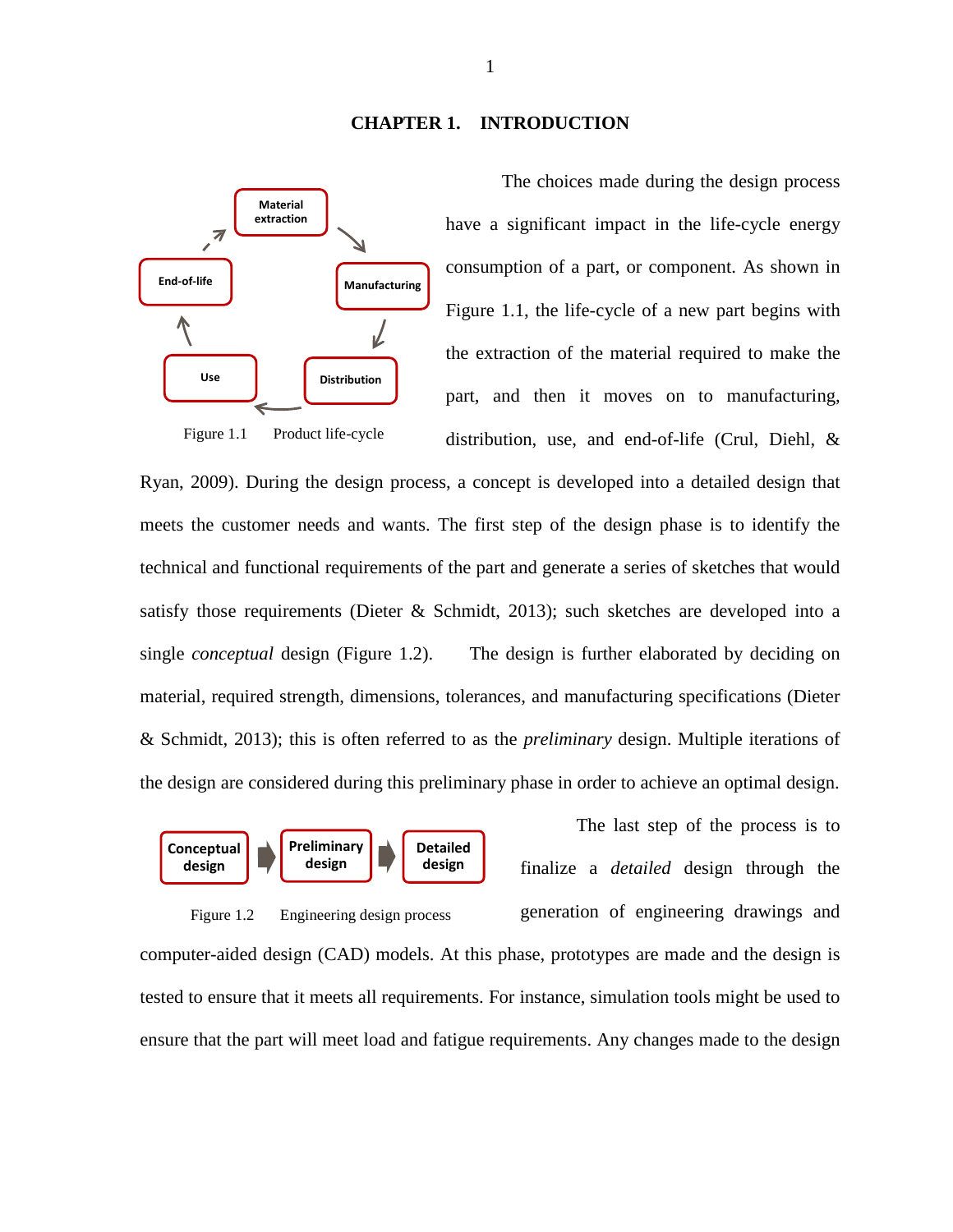during or after this step could be costly and the solution space might be significantly constrained.

Besides technical and functional requirements, designers also consider other aspects of the part during the preliminary design process, for example, cost. Since between 70% and 80% of the manufactured costs of a product are fixed during the design process (Dieter  $\&$ Schmidt, 2013), designers consider how choices might affect the cost of manufacturing, distributing, using, and disposing individual components. Designers are also concerned with the manufacturability of parts or components. That is, the design requirements must be attainable with one or multiple manufacturing processes. Design for Manufacturing (DFM) is among the Design for X (DFX) techniques and tools that aim to guide engineers towards an optimal solution (Dieter & Schmidt, 2013).

Increasingly, design engineers also weigh in the effects that a part's characteristics will have on sustainability when making design decisions. The United Nations Environment Program (UNEP) formally defines sustainability as the consideration of the environmental, economic, and societal impacts of products and processes (Crul et al., 2009). Most of those impacts are defined during the early stages of design and are bound by the design geometry, material, and specifications. In fact, up to 80% of a product's environmental, societal, and economic impacts are fixed during the design and development process (Martin Charter, 2001). Therefore, it is important that design engineers consider sustainability, in addition to technical requirements, cost, and manufacturing constraints, during the design process.

Design for the Environment (DFE) and eco-design tools help the designer develop sustainable products. Research performed by Birch et al. (2012) evaluated 22 different Design for the Environment tools and found that most existing tools require experience in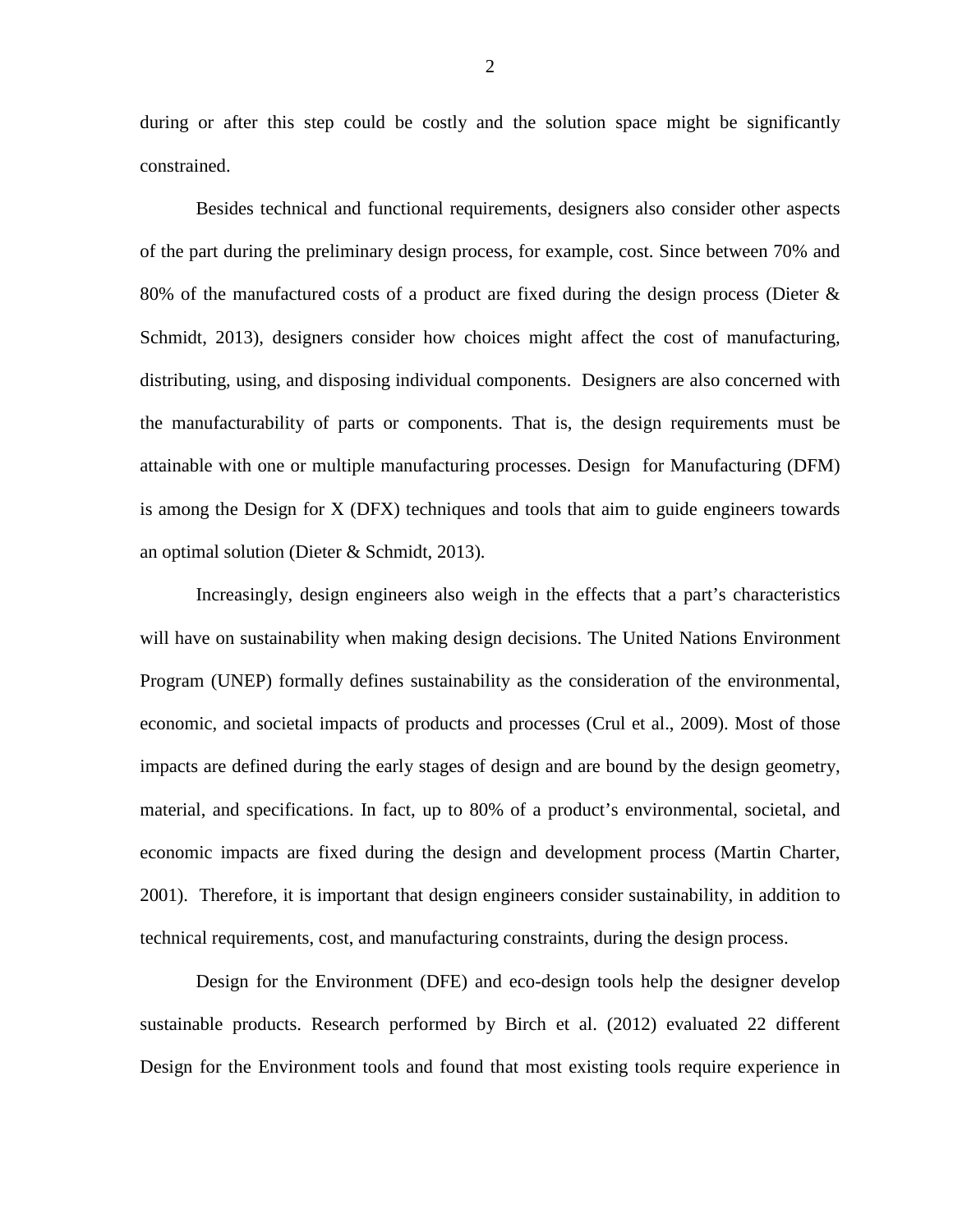environmental design in order to perform a study and interpret its results. The authors also found that most of the evaluated tools "offer little or no form of assistance" to achieve necessary improvements (Birch, Hon, & Short, 2012).

Several authors agree that life-cycle analysis (LCA), an approach commonly used by such tools, is time consuming, expensive, data intensive, and does not guide design engineers to more sustainable solutions (Birch et al., 2012; Chang, Lee, & Chen, 2014; Lofthouse, 2006; Meng et al., 2015). In fact, most academic and commercial tools require a vast amount of information, not available during the design process. For example, they require material, manufacturing, transportation, use, and end-of-life plans. Although the user does not have to include information about all steps of the product life-cycle, it still requires the user to enter and select information for each part and step within the scope of the analysis. This process is prone to mistakes and might not be intuitive for design engineers without significant experience in sustainability (Lofthouse, 2006).

Recently, work has been done on integrating computer aided design (CAD) and lifecycle analysis (LCA) tools. The idea behind such CAD-LCA integrations is to automatically obtain material, volume, and other information from the CAD models when conducting an LCA analysis. While CAD-LCA integrations reduce the time to conduct an analysis, LCA tools still rely on aggregate values to estimate energy consumption and other metrics of environmental impact. Even though research suggests that optimizing the shape of a component can result in reduced environmental impact during its life-cycle (Gaha, Benamara, & Yannou, 2011), existing tools do not consider the geometric complexity of designs when assessing sustainability.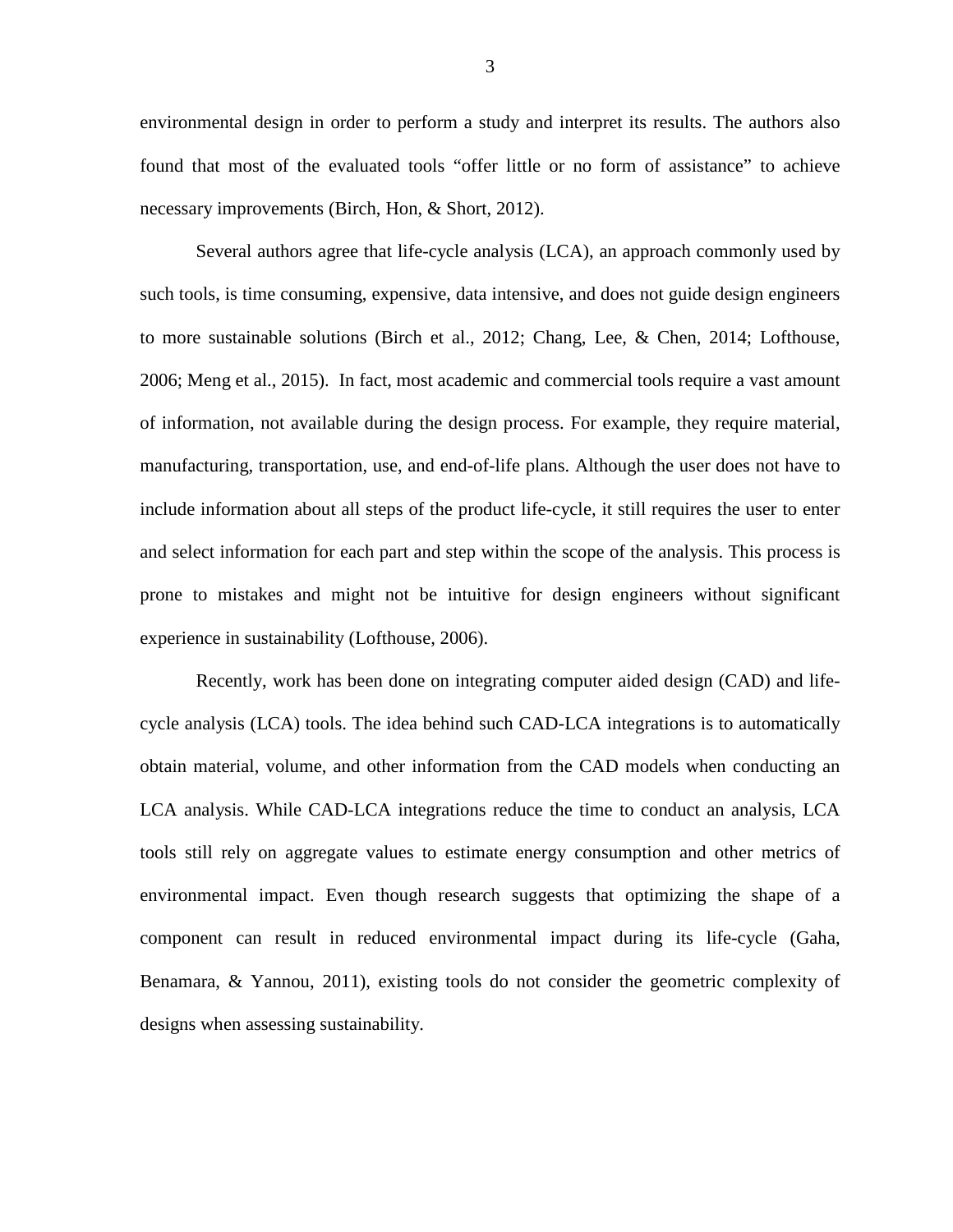Research suggests that there is a need in industry for a comprehensive and userfriendly tool that can guide non-expert engineers to an optimal environmentally, economically, and socially conscious design (Gaha, Benamara, & Yannou, 2013). Such tool should be simple and integrated with other design tools to incorporate sustainability in the early stages of design (Rossi, Germani, & Zamagni, 2016). For example, the tool could be integrated with CAD modeling software like SolidWorks or AutoDesk Inventor. Since designers prefer design-specific guidance as opposed to scientific environmental data (Lofthouse, 2006), the tool should provide feedback that leads to re-design ideas. Guidance should be easy to understand, visual, and relevant to the particular project at hand (Lofthouse, 2006). This could be satisfied with a tool that can analyze design geometry and provide geometry-specific feedback to design engineers.

Based on the notion that more complex designs will require more resources to manufacture, this Thesis proposes a new approach to assess energy consumption at the manufacturing stage. Just like there are countless tools to assess how well designs conform to specifications and manufacturing constraints, there should be a tool that can evaluate energy consumption based on design geometry. The overarching purpose of this thesis is to propose a tool that can guide engineers to designs that result in lower environmental impacts during manufacturing.

A new sustainability assessment tool should analyze design geometries (i.e. CAD files) in order to predict their environmental impacts during manufacturing. By providing feedback to engineers during the early stages of design, the tool will help engineers understand how their design choices will influence the part's manufacturing energy consumption. The influence of geometric characteristics on the societal component of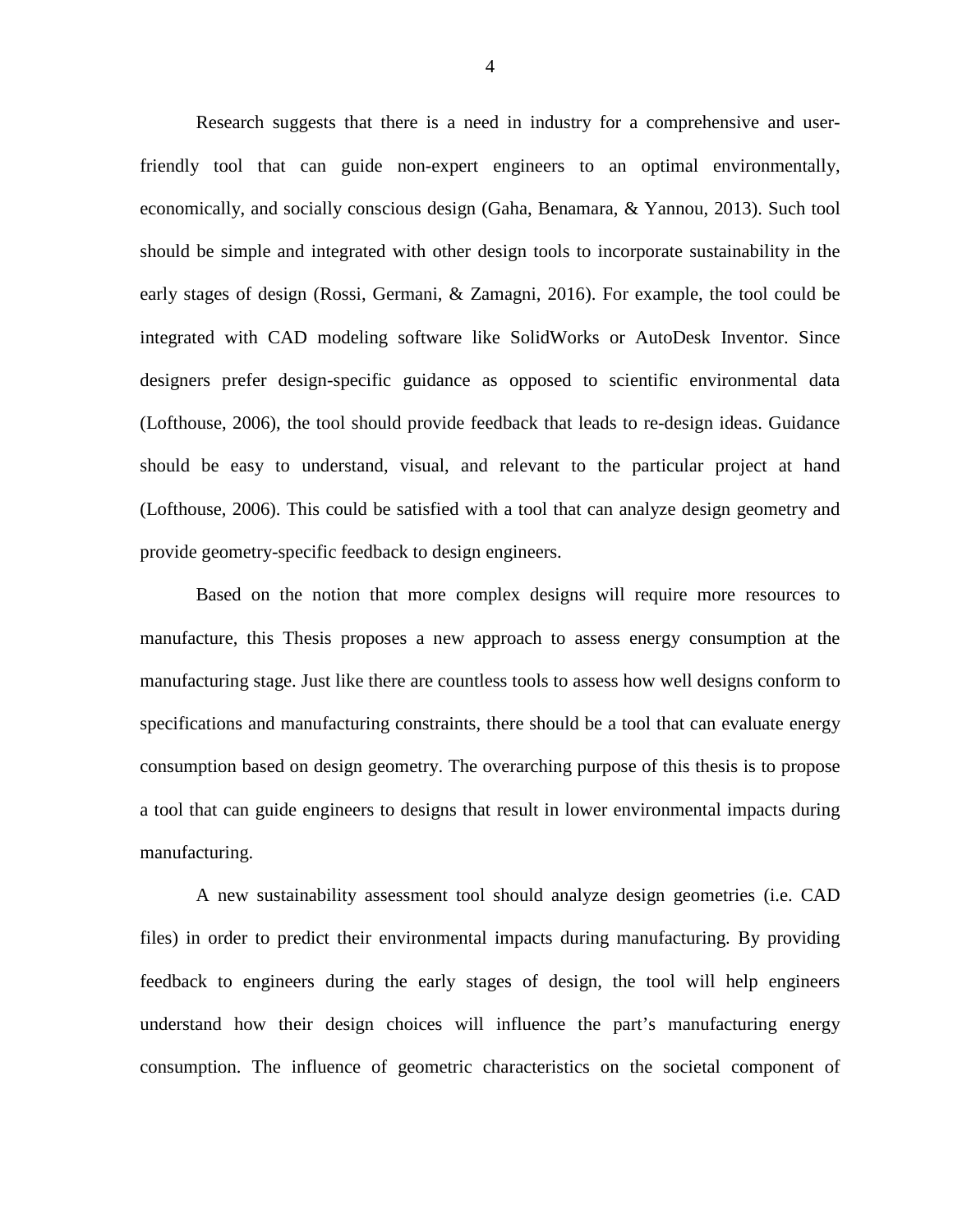manufacturing remains as an opportunity for future research. [Figure 1.3](#page-12-0) presents the flowchart of such an ideal manufacturing sustainability assessment tool.



<span id="page-12-0"></span>Figure 1.3 Flowchart of proposed sustainability assessment tool

The remainder of this Thesis is organized as follows: Chapter 2 will begin by reviewing literature on the effect that design geometry might have on the energy consumption of the part. Then, it will proceed with a review of existing sustainability assessment methodologies

and tools. The first step to develop a tool will be to study the major geometric factors that influence a part's energy consumption during manufacturing. Thus, Chapter 3 will present a methodology to evaluate the effect that design geometry has on energy consumption during the CNC machining of parts. Then, Chapter 4 will present a paper that implements such methodology and proposes a model for the assessment of manufacturing energy consumption given the geometry of a part. Finally, Chapter 5 will present the conclusions of this thesis and opportunities for future work.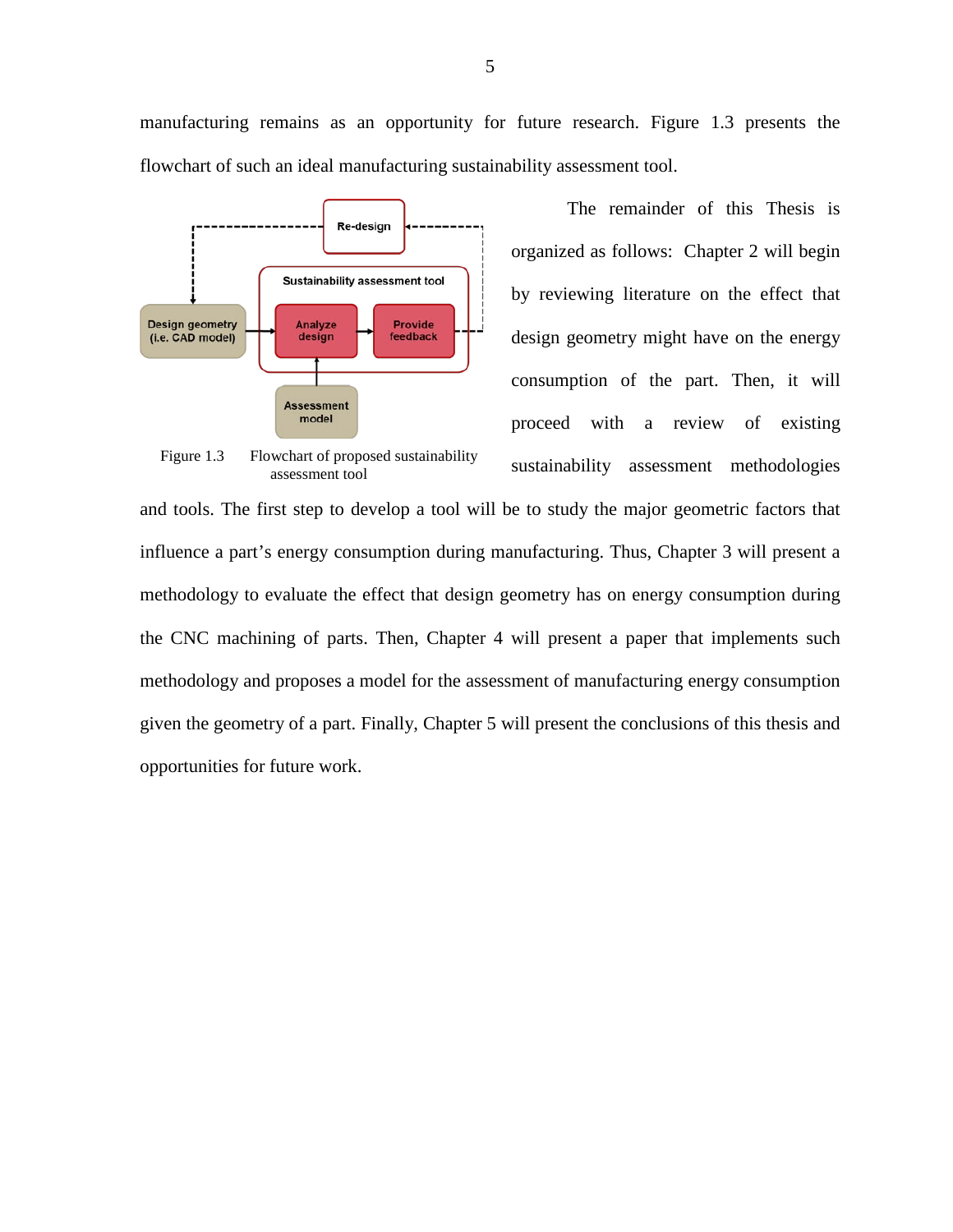# **CHAPTER 2. LITERATURE REVIEW**

### **Environmental Impacts and Design**

<span id="page-13-1"></span><span id="page-13-0"></span>As mentioned previously, most of a product's environmental, societal, and economic impacts are defined in the early stages of development and design (Crul et al., 2009). The geometry, material, and specifications of the product's individual components, which are decided during those early stages, play an important role in shaping downstream decisions. In fact, design choices could constrain manufacturing, packaging, transportation, use, and disposal alternatives. For instance, if the design contains internal geometries or undercuts, it will most likely have to be made using a casting process because these features cannot be produced with traditional machining. Likewise, the design dimensions and weight will determine the transportation and packaging requirements. Because of this, there has been increased interest in developing Design for the Environment (DFE) and eco-design techniques (Fiksel & Wapman, 1994; Luttropp & Lagerstedt, 2006; Ostad-Ahmad-Ghorabi, Pamminger, & Huber, 2007; Rossi et al., 2016) that can guide designers to choices that result in reduced environmental impacts. A common practice to reduce the environmental impacts of a component is to reduce the energy required to manufacture, distribute, use, and dispose of it (Fiksel & Wapman, 1994; Luttropp & Lagerstedt, 2006).

Material selection during design can also play a significant role in reducing the lifecycle environmental impacts of a part (Fiksel & Wapman, 1994; Luttropp & Lagerstedt, 2006). For example, choosing a low-density material like Titanium, which will result in lower part weight, can also result in lower fuel consumption during the distribution and use phase. On the other hand, choosing an energy intensity material like aluminum can result in higher environmental impact during the material extraction phase (Crul et al., 2009). DFE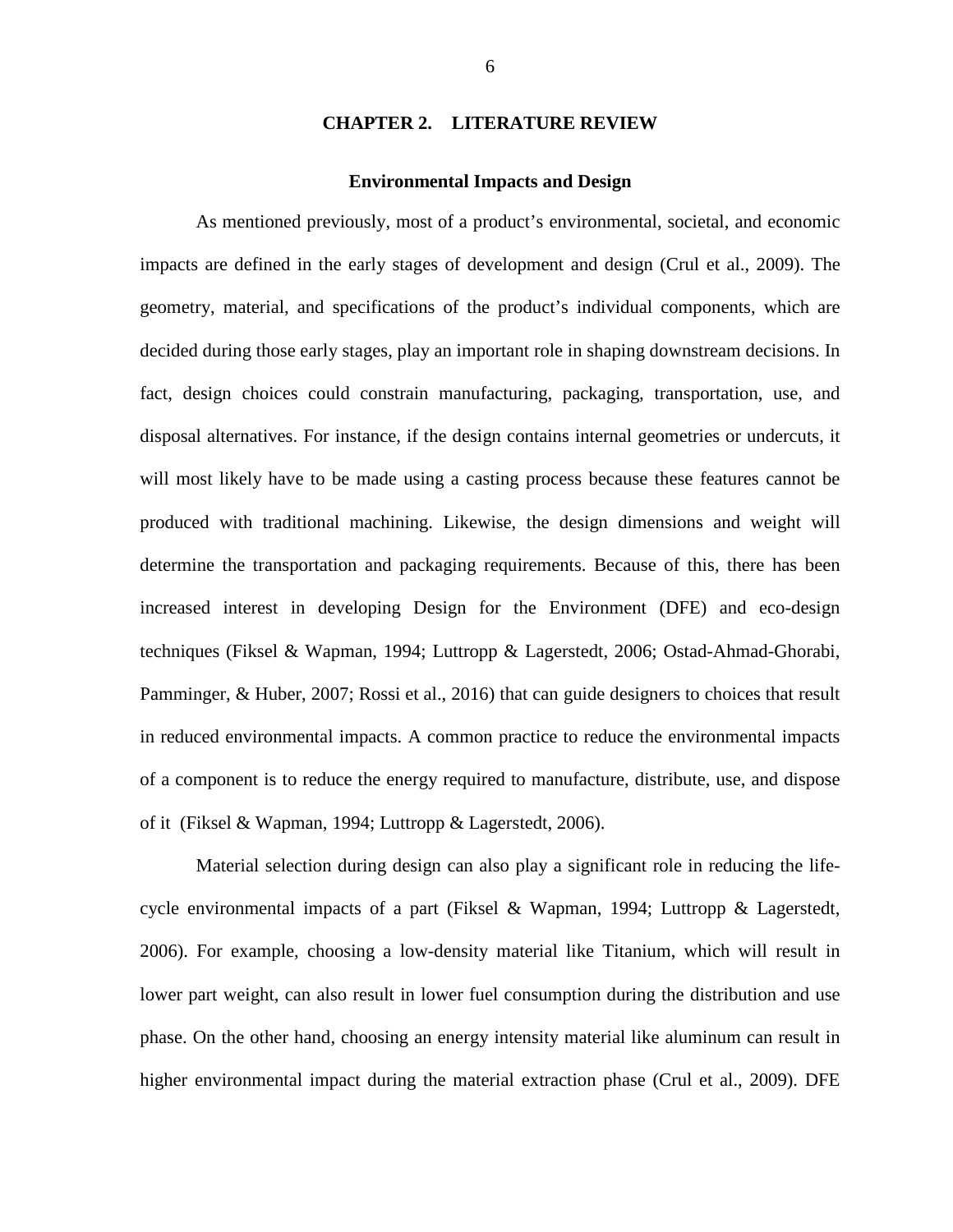and eco-design guidelines suggests that the designer should opt for materials that will result in lower weight, higher recyclability, reduced energy consumption, and longer life (Fiksel  $\&$ Wapman, 1994; Luttropp & Lagerstedt, 2006).

Research suggests that a reduction in the life-cycle environmental impacts of a part can be achieved by making modifications to its geometry. According to Gaha et al. (2011), the designer should opt for simpler geometries that can be manufactured faster with less steps, thus resulting in a reduction of energy consumption during the manufacturing stage. The authors also point out that "optimization of shapes and volumes" can result in reduced environmental impact for the raw material extraction, manufacturing, and end-of-life phases. In addition, smaller part volumes allow for easier transportation, resulting in lower emissions and energy consumption during this stage (Gaha et al., 2011).

Besides surface area and volume, designs have other characteristics, such as feature dimensions, surface curvature, orthogonality, and intricacy of features, which increase their geometric complexity. While the effect that volume has on the energy consumption of a component is well documented in literature, the effect that geometric complexity has on environmental, societal, and economic impacts is not well understood. Nevertheless, the geometric complexity of a component can have a significant impact on the total energy consumption during manufacturing. In fact, non-cutting energy can be a large component of the total energy required in machining (Dahmus & Gutowski, 2004) and is dependent on the volume of the final part relative to the part's bounding volume as well as on the complexity of the part (Watson & Taminger, 2015).

## **Sustainability Assessment**

<span id="page-14-0"></span>Just like engineers evaluate their designs to assess if they are manufacturable or meet technical specifications, designers often evaluate their designs for sustainability. The goal of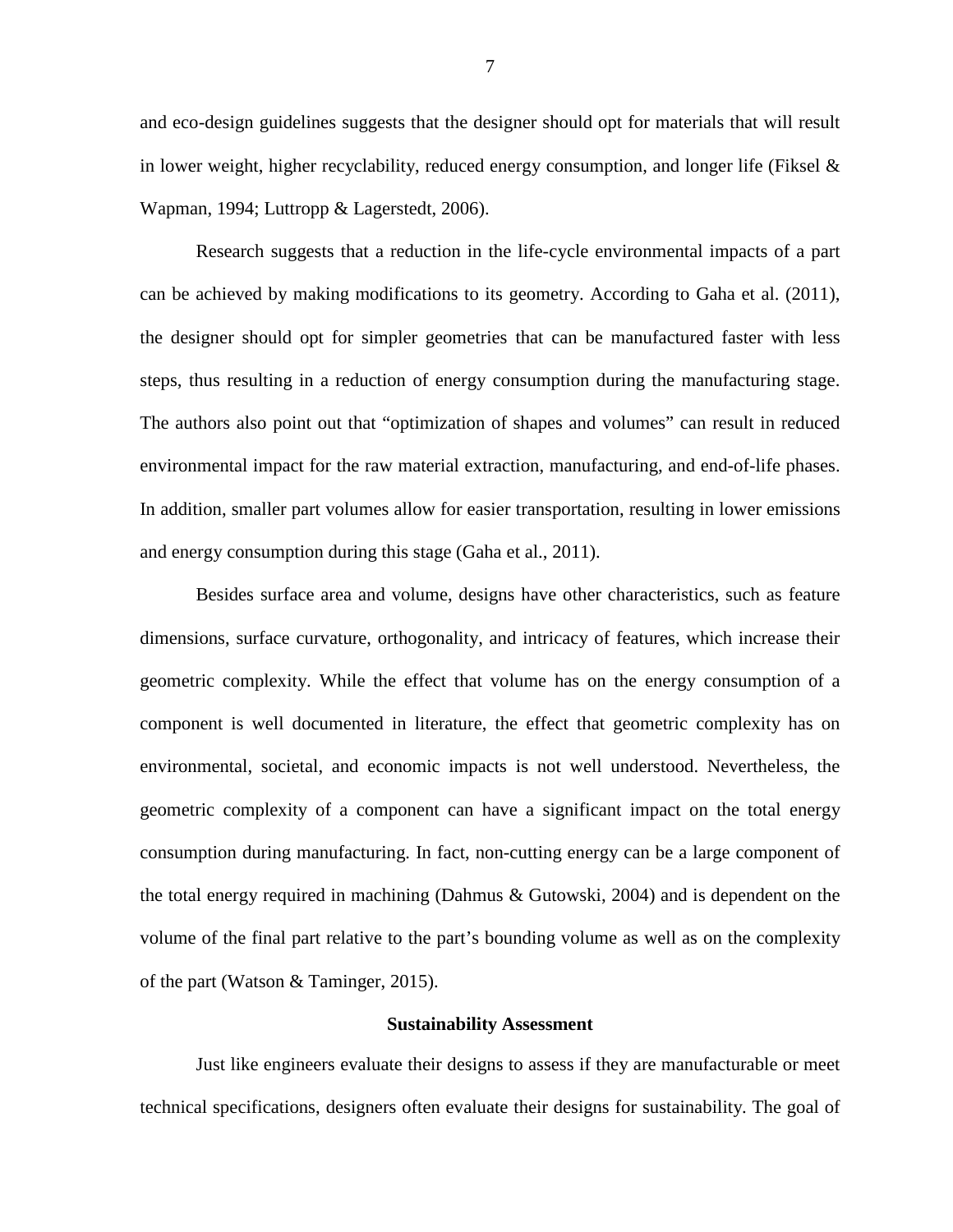such sustainability assessment is to determine if the design meets environmental, economic, and societal requirements during the design process. There is a variety of sustainability assessment tools to help the engineer quantify the impacts of the design at each life-cycle stage. These tools often use a select number of metrics to quantify the economic, societal, or environmental impacts.



<span id="page-15-0"></span>Figure 2.1 Sustainability metrics

Economic metrics include measures of operational cost and capital cost while frequently used environmental metrics include energy consumption and greenhouse gas emissions, to name a few. In contrast, societal impacts are often abstract and difficult to quantify; examples such as

injury potential and water quality. As shown in [Figure 2.2,](#page-15-0) societal, economic, and environmental metrics can be related to more than one dimension of sustainability. For instance, energy consumption could result in higher greenhouse gas emissions, fuel depletion, and operational costs during manufacturing; therefore, it is directly related to the environmental and economic dimensions of sustainability.

The most common approach used by sustainability assessment tools is life-cycle analysis (LCA). The next section will begin with an overview of the life-cycle analysis approach, followed by a literature review of LCA tools. Then, it will proceed with a literature review of CAD-LCA integrated tools developed for environmental impact assessment.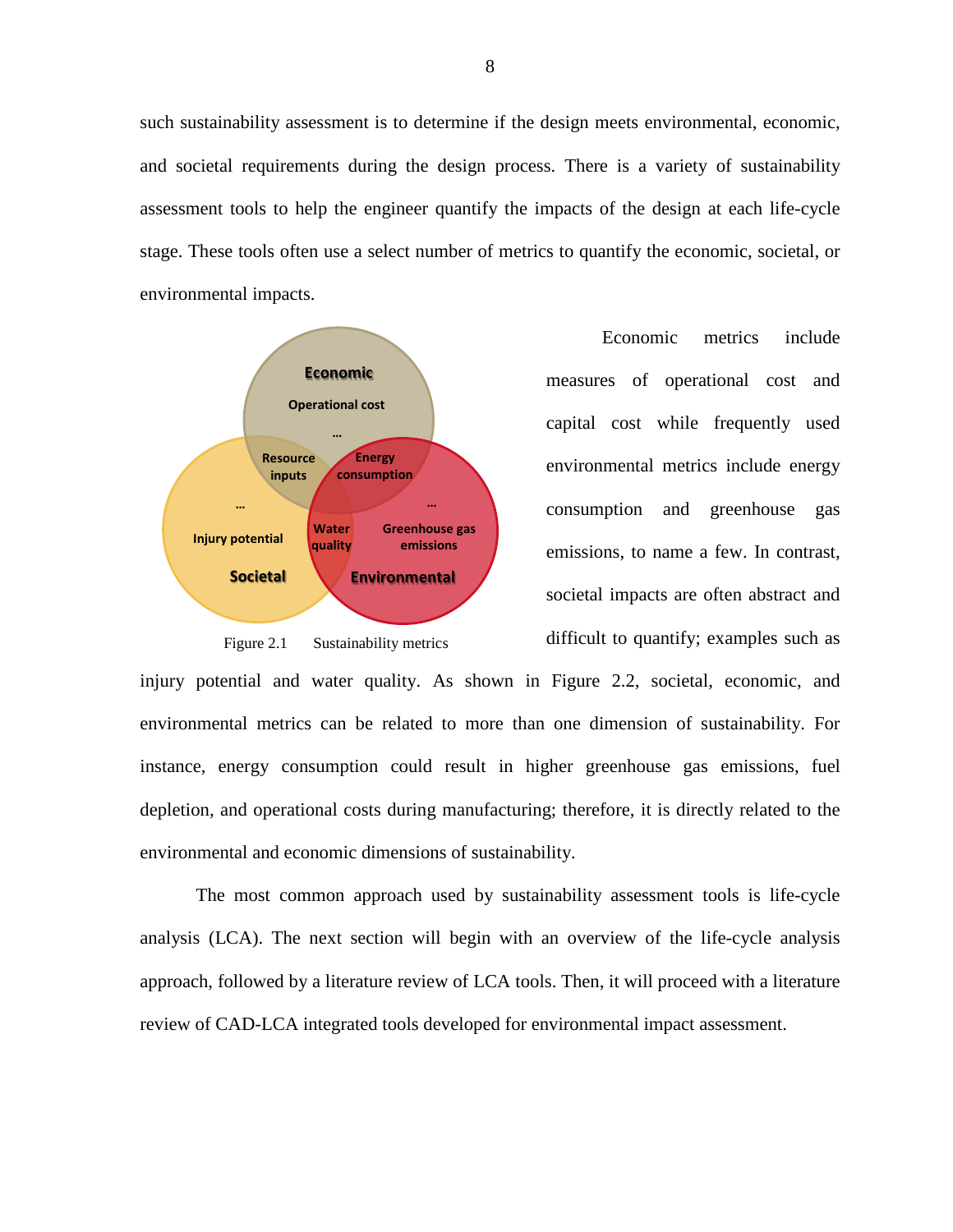## **Life-cycle Analysis Tools**

<span id="page-16-0"></span>Life-cycle analysis (LCA) is a common approach used to assess the environmental impact of components and assemblies from material extraction to disposal. The ISO 14040 series dictates a standardized methodology to conduct LCA, which consists of four stages: goal and scope definition, inventory analysis, impact assessment, and interpretation of result (International Organization for Standardization, 2006).

The first step in the process is to define the purpose of the study and what component(s) will be studied. At this stage, the person conducting the life-cycle analysis might specify what component he or she wants to evaluate, at what life stages, and to what level of detail. At the second stage, the inventory of inputs and outputs for each component at each step of the life-cycle are specified. Such information can be application-specific or obtained from a life-cycle inventory (LCI) database. LCA dedicated software packages, such as SimaPro (Pré Consultants, n.d.), GaBi (Thinkstep, n.d.), openLCA (Green Delta, n.d.), CMLCA (Institute of Environmental Sciences (Lieden University), 2012), and CCaLC (University of Manchester, n.d.), often include their proprietary LCI databases or provide the user with the option to use their own data.



During the third step, the environmental impacts are weighted according to an impact assessment methodology in order to determine the relative sustainability performance throughout the life-cycle. LCA

<span id="page-16-1"></span>Figure 2.2 Life-cycle analysis flowchart (Green Delta, n.d.; International Organization for Standardization, 2006)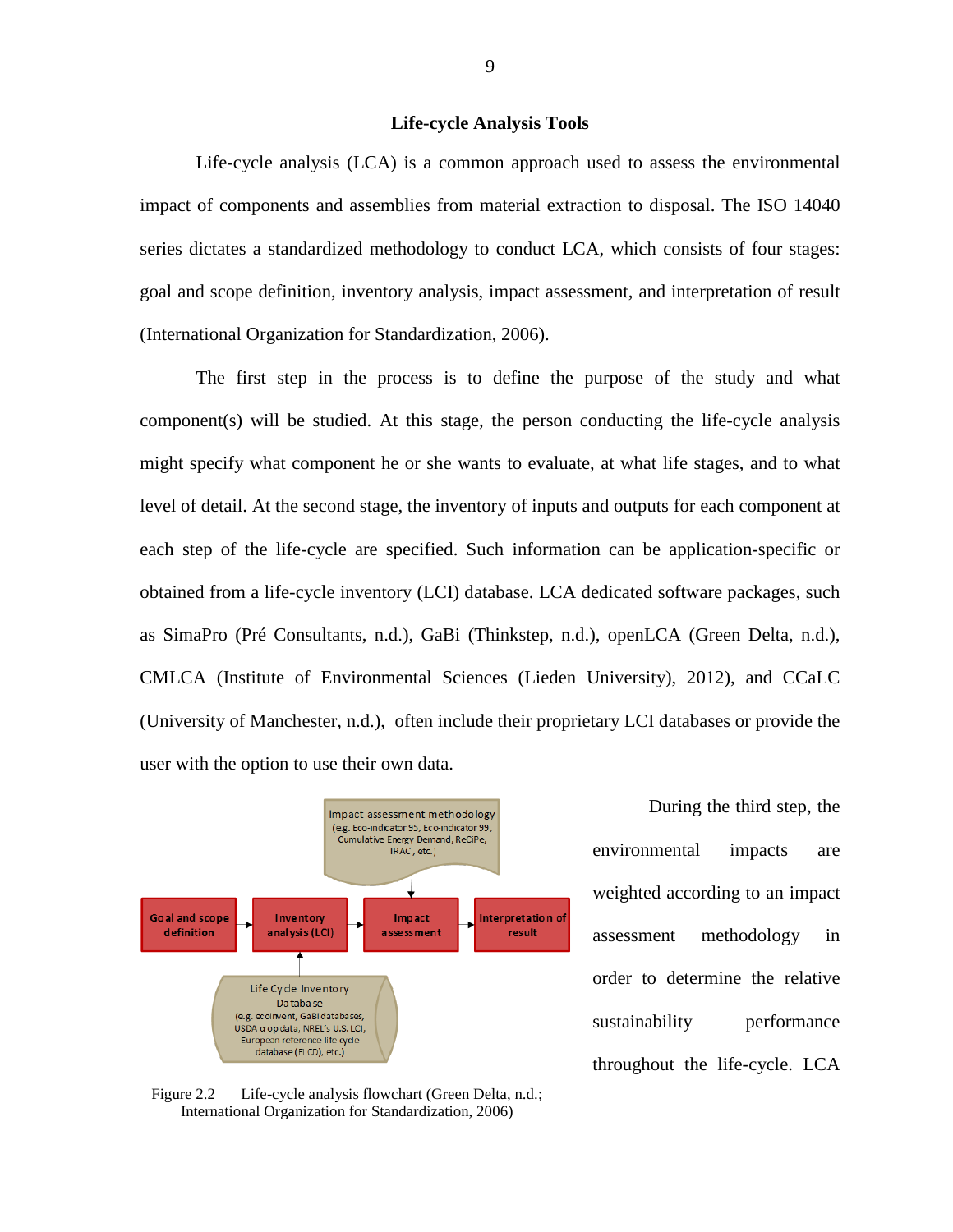methodologies such as Eco-Indicator 99, provide guidelines for design engineers to assess the environmental impact of components and interpret the results (Pré Consultants, 2000). Finally, the results can be interpreted by the user to make decisions regarding the life-cycle of the component(s) analyzed (International Organization for Standardization, 2006). [Figure](#page-16-1)  [2.3](#page-16-1) showcases the LCA process, along with the resources used at each step.

Among the benefits of LCA software packages is that they guide the user through the process and provide the necessary tools to conduct the analysis. These packages include comprehensive databases and allow the user to customize the analysis, allowing the user to perform detailed and accurate life-cycle analyses of their product and its parts. However, these packages are often not accessible to designers due to their high costs (Birch et al., 2012). Despite the fact that free of charge LCA software packages have been developed, they still require significant data input and expertise (Birch et al., 2012). For instance, openLCA is an open-source tool to perform LCA studies with a variety of databases available for purchase and free of cost (Green Delta, n.d.). Users have the option to choose from a wide variety of life-cycle inventory (LCI) databases such as Ecoinvent, GaBi, USDA crop data and European reference Life-cycle Database (ELCD), among others. The user also has the option to use one of many impact assessment methodologies, such as Cumulative Energy Demand, Eco-invent 99, or ReCiPe (Green Delta, n.d.). Another free of cost software for LCA is CMLCA developed by the Institute of Environmental Sciences of Lieden University. While CMLCA is also compliant with ISO standards, the user needs to purchase or provide their own data because it is not included with the software (Institute of Environmental Sciences (Lieden University), 2012). Similar to openLCA and CMLCA, CCaLC2 by the University of Manchester includes its own database (CCALC2 database), as well as the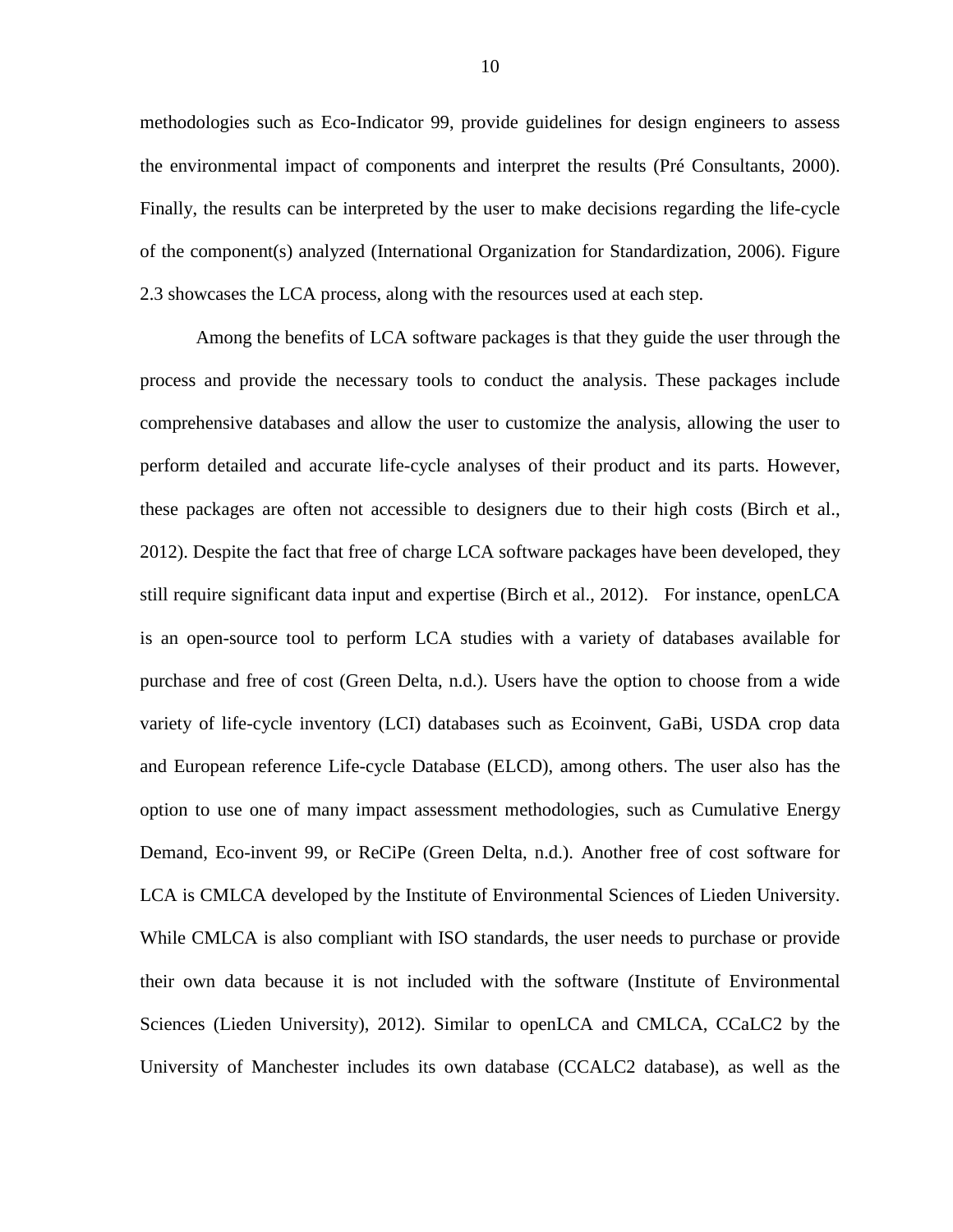Ecoinvent database (University of Manchester, n.d.). Also, a benefit of CCaLC2 is that it not only calculates environmental impacts, such as greenhouse gas emissions and cumulative energy consumption, but also calculates economic impacts, such as value added (University of Manchester, n.d.).

Although research suggests that results from LCAs can be used to achieve a reduction in environmental impact (Gaha, Benamara, & Yannou, 2013), these analyses require a significant amount of time, information, and experience to perform (Rossi et al., 2016). By using LCA tools during the design of a basin mixer, Gaha et al. (2013) identified material consumption as the main contributor to environmental impacts. Consequently, the authors reduced the weight of the component to achieve a 66% reduction in such impacts. According to the authors, in order to perform accurate and complete life-cycle analyses, the design should be in "advanced stages" and the design choices should be limited (Gaha et al., 2013).

In fact, in order to complete a life-cycle assessment, the user needs to have all the necessary inventory data. This includes knowing the material to be used, the manufacturing steps, use scenarios, end of life plans, and their corresponding flows. This not only requires a vast amount of information, but it also requires a high level of expertise in order to complete. While design engineers are very familiar with component specifications and requirements, they might not be as experienced with the manufacturing process specifics. Hence, they might need to consult other subject matter experts while conducting a life-cycle analysis. This might result in additional costs during the design process (Birch et al., 2012). For these reasons, full LCA approaches are not well suited for the assessment of components during early stages of design (Gaha et al., 2013; Keoleian, 1993; Morbidoni, Favi, & Germani, 2011).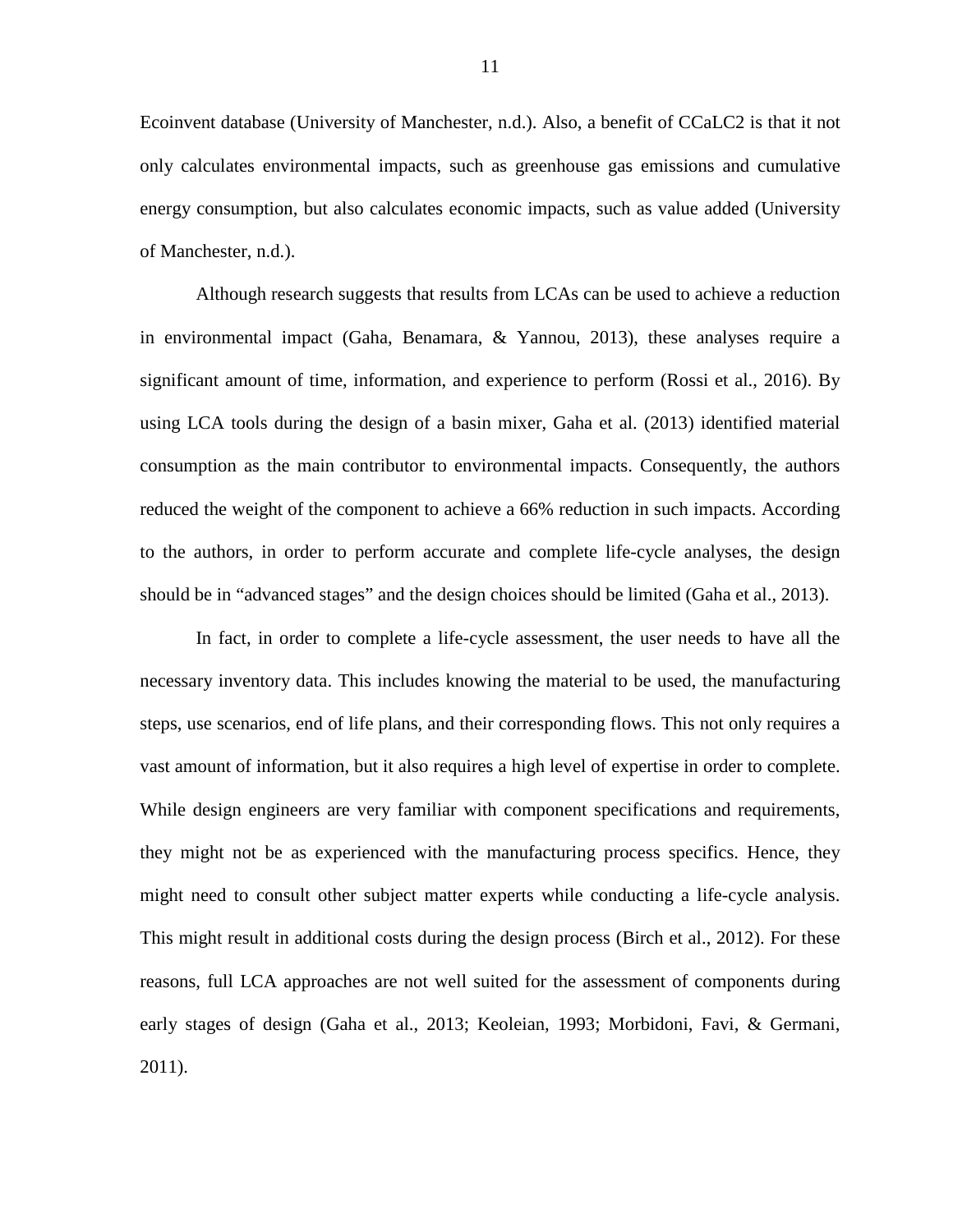### **CAD-LCA Integrated Tools**

<span id="page-19-0"></span>In order to overcome LCA limitations and enable environmental assessments of conceptual designs, several CAD-LCA integrated tools have been developed. The basic concept of most of these CAD-LCA integrations is to extract data from a CAD model to perform a life-cycle analysis. The ultimate goal of CAD-LCA approaches is to integrate LCA to the design process in a way that is familiar, easy to use, and faster for the designer. For instance, SolidWorks Sustainability by Dassault Systems evaluates a CAD model to estimate energy consumption, carbon footprint, air acidification, and water eutrophication at each step of the part's life-cycle (Dassault Systems, 2018). Although SolidWorks Sustainability is widely available, fast, and easy to use, its analysis does not take into account the dimensions of the raw material (billet) and it does not allow the user to specify consecutive processes on the same component (Morbidoni et al., 2011). A similar CAD integrated LCA module, Eco Materials Adviser is included with AutoDesk Inventor (AutoDesk Inc., n.d.).

Umeda et al. (2012) designed a CAD system for the life-cycle design of products, LC-CAD, to serve as a tool for engineers throughout the design of sustainable products (Umeda, Fukushige, Kunii, & Matsuyama, 2012). The model evaluates the sustainability of assemblies at each stage of the product life-cycle but fails to identify the contribution of specific design geometries to the total impacts. Other tools consider individual design features in order to provide a more accurate approximation of environmental impacts. A feature is defined as a district geometric element in a design; examples of features include a hole, protrusion, and groove. Research by Morbidoni et al. (2011) proposes a new approach that obtains "shape and dimensions" as well as "product structure" from the CAD model to estimate the environmental impact. Although this method has proven to be accurate in estimating environmental impacts, it requires companies to have a database with energy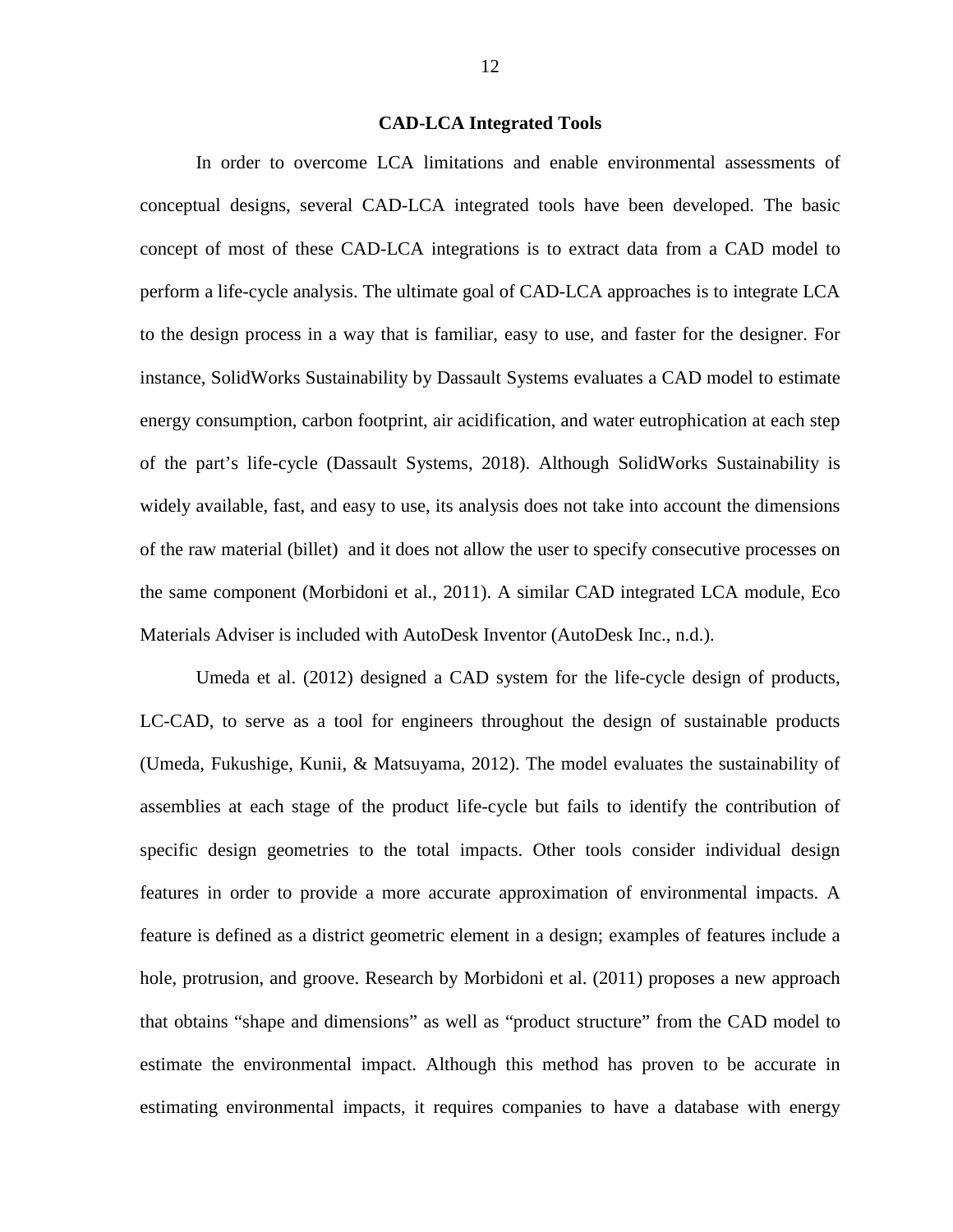consumption, utilization rates, and other machine-specific parameters (Morbidoni et al., 2011).

Eco-OptiCAD by Russo et al. (2014) uses optimization to find the best combination of geometry, material, and manufacturing process given a set of technical constraints (Russo & Rizzi, 2014). The authors successfully implemented the method to reduce the weight of a connecting rod by up to 33% (Russo & Rizzi, 2014). EcologiCAD, developed by Leibrecht in 2005, extracts feature information from a CAD model and allows the user to assign processes to individual features (Leibrecht, 2005). Gaha et al. (2013) proposed an algorithm that uses computer-aided process planning (CAPP) to guide design engineers through feature selection based on environmental impacts and feature technology (Gaha, Benamara, & Yannou, 2013).

Similarly, Tao et al. (2017) propose the extraction of design features from the CAD model then associate each feature to a set of manufacturing operations and parameters obtained from CAPP software (Chen, Tao, & Yu, 2017; Tao, Chen, Yu, & Liu, 2017). A similar tool proposed by Nawata and Aoyaama (2001) proposes the use of computer-aided machining to map individual features to machining parameters (Nawata & Aoyama, 2001).

#### **Other Tools**

<span id="page-20-0"></span>Meng et al. (2015) developed a Rapid Life-cycle Assessment (RLCA) method with the goal to bridge the gap between the information available during the preliminary design process and the information required to conduct a life-cycle analysis. The RLCA method is based on the idea that design features can be mapped to a database of similar features (with known impacts) when performing an LCA (Meng et al., 2015). While this approach can reduce the time and information required to perform an LCA during the design process, it does require an extensive database of previous solutions for successful implementation.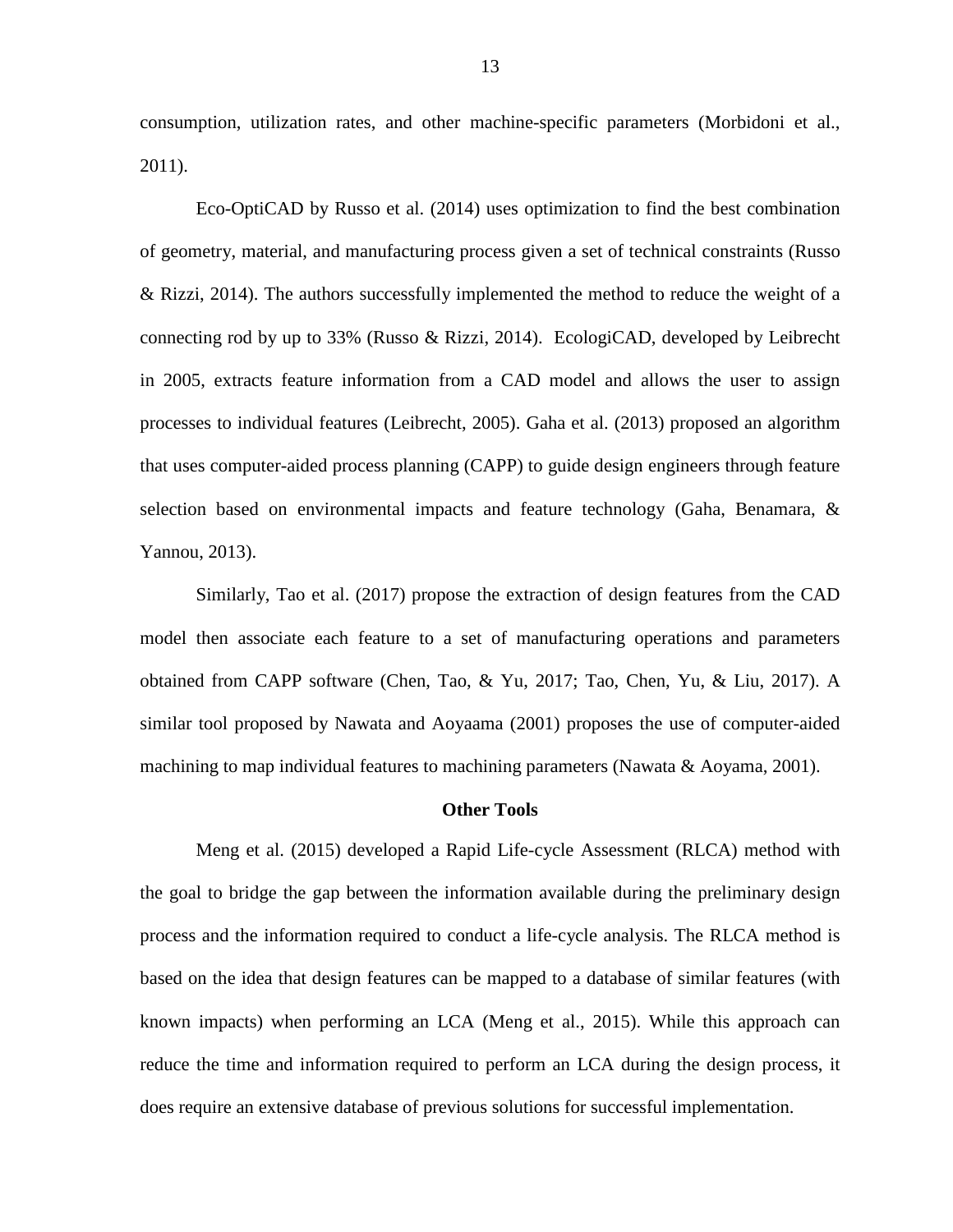There has also been work done in developing tools which can predict environmental impact, specifically energy consumption, during manufacturing. One example of this is the work by Kong et al. (2011); in this case, the authors developed a software that can analyze the machining toolpaths in order to estimate the energy consumption and greenhouse gas emissions during machining (Kong et al., 2011). A limitation of this tool is that it requires the design engineer to generate the NC code (machining toolpath) for the part and know the machining parameters in order to compute energy consumption. Given that toolpath generation is often not possible until the design process is complete, this limits the application of this tool until the detailed design phase. Additionally, design engineers seldom have the expertise or experience to plan the manufacturing process; in practice, they might have to consult a manufacturing engineer. In any case, the tool does not provide any insights into how changes in geometry could reduce environmental impact.

Although these approaches can provide feedback to the design engineer about the environmental performance of the design, they do not provide enough guidance to the designer. In fact, these approaches do not consider how the geometric complexity of the design affect environmental impacts of the component during its life-cycle. Given that geometry plays an important role in determining the environmental impact of a component, it is important to understand how it affects the energy consumption during manufacturing.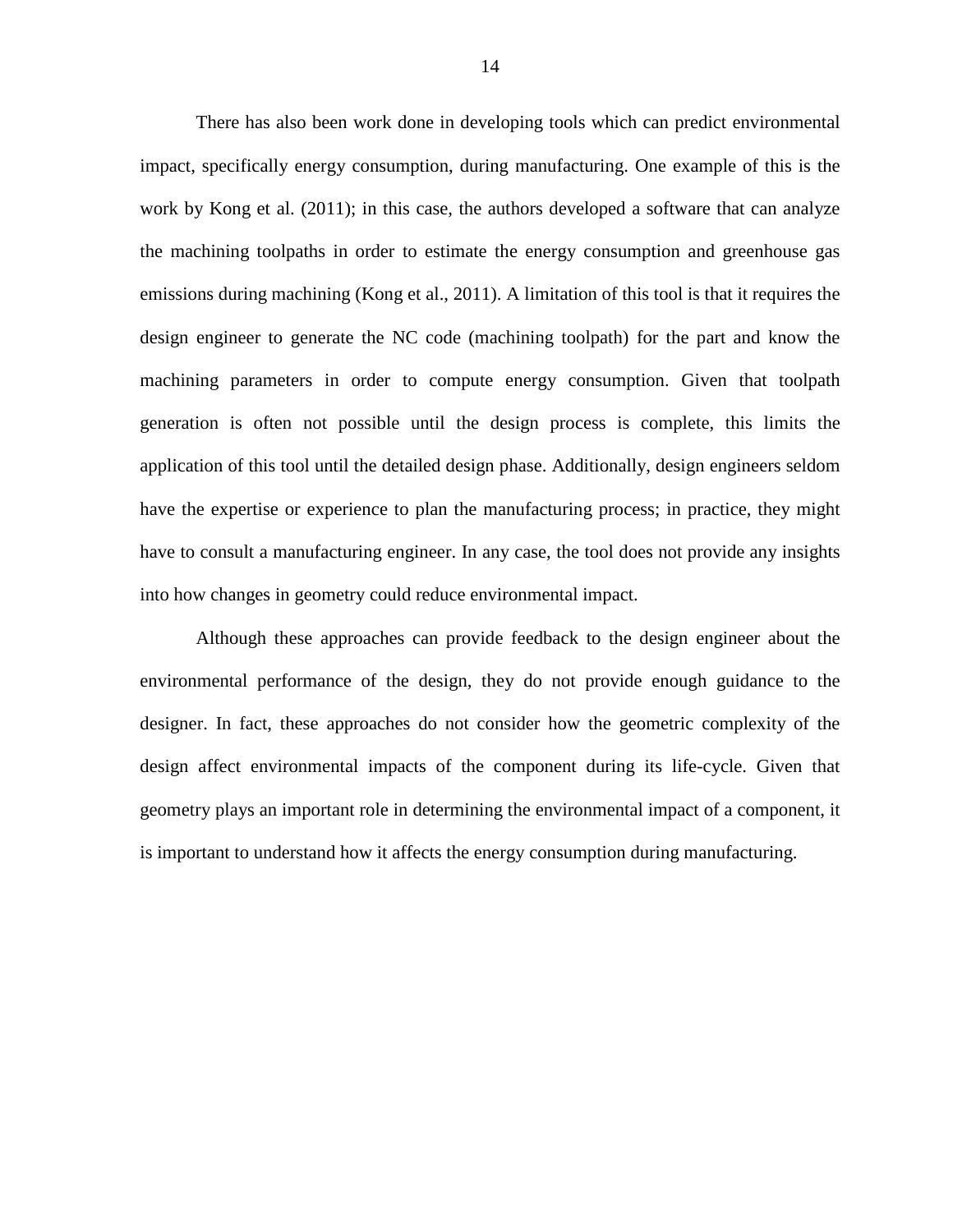### **CHAPTER 3. PROPOSED SOLUTION METHODOLOGY**

<span id="page-22-0"></span>This Thesis proposes the assessment of energy consumption during the manufacturing of components based on their design geometry. The goal of this assessment is to be able to differentiate between components based on their specific feature topology in order to make inferences about their manufacturing energy consumption. In other words, this Thesis proposes considering a component's geometric complexity in addition to aggregate measures when estimating energy consumption. Take for instance the three parts with the same volume (and mass) illustrated in [Figure 3.1.](#page-22-1) Only considering final part volume to estimate energy



consumption would suggest that these components would require the same amount of resources to manufacture. However, the brick [\(Figure 3.1a](#page-22-1)) will require

<span id="page-22-1"></span>Figure 3.1 Images of three designs with the same part volume

significantly less time and resources to machine than the other two parts.

A three-stage approach is proposed in order to study the effect that part geometry has on energy consumption during CNC machining. The first stage is to collect data on the geometric characteristics, machinability, and manufacturing energy consumption of a set of diverse designs. A representative sample of designs with varying geometries is chosen for analysis and their geometric characteristics are recorded. Then, machining toolpaths are generated for all designs considered, assuming that they are all milled in the same machine, with the same stock diameter, material, and finishing strategy. Time and volume removed estimates can then be obtained by simulating each design's manufacturing process. Those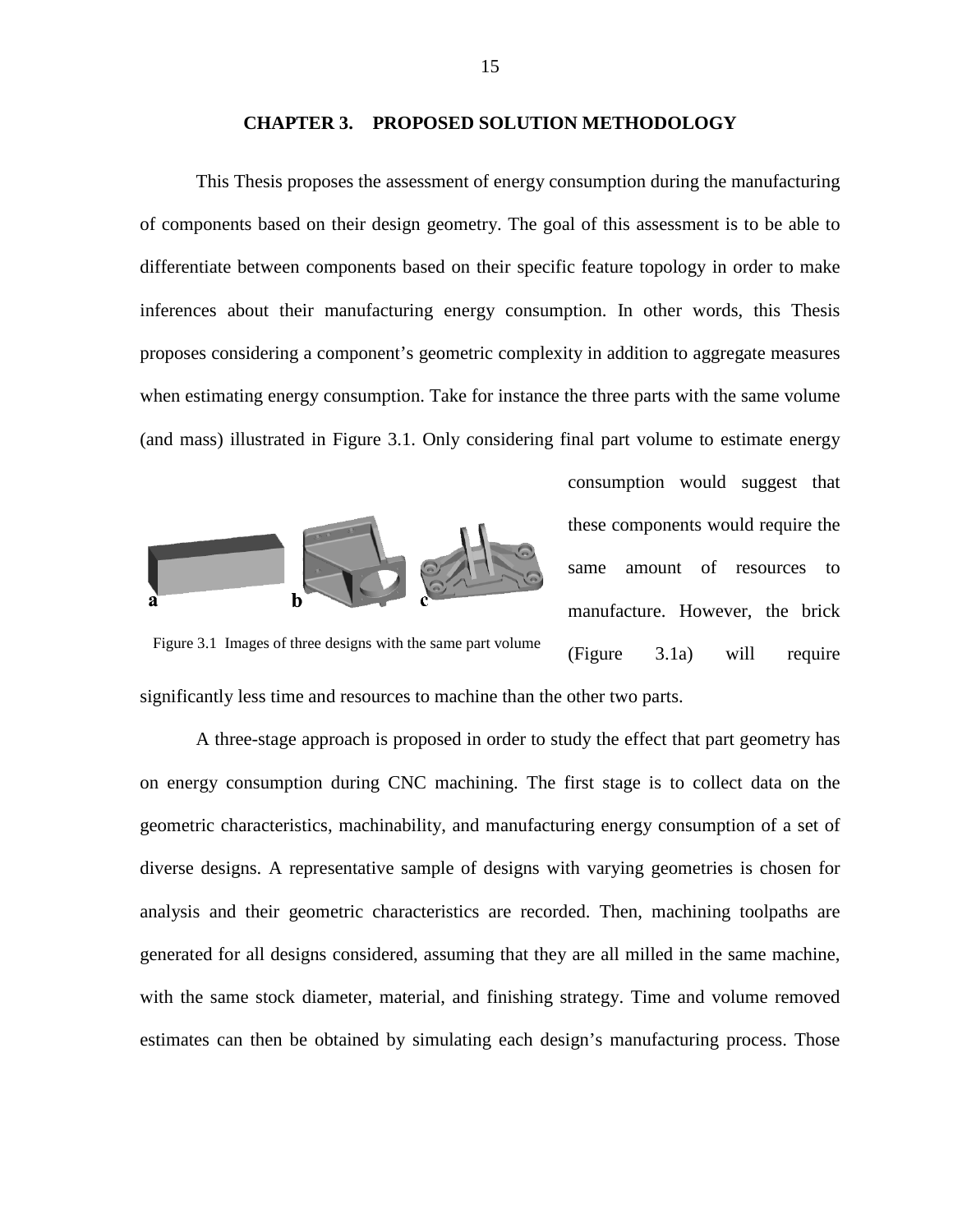simulated values can then be used to estimate the energy consumption during machining. The data collection approach is illustrated in [Figure 3.2.](#page-23-0)





<span id="page-23-0"></span>regression to model energy consumption as a function of component's geometric characteristics. This approach is used, instead of traditional linear regression, because, from the onset of the problem it is not clear which geometric characteristics can explain manufacturing energy consumption. Since penalized linear regression can identify which characteristics are significant predictors of energy consumption, the resulting expression can provide insight into the relationship between design complexity and manufacturing energy consumption. This expression is referred to as the proposed model. Considering that design engineers might not have the tools or time required to obtain all the information required to predict energy consumption with the proposed model, a simplified or abridged model is also presented. This model consists of a linear regression model of energy consumption as a function of the most important geometric characteristics. The most important characteristics are determined by obtaining the standardized coefficients of the proposed model. The goal of both models, the proposed model and the proposed abridged model, is not to obtain an accurate point estimate of manufacturing energy consumption. Instead, the goal is to be able to compare multiple designs (or iterations of the same design) and determine which will have a lower environmental impact during manufacturing.

Lastly, the energy consumption expressions obtained from the statistical analysis are used to estimate manufacturing energy consumption for a different set of components. In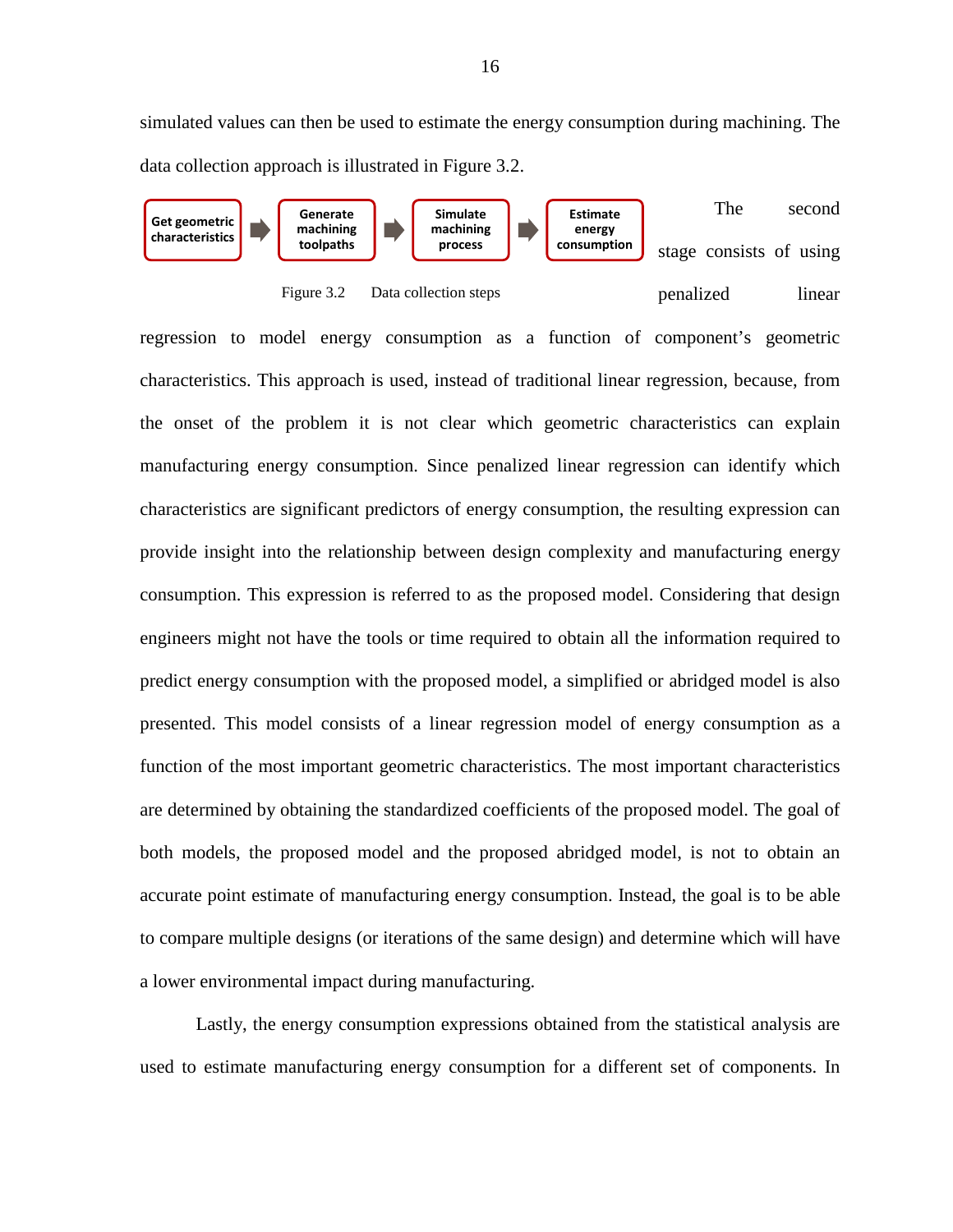order to evaluate how well the proposed models can predict the relative energy consumption during machining, such estimates are compared to energy consumption values and environmental impact metrics obtained with other tools. In addition, the machining process for this second set of components is simulated to obtain "actual" energy consumption values. The energy consumption estimates obtained from the proposed models are also compared to these simulated energy consumption values.

The following chapter presents a paper that follows this proposed solution methodology to determine the relationship between geometric characteristics and energy consumption during manufacturing.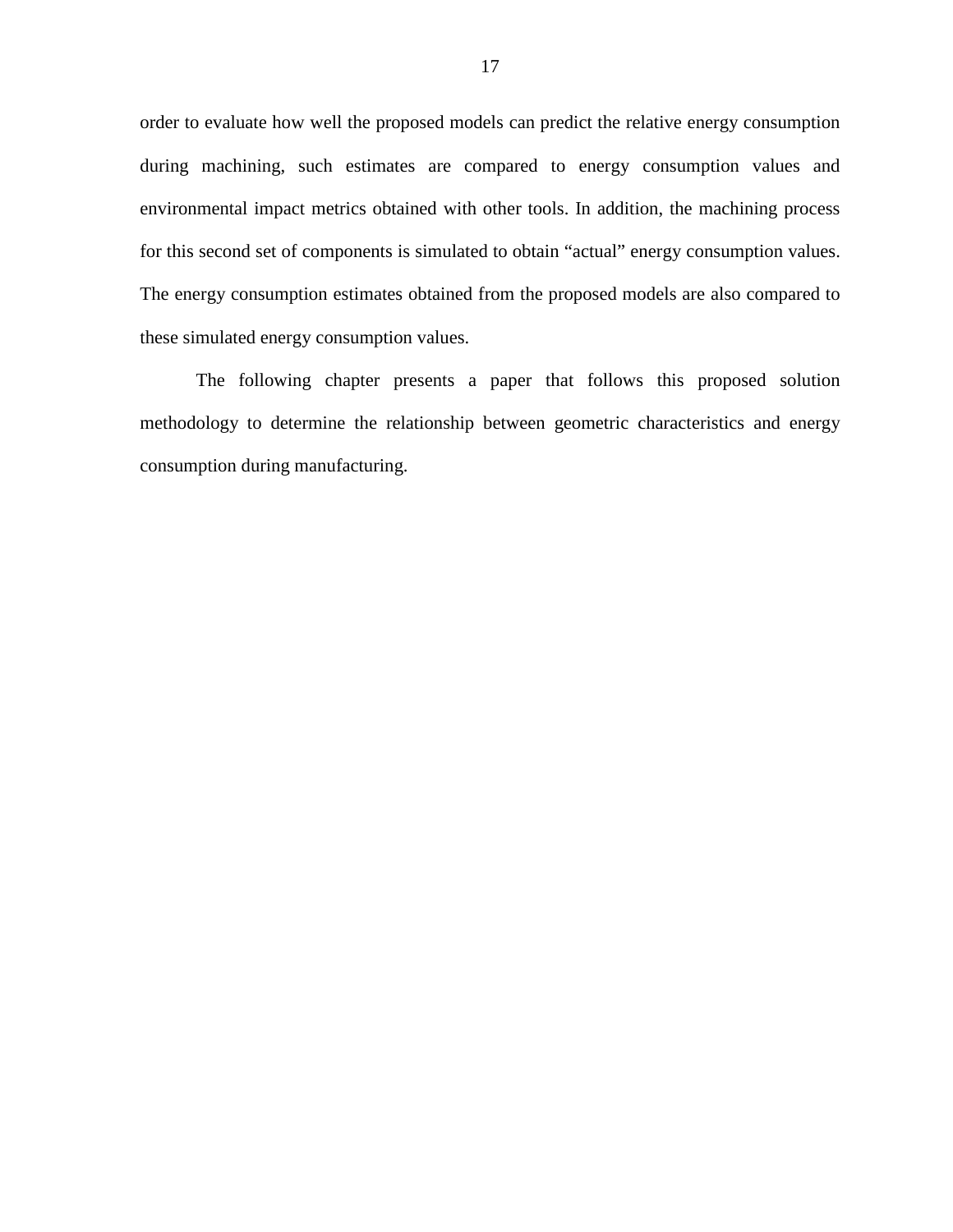# <span id="page-25-0"></span>**CHAPTER 4. EVALUATING MANUFACTURING ENERGY CONSUMPTION FOR A PART USING GEOMETRY**

### **Abstract**

<span id="page-25-1"></span>Incorporating manufacturing energy consumption considerations early in the design process can result in a significant reduction of environmental and economic impacts. Existing tools that designs. This paper analyzed the influence that geometric characteristics have on the energy consumption during the manufacturing of components via CNC machining. Thirty-three models from the National Design Repository were analyzed to obtain their geometric and machinability characteristics. Then, time and volume removed estimates were obtained by generating and simulating machining toolpaths for each model. Those values were used to estimate the energy consumption during hog, rough, semi-finish, and ball milling operations. Finally, energy consumption values were modeled as a function of each design's characteristics. This study found that up to 98% of the variability in energy consumption during the machining of a part can be predicted using its geometric characteristics. In fact, the design's length, reachability score, and bounding volume explain up to 75% of the variability in energy consumption. It was also found that semi-finishing and ball milling operations account for more than three-quarters of the total energy consumption during machining. The findings from this study suggest that the relative energy consumption of multiple design iterations can be predicted using geometric characteristics. This work could enable a new DFX tool to provide feedback to a designer about the environmental implications of the design decisions.

### **Introduction**

<span id="page-25-2"></span>Sustainability, as defined by the United Nations Environment Program (UNEP), is the consideration of the environmental, economic, and societal impacts caused by the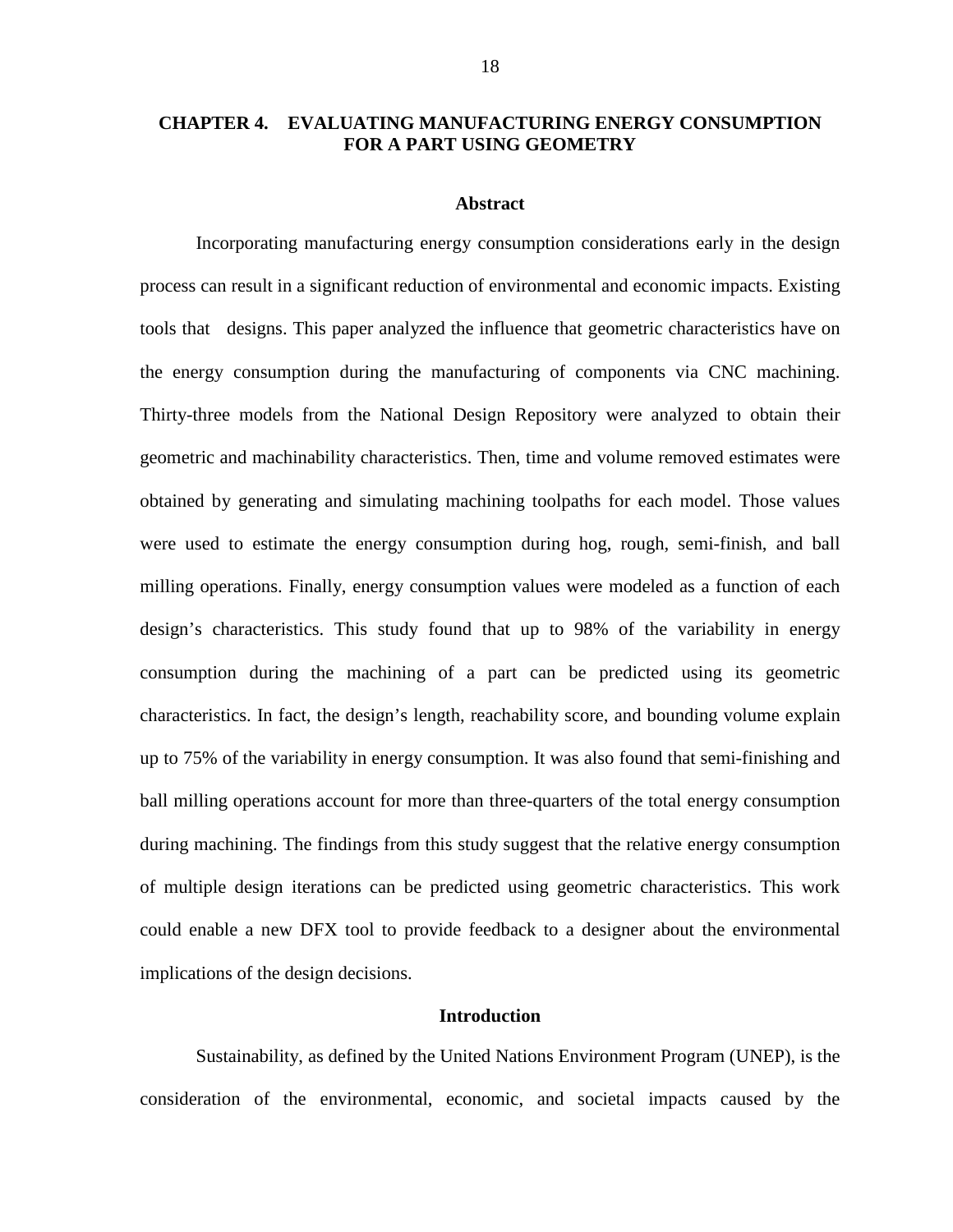manufacturing, transportation, use, and disposal of products (Crul et al., 2009). Since up to 80% of such sustainability impact is fixed in the early stages of design and development (Martin Charter, 2001), it is important to consider sustainability during the design process. One way to accomplish this is by considering the relationship between the geometric characteristics of a product's components and the energy consumption at each life-cycle stage. Given that energy consumption directly influences the environmental and economic aspects of sustainability, minimizing energy consumption could lead to reduced overall impact. In other words, the first step to reducing environmental impact is to consider the effect that design decisions have on the manufacturing energy consumption of a component.

While research suggests that the shape of a component can result in reduced environmental impact during its life-cycle (Gaha et al., 2011), existing tools do not consider the geometric complexity of designs when assessing sustainability. In fact, most tools estimate environmental impact based on volumetric measures and aggregate values. As a result, design engineers who have a desire to reduce the energy required to manufacture a component might be limited to reducing the design volume or opting for a different material.

This paper proposes a new approach to assess energy consumption at the manufacturing stage. Based on the notion that designs that are more complex will require more resources to machine than simple designs, this paper proposes the assessment of energy consumption based on design geometry. The objective is to evaluate the effect that geometric characteristics have on the energy consumption during manufacturing of components using CNC machining. Hence, this paper presents a model that can predict the relative environmental impact of a component given its design geometry.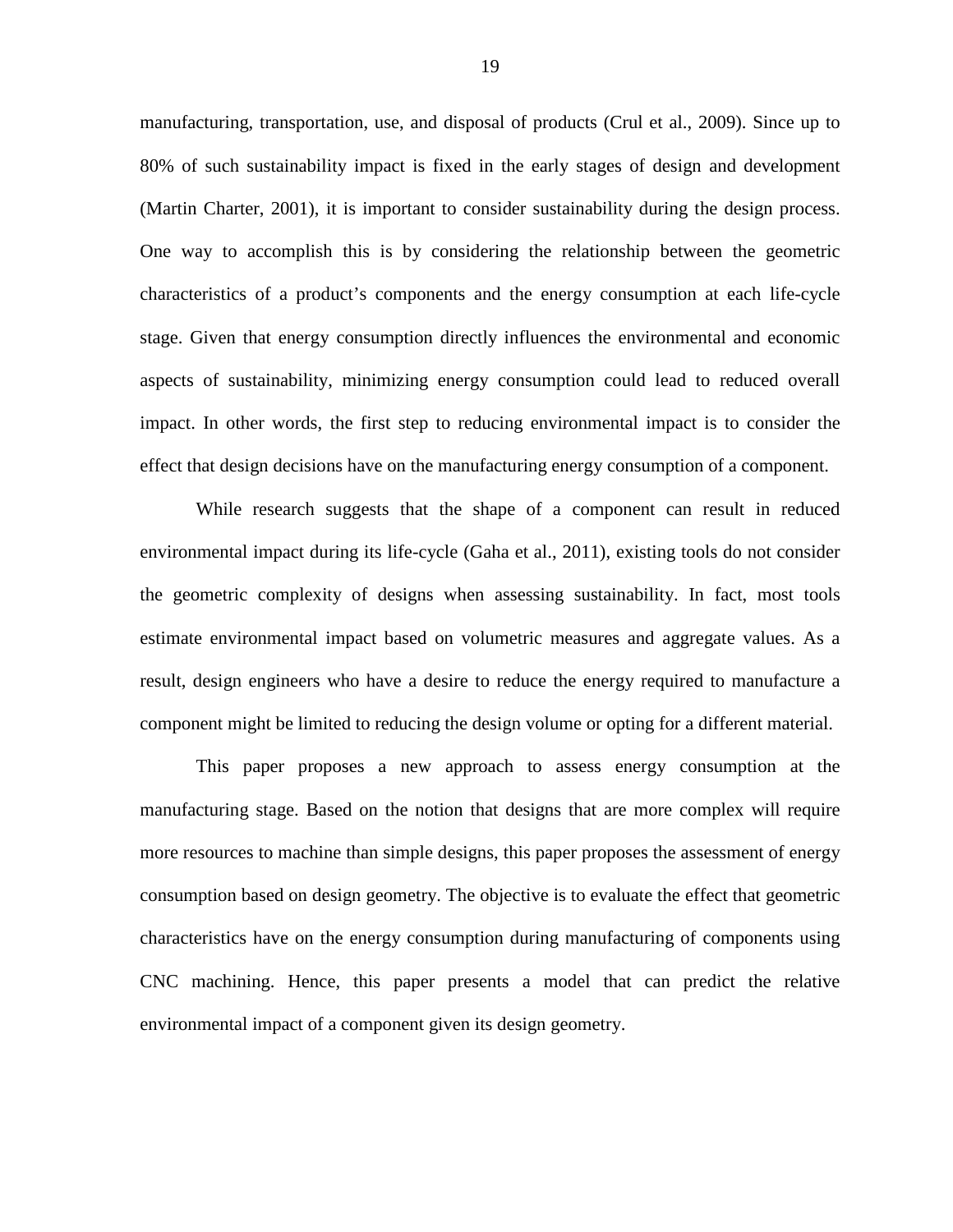The following section will cover relevant literature regarding the role of geometry on the environmental impacts of a component as well as sustainability assessment tools.

# **Literature Review**

<span id="page-27-0"></span>Research suggests that a reduction in the life-cycle environmental impacts of a part can be achieved by making modifications to its geometry. According to Gaha et al. (2011), the designer should opt for simpler geometries that can be manufactured faster with less steps, thus resulting in a reduction of energy consumption during the manufacturing stage. The authors also point out that "optimization of shapes and volumes" can result in reduced environmental impact for the raw material extraction, manufacturing, and end-of-life phases. In addition, smaller part volumes allow for easier transportation, resulting in lower emissions and energy consumption during this stage (Gaha et al., 2011). Besides surface area and volume, designs have other characteristics, such as feature dimensions, surface curvature, orthogonality, and intricacy of features, which increase their geometric complexity. While the effect that volume has on the energy consumption of a component is well documented in literature, the effect that geometric complexity has on environmental, societal, and economic impacts is not well understood. Nevertheless, the geometric complexity of a component can have a significant impact on the total energy consumption during manufacturing. In fact, non-cutting energy can be large component of the total energy required in machining (Dahmus & Gutowski, 2004) and it is dependent on the volume of the final part relative to the part's bounding volume as well as on the complexity of the part (Watson & Taminger, 2015).

The process of considering environmental impacts, such as energy consumption, during the design process is commonly referred to as eco-design or Design for the Environment (Dieter & Schmidt, 2013). Most eco-design software use life-cycle analysis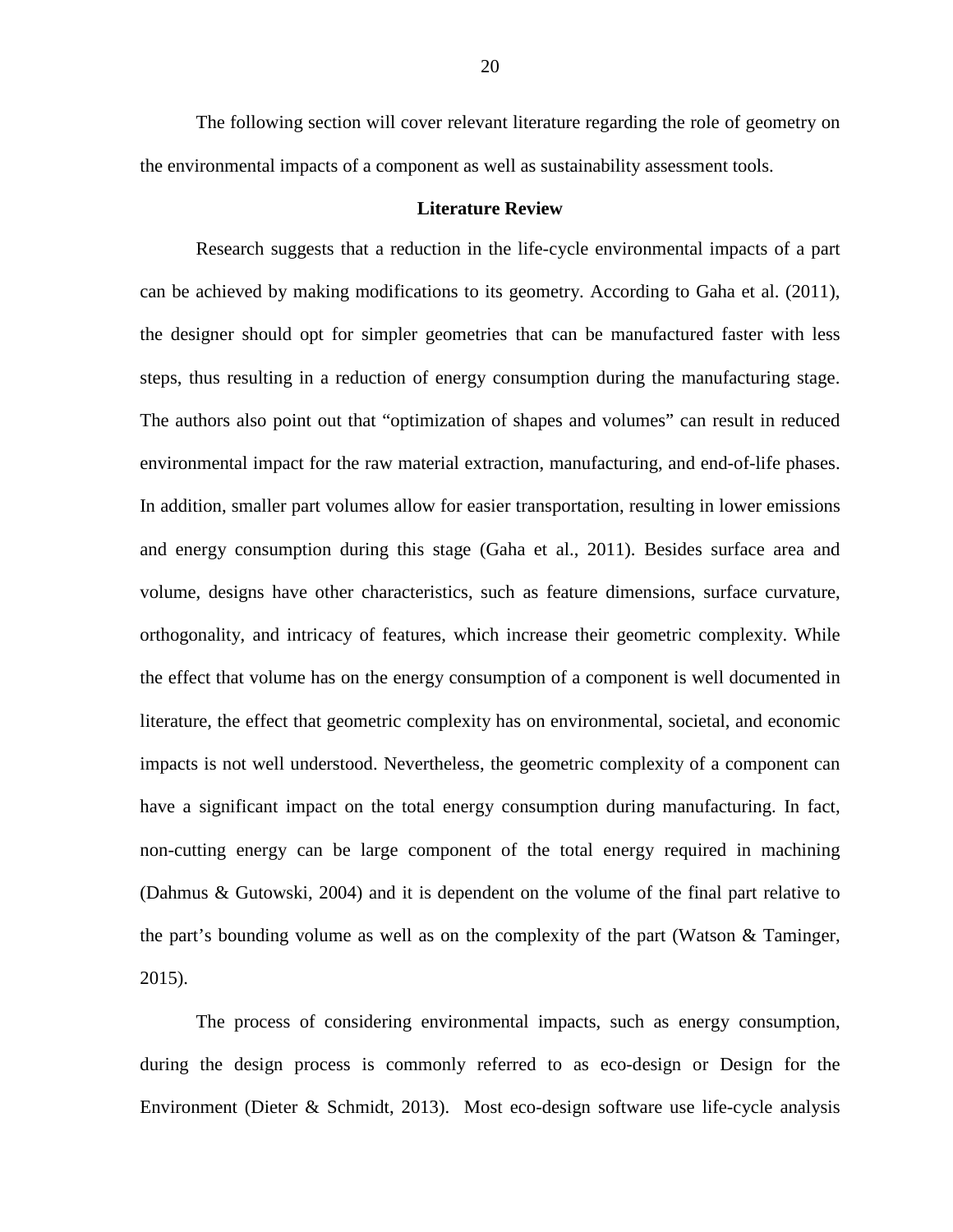(LCA) to estimate environmental impacts and provide guidance to design engineers. Several tools have been developed to integrate LCA to the eco-design process through CAD-LCA integrations. The idea behind such CAD-LCA integrations is to enable the designer to perform LCA analyses iteratively, based on information from the CAD model features. By doing so, the engineer can compare between designs to select the most environmentallyfriendly one. SolidWorks Sustainability by Dassault Systems evaluates a CAD model to estimate energy consumption, carbon footprint, air acidification, and water eutrophication at each step of the part's life-cycle (Dassault Systems, 2018). Although the tool is widely available, fast, and easy to use, its analysis does not take into account the dimensions of the raw material (billet) and it does not allow to specify consecutive processes on the same component (Morbidoni et al., 2011). A similar CAD integrated LCA module, Eco Materials Adviser is included with AutoDesk Inventor (AutoDesk Inc., n.d.). Umeda et al. (2012) designed a CAD system for the life-cycle design of products, LC-CAD, to serve as a tool for engineers throughout the design of sustainable products (Umeda et al., 2012). The model evaluates the sustainability of assemblies at each stage of the product life-cycle but fails to identify the contribution of specific design geometries to the total impact. Other tools consider individual design features in order to provide a more accurate approximation of environmental impact. A feature is defined as a distinct geometric element in a design; examples of features include holes, protrusion, slots, etc.

Research by Morbidoni et al. (2011) proposed a new approach that obtains "shape and dimensions" as well as "product structure" from the CAD model to estimate the environmental impact. Although this method has proven to be accurate, it requires users to have a database with energy consumption, utilization rates, and other machine-specific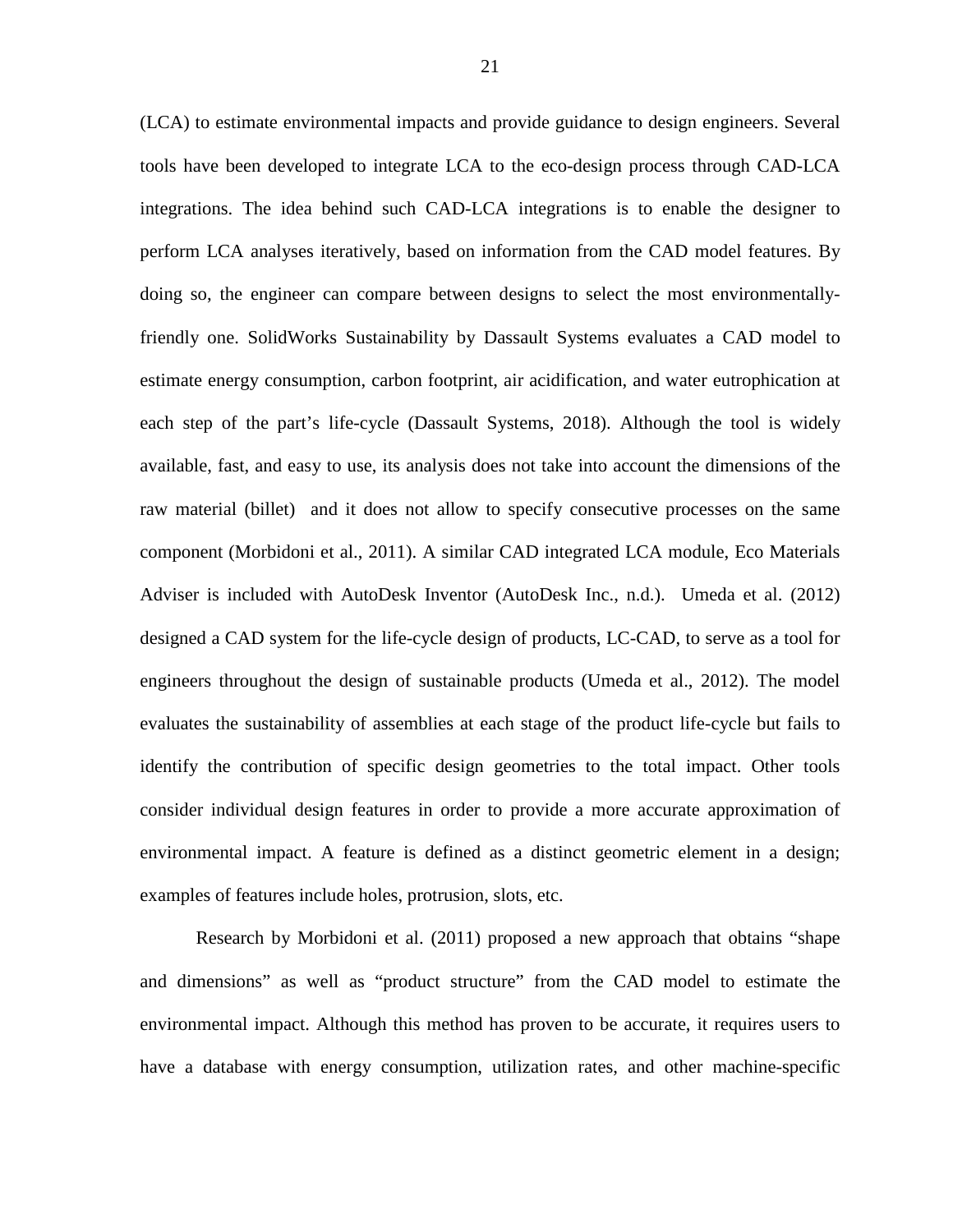parameters (Morbidoni et al., 2011). Eco-OptiCAD by Russo et al. (2014) uses optimization to find the best combination of geometry, material, and manufacturing process given a set of technical constraints. The authors successfully implemented the method to reduce the weight of a connecting rod by up to 33% (Russo & Rizzi, 2014).

EcologiCAD, developed by Leibrecht in 2005, extracts feature information from a CAD model and allows the user to assign processes to individual features (Leibrecht, 2005). Gaha et al. (2013) proposed an algorithm that uses computer-aided process planning (CAPP) to guide design engineers through feature selection based on environmental impacts and feature technology (Gaha et al., 2013). Similarly, Tao et al. (2017) propose an LCA method that extracts design features from the CAD model and then associates each feature to a set of manufacturing operations and parameters obtained from a CAPP software (Chen et al., 2017; Tao et al., 2017). A similar tool proposed by Nawata and Aoyama (2001) proposes the use of computer-aided machining to map individual features to machining parameters (Nawata & Aoyama, 2001). Meng et al. (2015) developed a Rapid Life-cycle Assessment (RLCA) method with the goal of bridging the gap between the information available during the preliminary design process and the information required to conduct an LCA. The RLCA method is based on the idea that design features can be mapped to a database of similar features (with known impact) when performing an LCA (Meng et al., 2015). While this approach can reduce the time and information required to perform an LCA during the design process, it does require an extensive database of previous solutions for successful implementation.

There has also been work done in developing tools that can predict energy impact during machining based on NC code after toolpath generation. One example of this is the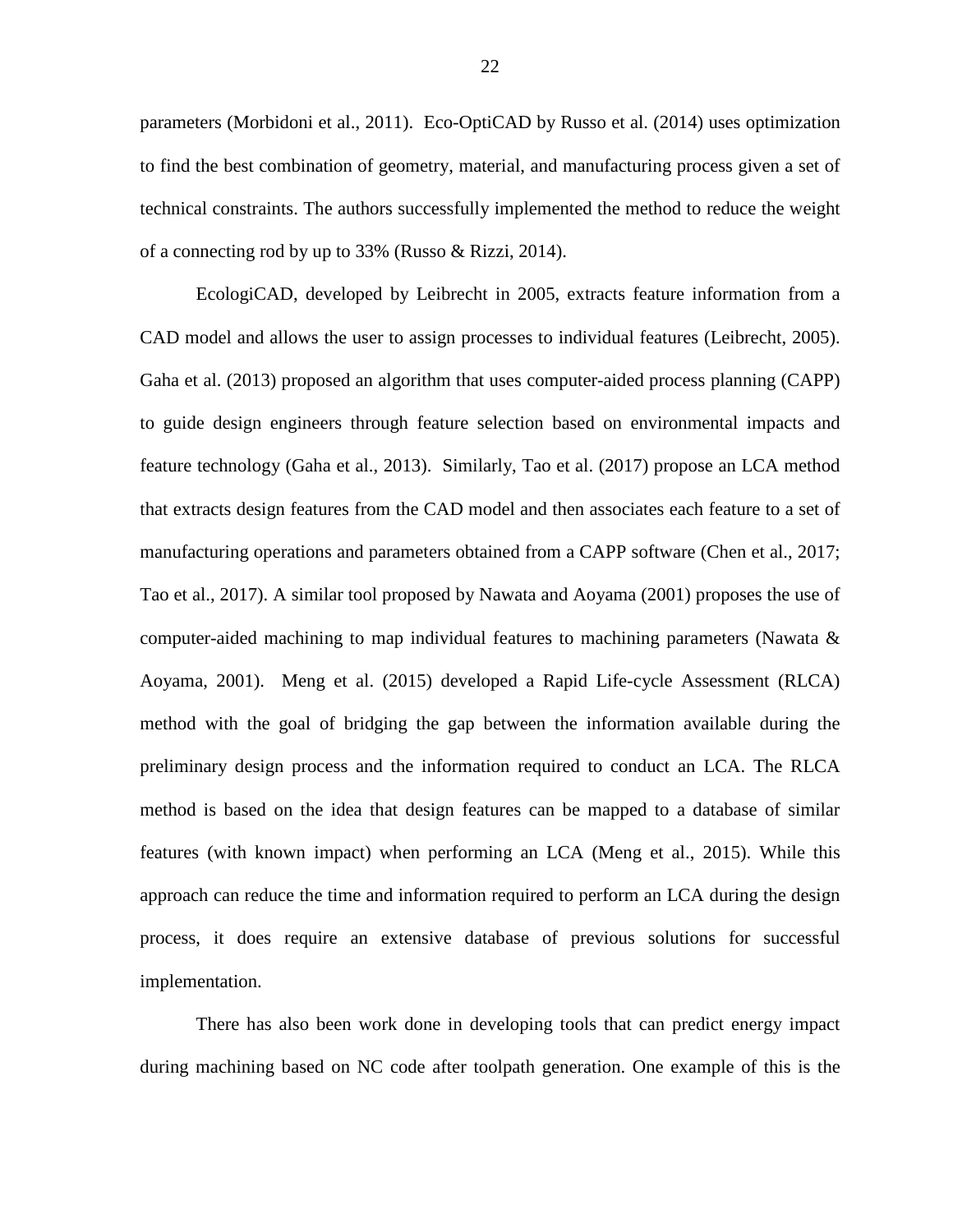work by Kong et al. (2011), where the authors developed software that can analyze the toolpaths to generate a part in order to estimate greenhouse gas emission during machining (Kong et al., 2011). A limitation of this tool is that it requires the design engineer to generate the NC code for the part, which is often not possible until the design process is complete. Additionally, design engineers seldom have the expertise or experience to plan the manufacturing process, so in practice, they might have to consult a manufacturing engineer. In any case, the tool does not provide any insights into how changes in geometry could reduce environmental impact.

Although the aforementioned approaches can provide feedback to the design engineer about the environmental performance of the design, they do not provide enough guidance to the designer. In fact, these approaches do not consider how the geometric complexity of the design affect the environmental impacts, specifically energy consumption, of the components during manufacturing.

#### **Methods**

<span id="page-30-0"></span>The approach followed by this paper consists of three parts: data collection, modeling, and implementation. During the data collection stage, the geometric characteristics and manufacturability of a set of diverse designs were analyzed and recorded. Time and volume removed estimates were obtained by simulating each design's manufacturing process. These simulated values were then used to estimate the energy consumption during machining. The modeling stage consisted of using statistical methods to model energy consumption in terms of the design's geometric characteristics. Lastly, energy consumption results from the proposed model were compared to results obtained with other tools.

The "Machined Models" from the National Design Repository (Bespalov, Ip, Regli, & Shaffer, 2005) were selected as a representative set of components typically manufactured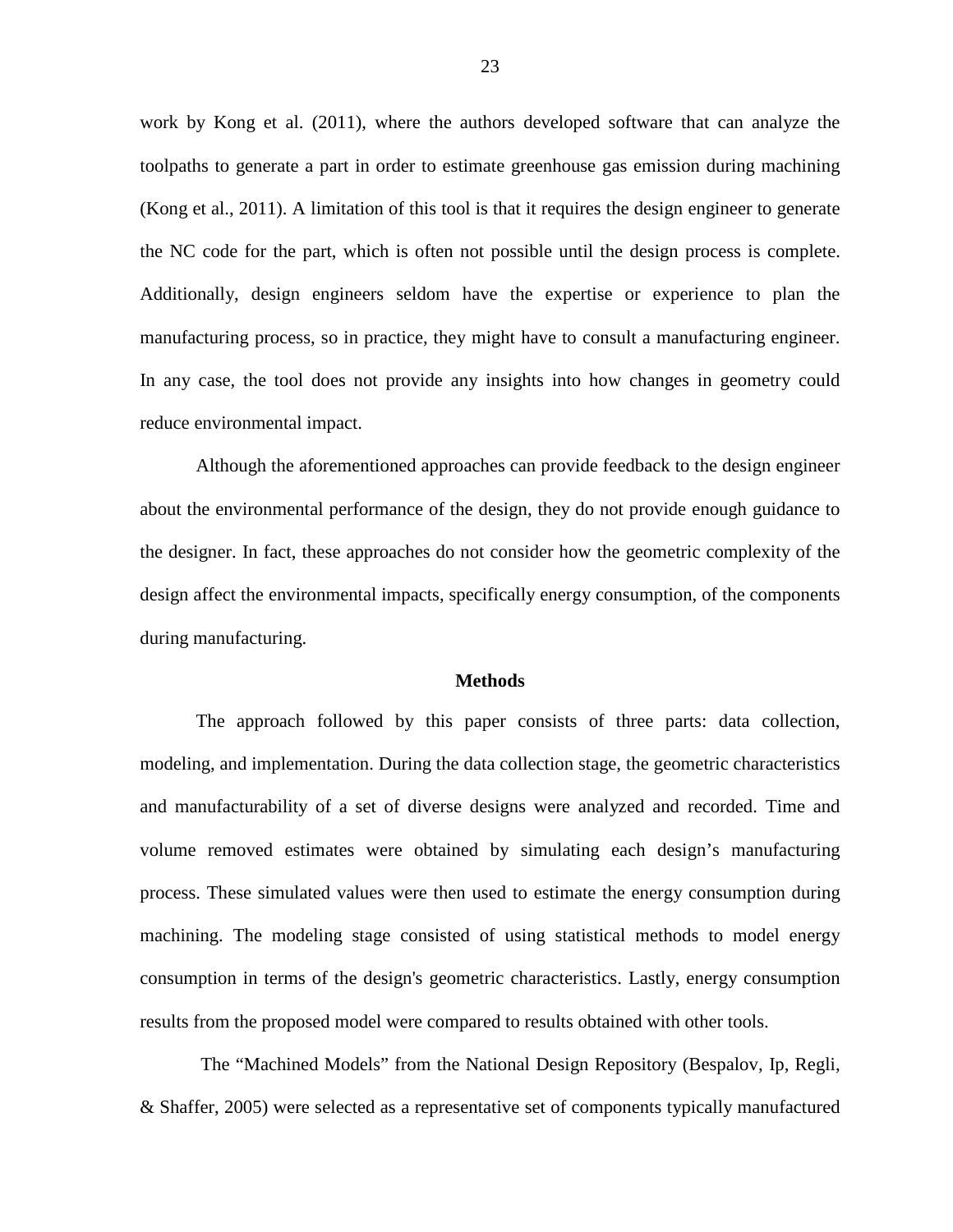by CNC machining. All designs were scaled so that the maximum dimension perpendicular to their axis of rotation was 5.5 inches (somewhat arbitrary). Scaling the models ensured that they could be machined from the same diameter stock; this also ensured that the only manufacturing difference between the models were their geometric characteristics. This group was further refined based on each design's visibility; in order for the design to be considered, it only had to require setups along one axis (axis of rotation) and all of its features could be machined with a ¼" diameter tool or larger after scaling (deemed a reasonable commercially available small diameter tool). Additionally, the percent surface visible had to be 100% while the percent surface machinable had to be at least 95%. Thirtythree models met such requirements and were selected for analysis.

A prototype manufacturability analysis software, *ANA*, was used to analyze the machinability of the designs. The machining module of *ANA,* referred to as *MachiningANA*, analyzes designs and scores them in terms of their visibility, reachability, machinability, and setup complexity (M. Hoefer, Chen, & Frank, 2017). The data obtained from the *MachiningANA* analysis includes:

- Height  $(h)$ , length  $(l)$ , and width  $(w)$
- % surface machinable
- Machinability Score  $(S_m)$
- % surface visible
- Visibility Score  $(S_v)$
- Reachability Score  $(S_r)$
- Setup Complexity Score  $(S_{sc})$
- Overall Manufacturability Score  $(S_{total})$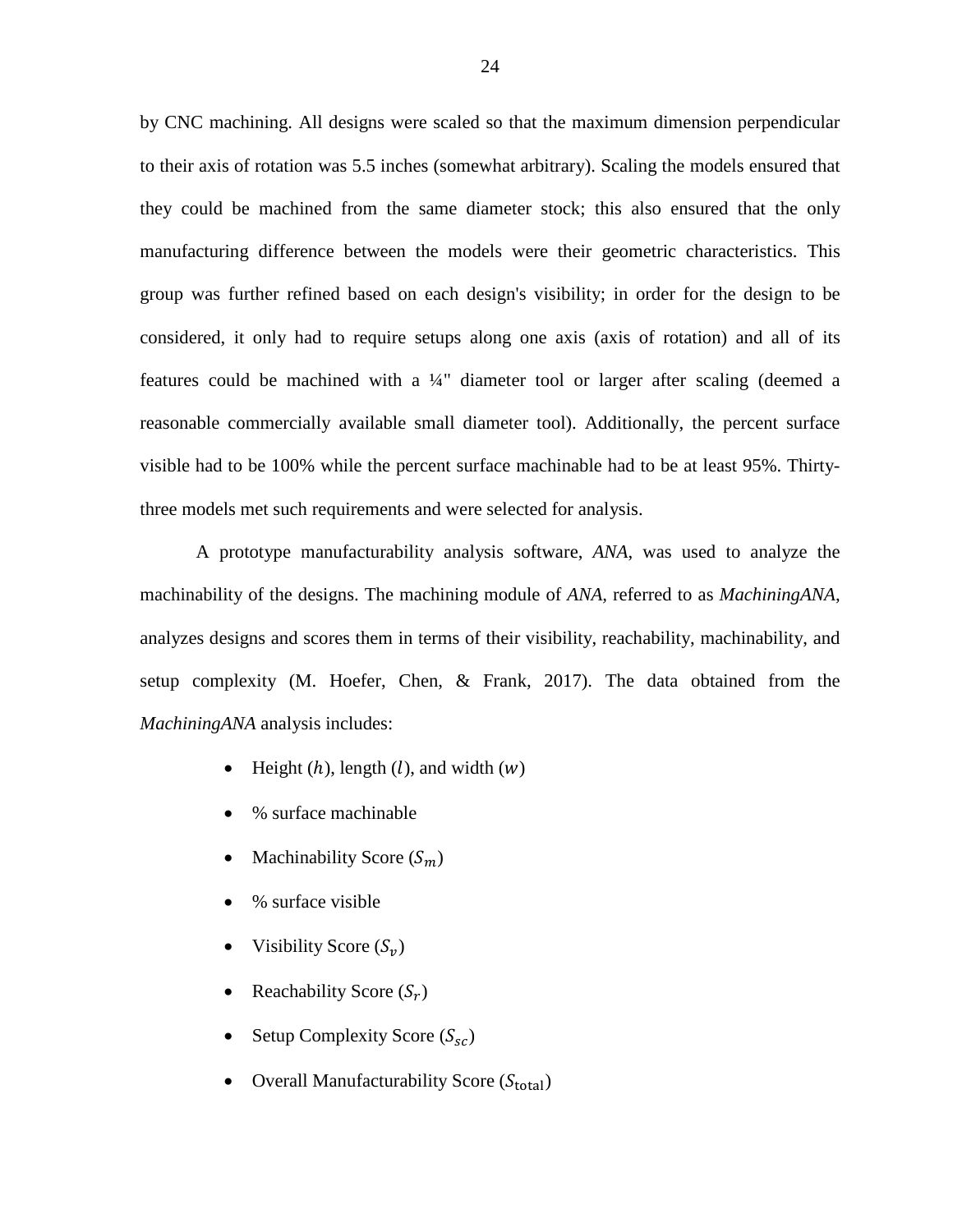The percent surface machinable is the portion of surface area, for facets  $j \in 1, ..., F$ , that can be machined with a  $\frac{1}{4}$ " end mill or larger (M. Hoefer et al., 2017). Similarly, the machinability score  $(S_m)$  is a normalized measure dependent on the minimum tool diameter required to machine the facets. Designs with small holes or tight corners will have lower machinability scores than parts with features that can be easily machined by any diameter tool. Machinability scores range from 0 to 1 and are unit-less.

The percent surface visible is the portion of total surface area that can be seen by the tool, regardless of orientation. Based on the range of visibility (0 to 180 degrees) about each axis (x, y, and z), a visibility score (between 0 and 540) is assigned to each facet. Then, the overall visibility score for a design  $(S_v)$  is a normalized measure of the range of angles from which a facet can be accessed (Frank, 2007). For example, internal geometries or undercuts would be considered non-visible; thus, they would receive a visibility score of zero. High visibility scores correspond to highly visible surfaces or surfaces that can be seen from more than one orientation (visibility score near 1). On the other hand, features that can only be machined from one orientation or that cannot be machined at all will receive low visibility scores (close to 0).

The reachability score  $(S_r)$  is a normalized measure of the minimum tool length required to reach a facet. Parts that require long tools to machine pocket features or cavities will have low reachability scores (close to 0). The setup complexity score  $(S_{sc})$  is a normalized measure of the total number of setups required to machine a design. Designs whose features can be fully machined with a small number of setups  $(< 2)$  will receive setup complexity scores close to one. The overall manufacturability score  $(S_{total})$  is a weighted mean of the machinability, visibility, reachability, and setup complexity scores.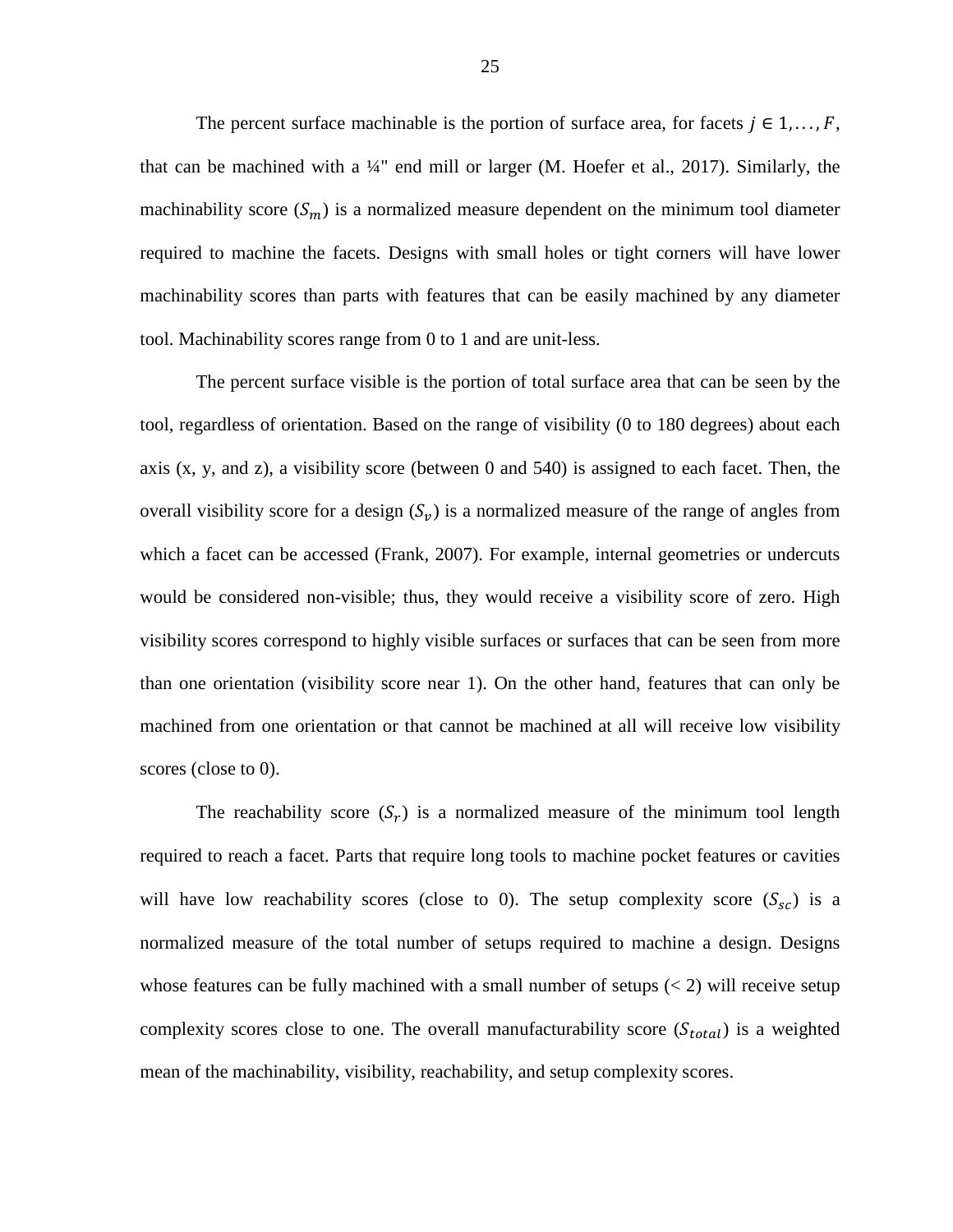Additional data recorded for each design includes volume  $(V_p)$ , surface area  $(SA)$ , facet count (F), facet normal vectors, and minimum tool diameter for each facet  $(T_{min_j})$ . In this case, a facet normal vector is the surface normal vector to any given (triangular) facet. The bounding volume  $(V_b)$  for each design is defined as the volume of the minimum box that fully encloses the design and it is calculated as follows:

$$
V_b = h \times l \times w
$$

where  $\ell$  is the length,  $h$  is the height, and  $w$  is width. The length corresponds to the maximum dimension of the design, while the height and width correspond to the dimensions perpendicular to the maximum dimension. The diagonal  $(d)$  of each design was also calculated as follows:

$$
d=\sqrt{h^2+w^2}
$$

The minimum tool diameter for each facet  $(T_{min_j})$  is defined as the diameter of the smallest tool that can machine the entirety of a facet (M. J. D. Hoefer, 2017). These values were then used to determine the diameter of the smallest tool necessary to fully machine the surface of a design  $(T_{min})$ :

$$
T_{min} = \min(T_{min_j}) \qquad \text{for} \qquad j \in 1, ..., F
$$

The geometric complexity of each design was assessed by determining the unique number of facet normal vectors  $(C)$  obtained from analyzing the STL file for each model. Similarly, using those facet normal vectors, the facets were classified as orthogonal or nonorthogonal, where orthogonal facets are parallel to the XY, YZ, or XZ planes. Using such information, the orthogonal percentage  $(P)$  is determined by dividing the sum of surface area for orthogonal facets over the design's total surface area  $(S<sub>A</sub>)$ . This percentage could be seen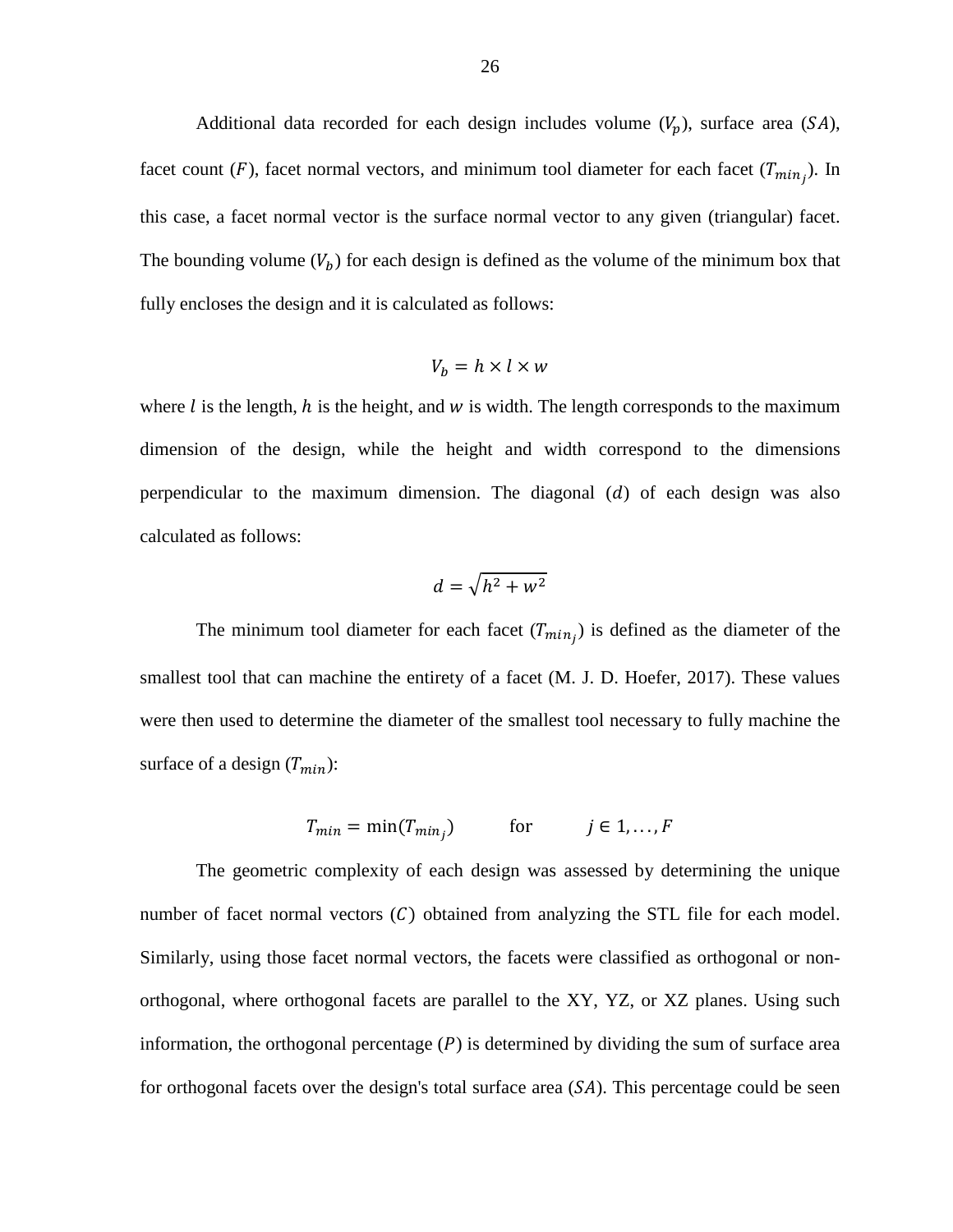as a measure of how prismatic a component is; perfectly prismatic components, such as a brick, would have an orthogonal percentage of 100%. Finally, two ratios were calculated for each design. First, the surface area to volume ratio  $(R_{SA,V_p})$  is the ratio of the component's surface area (SA) to its volume  $(V_p)$ . The buy-fly ratio  $(R_{V_p,V_p})$  is the volume of the minimum prismatic box that encloses the design  $(V_b)$  divided by the design's volume  $(V_p)$ .

Machining toolpaths were obtained for each design by running their STEP files through *CNC-RP*, an automated tool path generation software (Mastercam X6 plug-in) for rapid prototyping (Frank, 2007). *CNC-RP* was selected due to its capacity to generate systematic and unbiased tool paths for all the designs. For the purposes of this work, it was assumed that all components were machined out of a 5.5-inch aluminum stock in a HAAS VF-2 CNC machine with a scallop (ball end mill) finishing strategy. Given that the toolpaths generated by *CNC-RP* remove material layer by layer, the machining time estimates are higher than actual machining times for each component (Frank, 2007). Consequently, the energy consumption estimates might be up to one order of magnitude larger than actual values. However, such increase in magnitude will not affect the results of the study; all designs will be equally affected, the relative difference among designs will be the critical measure. *CNC-RP* adds between two and four sacrificial supports to the component model in order to manufacture it in a dual rotary setup; this results in longer stock lengths. To compensate for this increase in material consumption, the component's buy-fly ratio was calculated based on the minimum prismatic box that encloses the design without the supports. Since all the supports are the same length and all the parts are machined from the same stock, the additional energy required to machine the supports will be consistent among all parts. It was also assumed that all the designs were machined from an aluminum stock.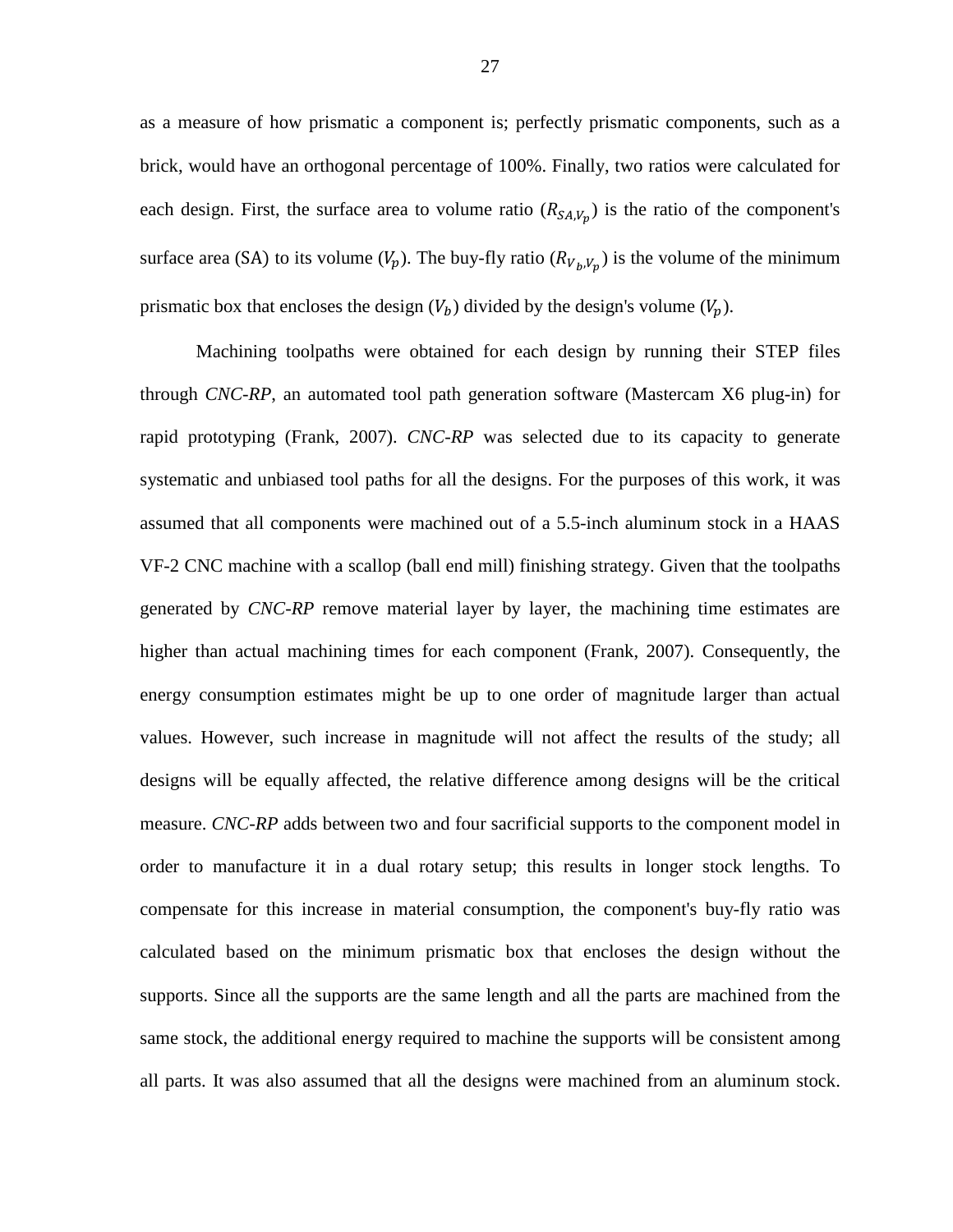Nevertheless, the specific material is irrelevant for the analysis as long as all the parts considered are assumed to be machined from the same material. As previously explained, the ultimate goal of the model is not to obtain accurate values of energy consumption; rather, the goal is to provide the relative performance of a design when compared to another. For this reason, the increase in energy consumption resulting from the difference in material will not affect the results.

The manufacturing process was simulated in *Vericut* to obtain machining time and volume removed estimates for each design. Based on the tools used, the *Vericut* results for each component were characterized between hogging, roughing, semi-finishing, and ball milling operations. Time (t) and volume removed  $(V_r)$  for each design were collected from the text file reports generated by *Vericut*. The material removal rate  $(v)$  for each tool sequence was calculated by dividing the amount of volume removed by the machining time:

$$
\dot{v}=V_r/t
$$

Then, the material removal rate values were used to determine the machining power for each tool sequence according to the following equation (Oberg, Jones, Horton, & Ryffel, 2012):

$$
P_c = (K_p C W \nu) / E
$$

where  $P_c$  is the machining power (kW),  $K_p$  is the specific energy consumption for the material (kW/cm<sup>3</sup>/s), C is the feed factor (tool-specific), W is the tool wear factor (processspecific),  $\dot{v}$  is the material removal rate (cm<sup>3</sup>/s), and E is the efficiency factor of the machine. The machine tool efficiency factor,  $E$ , is dependent on the efficiency with which the machine converts the electric power input to the driving motor into cutting power (Oberg et al., 2012). Hence, machines with less efficient motors will require higher energy input and will have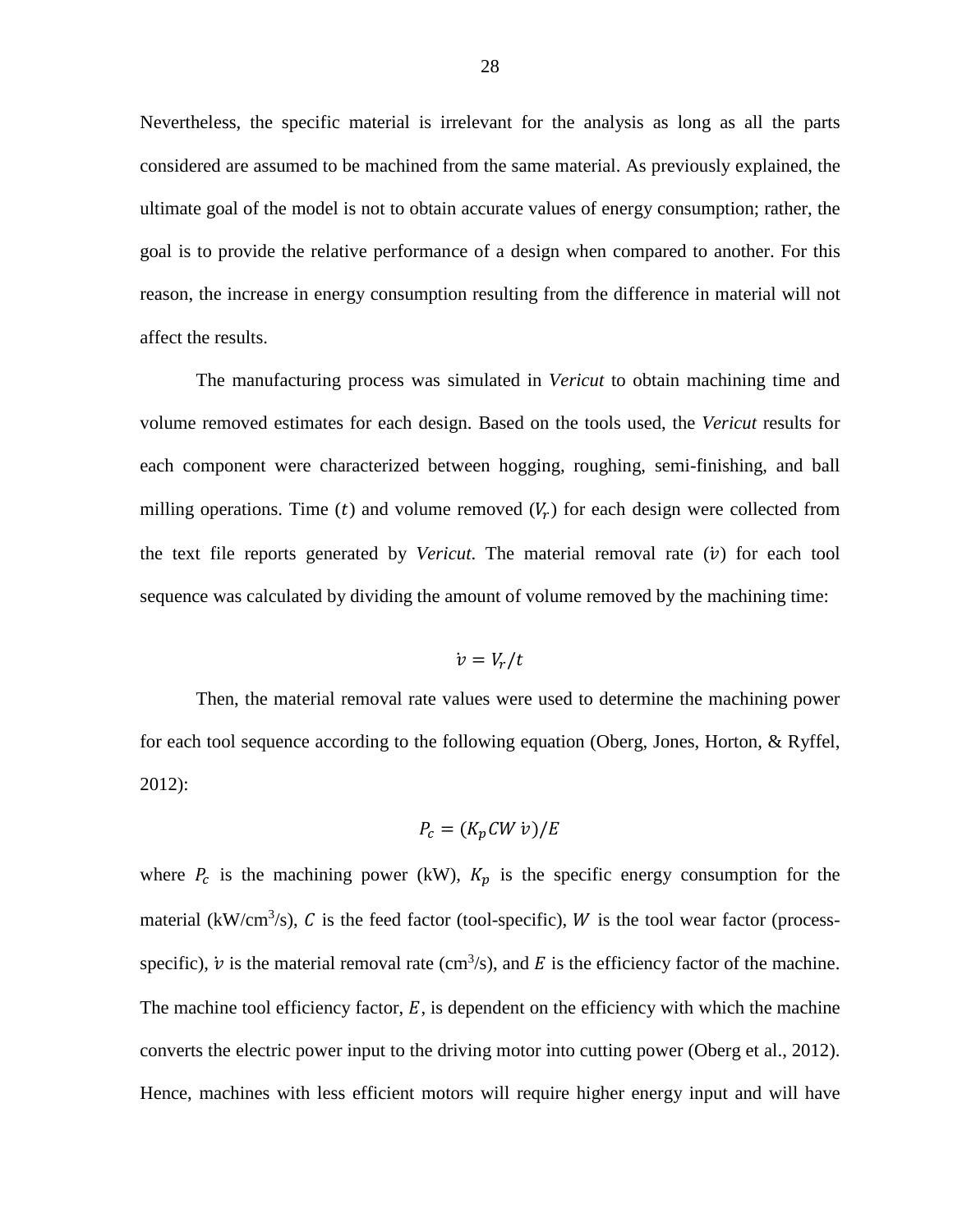lower values of  $E$ . Since it is assumed that all parts will be milled in the same machine, energy consumption variability will only be affected by differences in the part geometries tested. The values of the parameters  $K_p$ , C, W, and E used to calculate the machining power were obtained from the *Machinery's Handbook* (Oberg et al., 2012). It was also assumed that the idle power,  $P_0$ , or power consumed by the machine's supporting equipment such as fans, coolant pumps, and computer, was 0.30 kW for the machine. The values of all the parameters used are shown in [Table 4.1.](#page-36-0)

| <b>Process</b> | <b>Tool</b>                        | $K_p$ | $P_{\alpha}$ | $\mathcal C$ | W    | E    |
|----------------|------------------------------------|-------|--------------|--------------|------|------|
| Hogging        | 1" Flat end mill                   | 0.68  | 0.30         | 0.96         | 1.40 | 0.90 |
| Roughing       | 0.68<br>0.50" Medium bull end mill |       | 0.30         | 1.02         | 1.30 | 0.90 |
|                | 0.50" Short bull end mill          | 0.68  | 0.30         | 0.98         | 1.30 | 0.90 |
|                | 1" Flat end mill                   | 0.68  | 0.30         | 0.96         | 1.30 | 0.90 |
| Semi-Finishing | 0.25" Long bull end mill           | 0.68  | 0.30         | 1.25         | 1.20 | 0.90 |
|                | 0.25" Medium bull end mill         | 0.68  | 0.30         | 1.19         | 1.20 | 0.90 |
|                | 0.25" Short bull end mill          | 0.68  | 0.30         | 1.15         | 1.20 | 0.90 |
| Ball           | 0.25" Long ball end mill           | 0.68  | 0.30         | 1.25         | 1.10 | 0.90 |
|                | 0.25" Medium ball end mill         | 0.68  | 0.30         | 1.19         | 1.10 | 0.90 |
|                | 0.25" Short ball end mill          | 0.68  | 0.30         | 1.15         | 1.10 | 0.90 |

<span id="page-36-0"></span>Table 4.1 Constants used for energy calculations

While research suggests that the energy consumption during manufacturing depends on the moving direction of the axes (Kong et al., 2011), this model assumes that the energy will only be proportional to the manufacturing time and volume removed. Thus, the energy consumption for each operation was calculated by adding the idle power  $(P_0)$  to the machining power  $(P_c)$  and multiplying by the machining time:

Energy = 
$$
(P_o + P_c) \times t
$$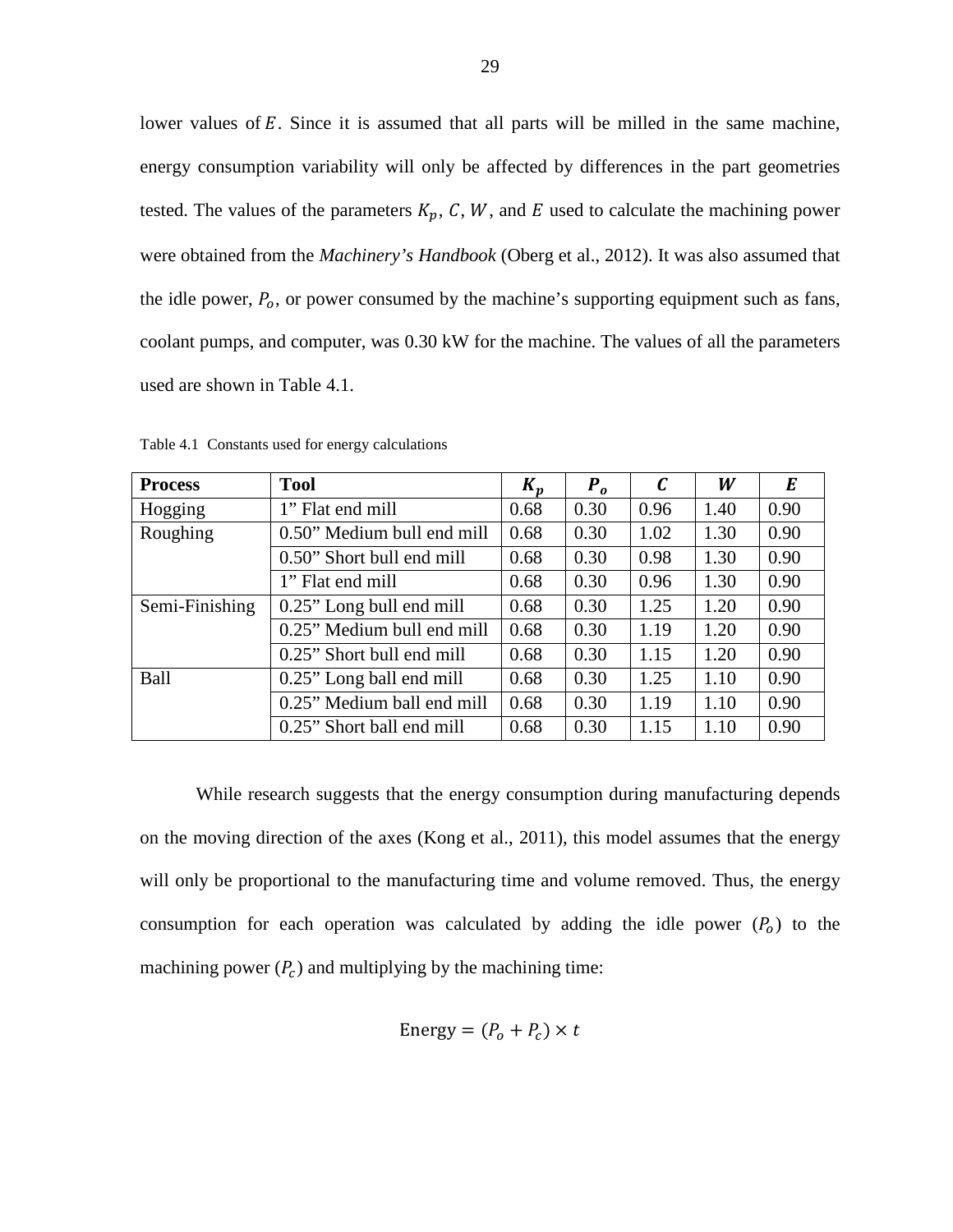Penalized linear regression was used to analyze the data obtained from simulation in order to generate an equation that can predict the energy required to machine each component. This method was chosen instead of traditional multiple linear regression because, from the onset of the problem, it was not clear which geometric variables could help explain energy consumption. Since it was expected that the effects of design geometry on the energy consumption for each manufacturing stage (hogging, roughing, semi-finishing, and ball milling) were going to be different, they were modeled independently. That is, an equation of energy consumption as a function of geometric characteristics, such as buy-fly ratio, surface area, and orthogonal percentage was obtained for each manufacturing stage. By doing so, it is possible to identify which geometric characteristics could be indicators of energy consumption at each stage of a component's manufacturing process. The predicted energy consumption values obtained from the equations can be added together to obtain an estimate of total energy consumption. Then, those estimates could be used to rank the components (or predict their relative impact) based on the components' expected energy consumption. Based on the results of the statistical analysis, a simpler linear regression model is also proposed to ease the analysis and assessment during the design process.

<span id="page-37-0"></span>

### **Results**

<span id="page-37-1"></span>Figure 4.1 Energy data for each machining process

[Figure 4.1](#page-37-1) shows the boxplots of energy consumption for all 33 designs during hogging, roughing, semi-finishing, and ball milling. As it can be seen in [Figure](#page-37-1)  [4.1,](#page-37-1) the energy consumption for semifinishing and ball milling operations was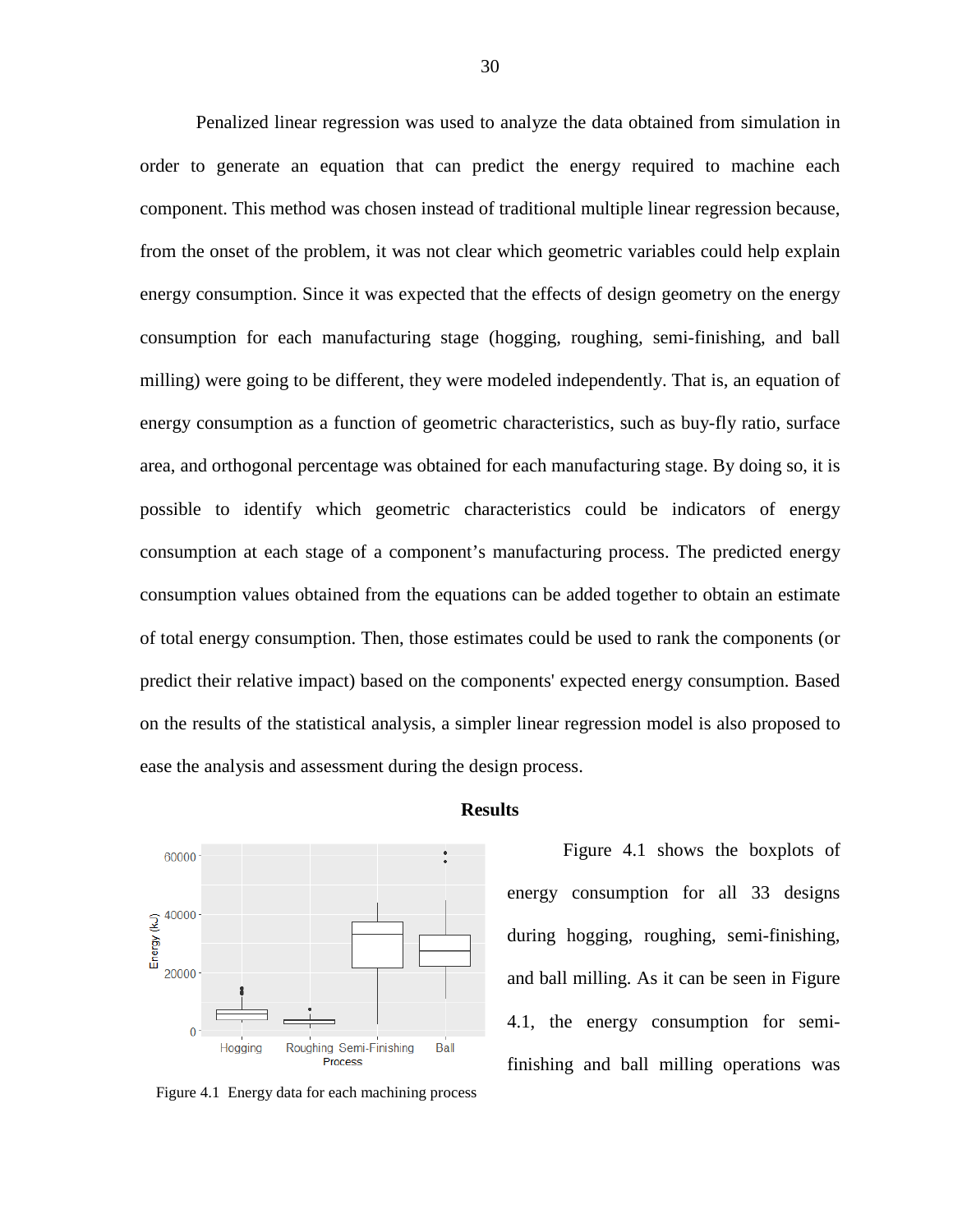higher than the hogging and roughing energy consumption for all designs. It is important to note that *CNC-RP* assumes a bar stock in order to generate toolpaths for a dual rotary setup; this results in longer machining times and material removed for prismatic components. However, this difference in processing time and material removal only affects the energy consumption for hogging. Since hogging only accounts for 9.99% of the total energy consumed during machining (on average), such effect is insignificant.

It should also be noted that the energy consumption for semi-finishing and ball milling operations (43.52% and 41.47%, respectively) account for more than three-quarters of the total energy consumption for all designs. This means that, even if the designs were machined from a near net shape casting, the total energy required to machine them would be sufficiently great when compared to the hogging and roughing energy. Therefore, knowing how to model the energy consumption during these steps is critical to assess manufacturing sustainability.

## <span id="page-38-0"></span>**Proposed Model**

As previously explained, penalized regression was used to generate linear regression models for the energy consumed during hogging, roughing, semi-finishing, and ball milling operations. Using these equations, the total energy can be calculated as the sum of the energy for the individual processes:

 $Energy_{Total} = Energy_{Hogging} + Energy_{Roughing} + Energy_{Roughing} + Energy_{Semi-Finishing} + Energy_{Ball}$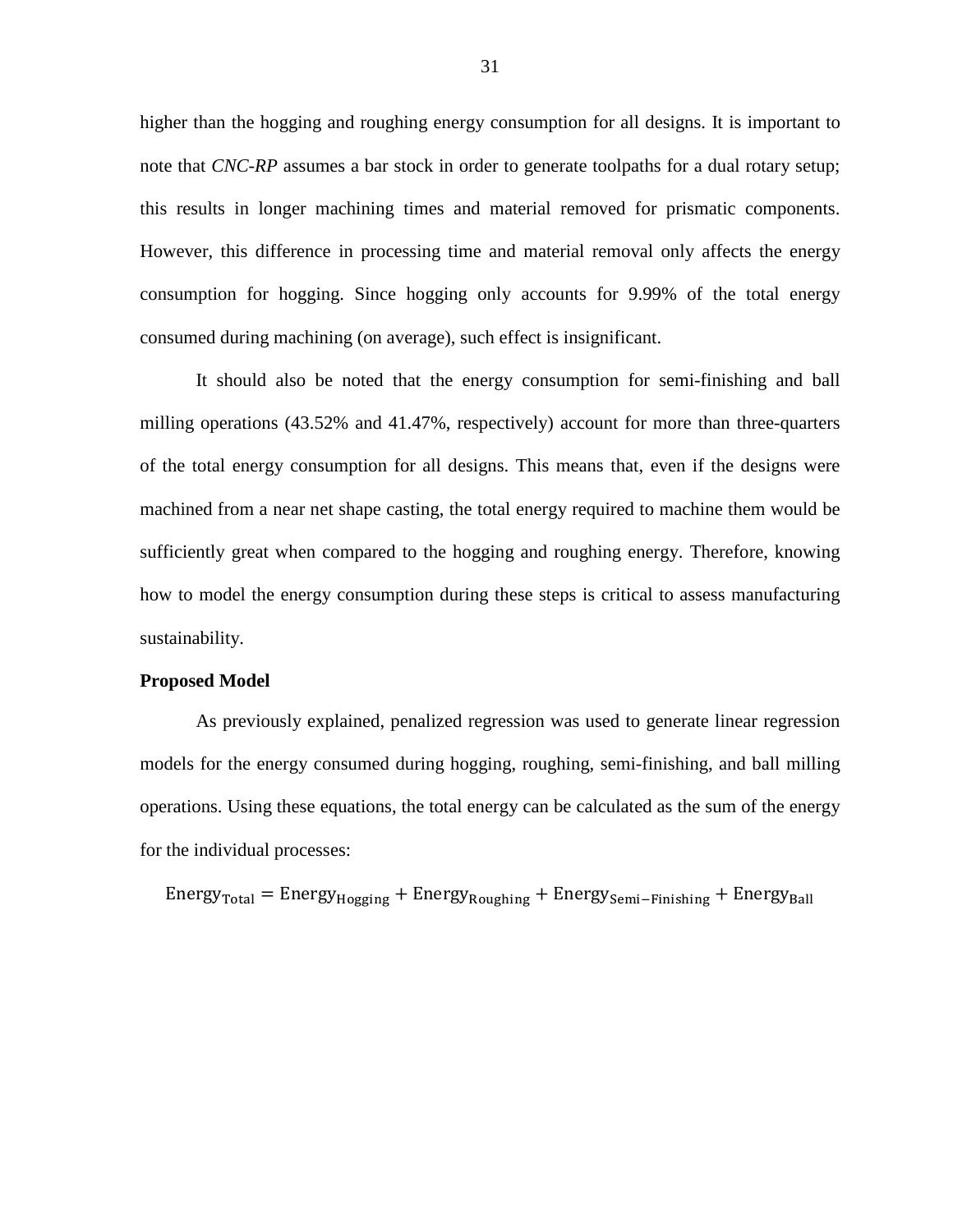

<span id="page-39-0"></span>Figure 4.2 Steps in the machining process; (a) hogging, (b) roughing, (c) semi-finishing, and (d) ball milling

During hogging operations, a large amount of material is removed at a fast rate to reduce the stock material to the bounding (nearly) convex hull surrounding the final component, as illustrated in [Figure 4.2a](#page-39-0). The equation to calculate the energy at the hogging machining stage, Energy $_{Ho$ gging is as follows:

Energy<sub>Hogging</sub> = 
$$
-6815.07 - 0.96V_b - 1252.92d + 0.04F + 554.44l -
$$
  
155.52 $S_m$  + 1367.42 $P$  + 14471.75 $S_r$  + 80.47 $R_{SA,V_p}$  - 16.84 $V_p$ 

<span id="page-39-1"></span>The percent of variability in energy consumption during hogging explained by the model (R-squared) is 98.16%. The standardized regression coefficients were calculated in order to determine the relative importance of the geometric characteristics; these values can be seen in [Table 4.2.](#page-39-1) The most important characteristics to determine the energy consumption at this stage are part length (*l*), volume  $(V_n)$ , reachability score  $(S_r)$ , and diagonal  $(d)$ . As the design's maximum dimension (length) is larger, the more energy will be consumed during machining. In other words, as the part becomes longer, the tool will have to travel further distance to machine the desired geometry. Thus, the relationship between length and energy consumption is consistent with the findings by Kong et al.; the authors concluded that energy consumption increases as the length of the machining toolpaths increase (Kong et al., 2011).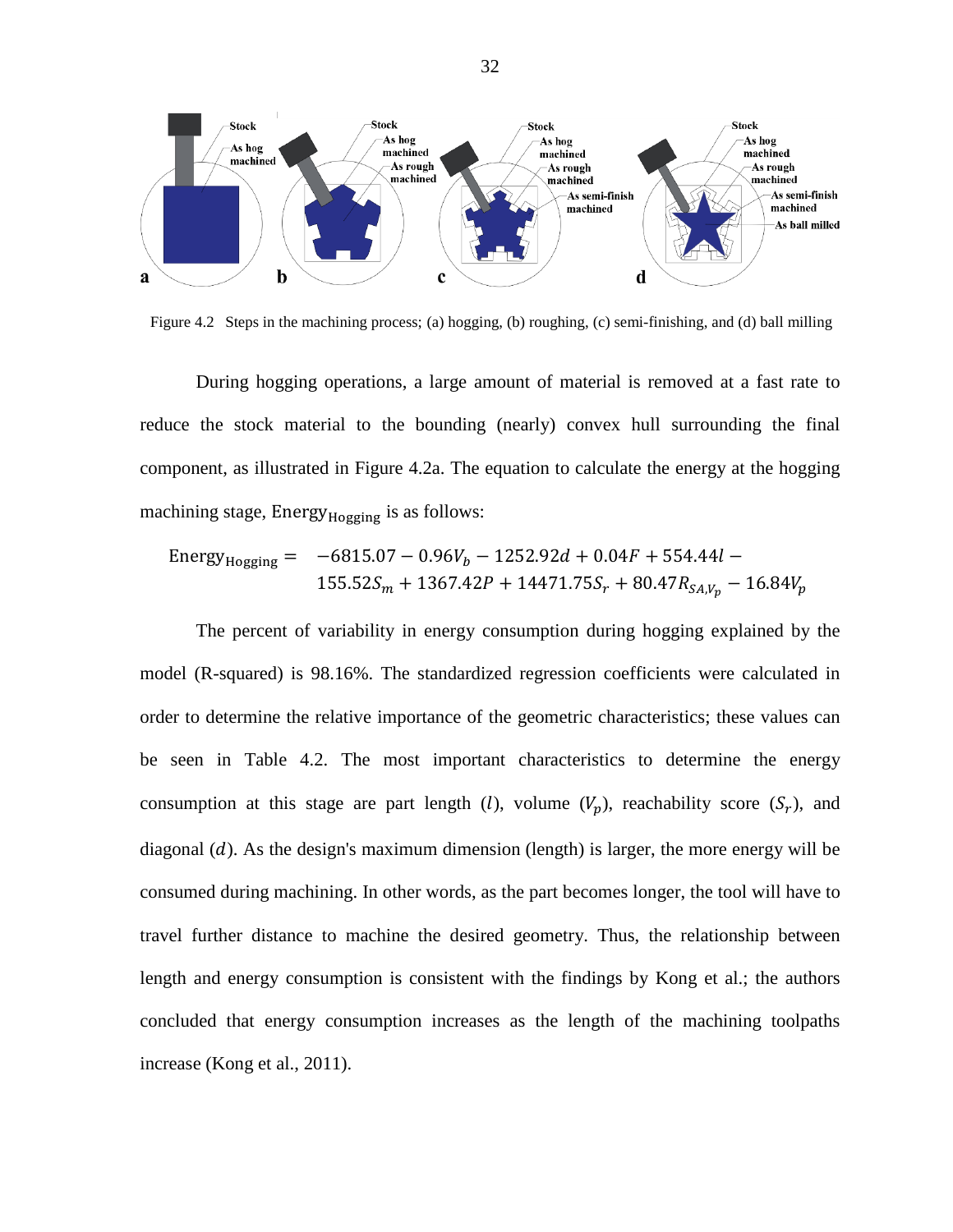| <b>Variable</b>               | <b>Hogging</b> | <b>Roughing</b> | <b>Semi-Finishing</b> | <b>Ball</b> |
|-------------------------------|----------------|-----------------|-----------------------|-------------|
| <b>Bounding Volume</b>        | $-188$         | 130             | 1880                  | 243         |
| <b>Buy-fly Ratio</b>          | $\theta$       | 78              | 19                    | $\theta$    |
| Diagonal                      | $-310$         | 244             | 2438                  | $\theta$    |
| <b>Facet Count</b>            | 139            | $-389$          |                       | $\Omega$    |
| Length                        | 3700           | 593             | 7102                  | 5451        |
| Minimum Tool Diameter         | $\Omega$       | $-246$          | 0                     | $\Omega$    |
| <b>Machinability Score</b>    | $-40$          | 0               | 1014                  | 0           |
| <b>Orthogonal Percentage</b>  | 254            | $-706$          | $-1046$               | $\Omega$    |
| <b>Reachability Score</b>     | 352            | $-472$          | $-4524$               | $-1573$     |
| <b>Setup Complexity Score</b> | $\theta$       | 11              | 60                    | $\theta$    |
| Surface Area                  | $\Omega$       | 0               | 0                     | 3558        |
| Surface Area to Volume Ratio  | 253            | $\theta$        | $\theta$              | $\theta$    |
| <b>Unique Facet Normals</b>   | $\Omega$       | 379             | 39                    | $\Omega$    |
| <b>Visibility Score</b>       | $\theta$       | 164             | 0                     | $-461$      |
| Volume                        | $-731$         | $-129$          | $-5366$               | $\Omega$    |

<span id="page-40-0"></span>Table 4.2 Standardized regression coefficients

It can also be observed that designs with larger volume will consume less energy during hogging; this is because there will be less material to be removed. This is also why designs with large diagonals will also require less energy for hogging. Likewise, higher reachability scores correspond with more hogging energy. This is due to the fact that reachability score is inversely proportional to surface depth; the deeper a feature or surface is, the lower its reachability score. Therefore, components that have deep pockets with large surface areas will have low reachability scores; while designs with less deep features will have higher reachability scores. High reachability scores mean that more material can be removed during hogging operations. As seen in [Figure 4.2b](#page-39-0), roughing operations remove material layer by layer creating a stepped model closer to the final geometry. The formula to calculate the energy at the roughing machining stage, Energy<sub>Roughing</sub>, is as follows: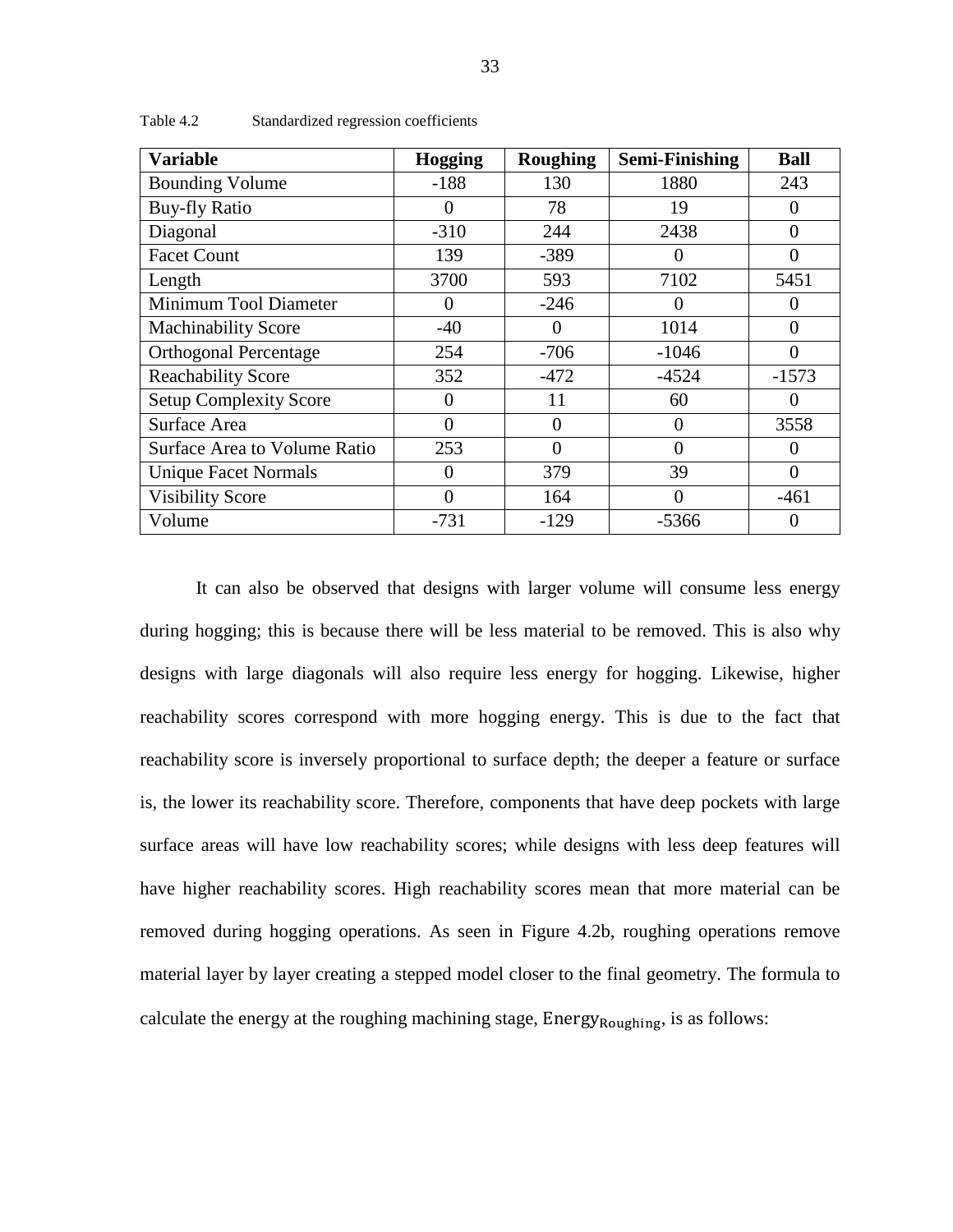Energy<sub>Roughing</sub> = 
$$
18210.94 + 0.66V_b + 7.40R_{V_b,V_p} + 985.73d - 0.11F + 880.91l - 880.92T_{min} - 3796.71P - 19401.66S_r + 84.03S_{sc} + 0.86C + 1125.34S_v - 2.98V_p
$$

The percent of variability in roughing energy consumption explained by the model (R-squared) is 80.94%. Like for hogging, orthogonal percentage, reachability score, and length are important characteristics to determine the energy consumption at the roughing stage [\(Table 4.2\)](#page-39-1). For prismatic components with high orthogonal percentages (close to 100) and high reachability scores (close to 1), the hogging operation can remove most of the material; thus, there is less material to be removed during the roughing operations. Consequently, the energy consumption during roughing for such designs is lower than for free-form designs with low orthogonal percentages and reachability scores. As before, longer designs result in longer toolpaths and more energy consumption. Additionally, facet count and unique facet normal also play an important role in determining the energy consumption at this stage. Parts with high curvature will have a high number of unique facet normals, while prismatic designs or designs with orthogonal features will have a smaller number of unique facet normals.



<span id="page-41-0"></span>Figure 4.3 Designs with the same volume and length

Take for instance two designs, a slotted bar and a cylinder, with the same volume  $(V_n)$ , length  $(l)$ , and diagonal  $(d)$  that are machined from the same stock volume. The cross sections of these designs at  $l = 5$ inches are shown in [Figure 4.3.](#page-41-0) Since both designs have the same volume and length, the dark gray areas in [Figure 4.3a](#page-41-0) and [Figure](#page-41-0)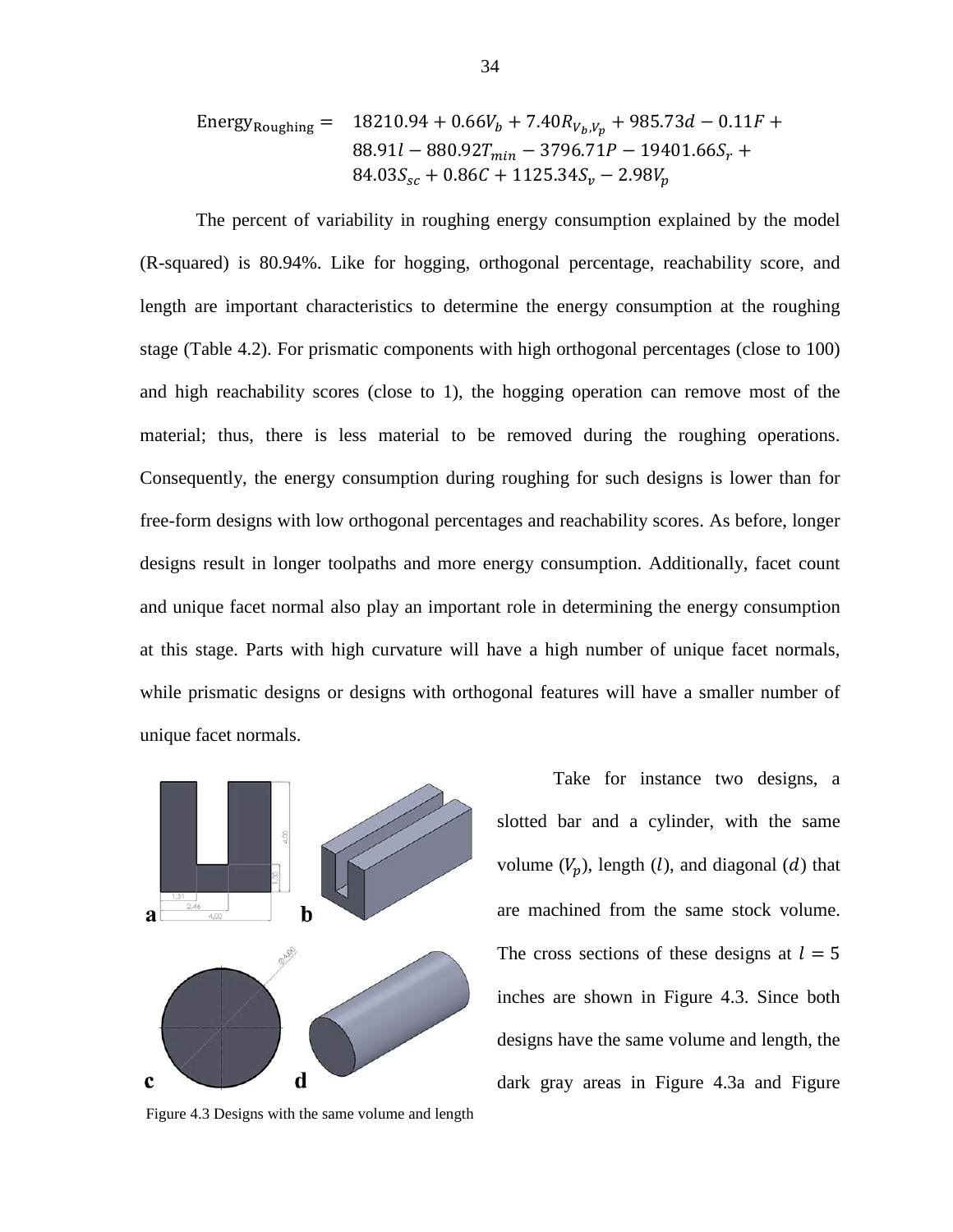[4.3c](#page-41-0) are the same. The bounding volume of the parts  $(V_b)$  is also constant between the bar and the cylinder. However, the cylinder has a higher number of unique facet normals than the slotted bar (the bar only has 6 unique facet normals). At the semi-finishing stage, a tool with a smaller diameter is used to further remove material, especially in pockets and features that the roughing tool could not create [\(Figure 4.2c](#page-39-0)). The equation to calculate the energy at the semi-finishing stage, Energy<sub>Semi–Finishing</sub>, is as follows:

Energy<sub>semi-Finishing</sub> = 
$$
150842.80 + 9.60V_b + 1.76R_{V_b,V_p} + 9840.64d + 1064.18l + 3988.51S_m - 5621.99P - 185891.80S_r + 476.53S_{sc} + 0.09C - 123.62V_p
$$

The percent of variability in energy consumption during semi-finishing explained by the model (R-squared) is 70.63%. Like for the previous processes, length and reachability score play an important role to predict the energy consumption during the semi-finishing step [\(Table 4.2\)](#page-39-1). Referring back to the slotted bar and cylinder example [\(Figure 4.3\)](#page-41-0), the slotted bar is expected to consume more energy than the cylinder during the semi-finishing stage. When looking at the bar from the top, the distance between the top surface and the farthest point reachable (3 inches) is longer than the distance between the top of the cylinder and the farthest point reachable (2 inches). Therefore, the pocket in the slotted bar requires a longer tool to machine, longer toolpath, and lower feed rates. This results in a longer machining time and more energy consumption during manufacturing. This fact is reflected in *ANA* since the slotted bar has a lower reachability score than the cylinder. This is a clear example that, as previously explained, the energy consumption depends on the geometry of the part being machined. Finally, a ball end mill tool is used to remove the remaining material and generate the final geometry of the part (see [Figure 4.2d](#page-39-0)). The formula to calculate the energy at the ball milling stage,  $Energy<sub>Ball</sub>$ , is as follows: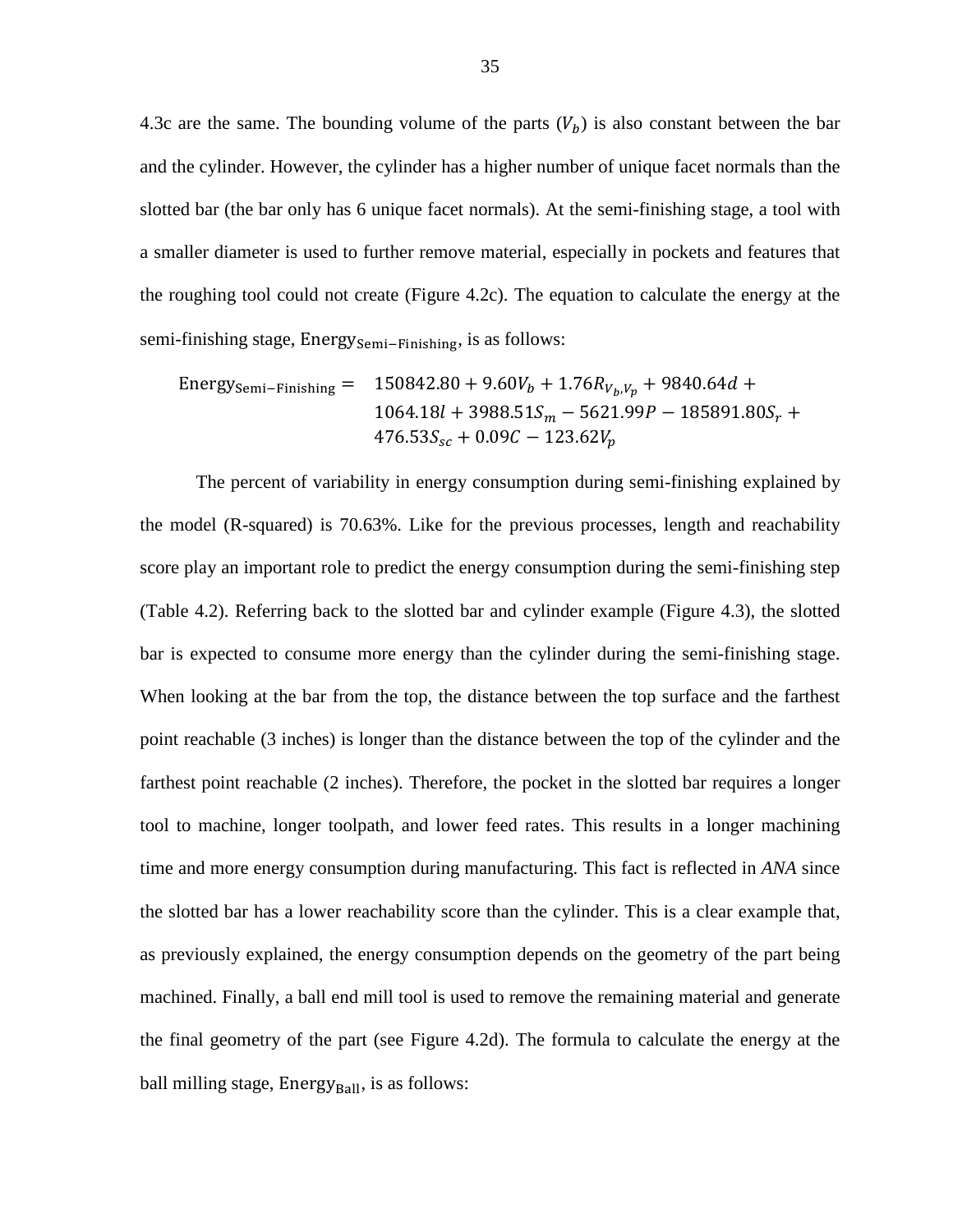Energy<sub>Ball</sub> = 77287.42 + 1.24
$$
V_b
$$
 + 816.75 $l$  – 64651.50 $S_r$  +  
39.54 $SA$  – 3162.63 $S_v$ 

The percent of variability in ball milling energy consumption explained by the model (R-squared) is 82.55%. The effect of geometric characteristics on the energy consumption during ball milling is different from the other processes. While the component's length and reachability score are still significant factors, the surface area plays a more significant role than before [\(Table 4.2\)](#page-39-1). As the surface area of the part increases, so does energy consumption at the ball milling stage. This is because a scallop toolpath for the ball milling operation is surface-based, therefore the toolpath length is proportional to the design's surface area. In a similar fashion, as the design dimensions increase, generally, so does the toolpath length. As previously explained, research has found that longer toolpaths result in higher energy consumption during machining (Kong et al., 2011). It is also interesting to note that the energy consumption during ball milling depends on visibility score. Low visibility scores mean that most of the design's features are undercuts or pockets that cannot be seen from some (or all) orientations. Features with low visibility score have to be machined at an angle or with additional setups, which may result in lower material removal rates, longer machining time, and higher energy consumption.

Referring back to the slotted bar and cylinder example [\(Figure 4.3\)](#page-41-0), the bar will consume more energy during ball milling than the cylinder. Since the slot can only be machined from one orientation, the bar has a lower visibility score than the cylinder. Given that the bar's surface area is more than 50% greater than the cylinder's surface area  $(150.8 \text{ in}^2)$  $vs. 245.13$  in<sup>2</sup>), the bar will require significantly more energy consumption at this stage.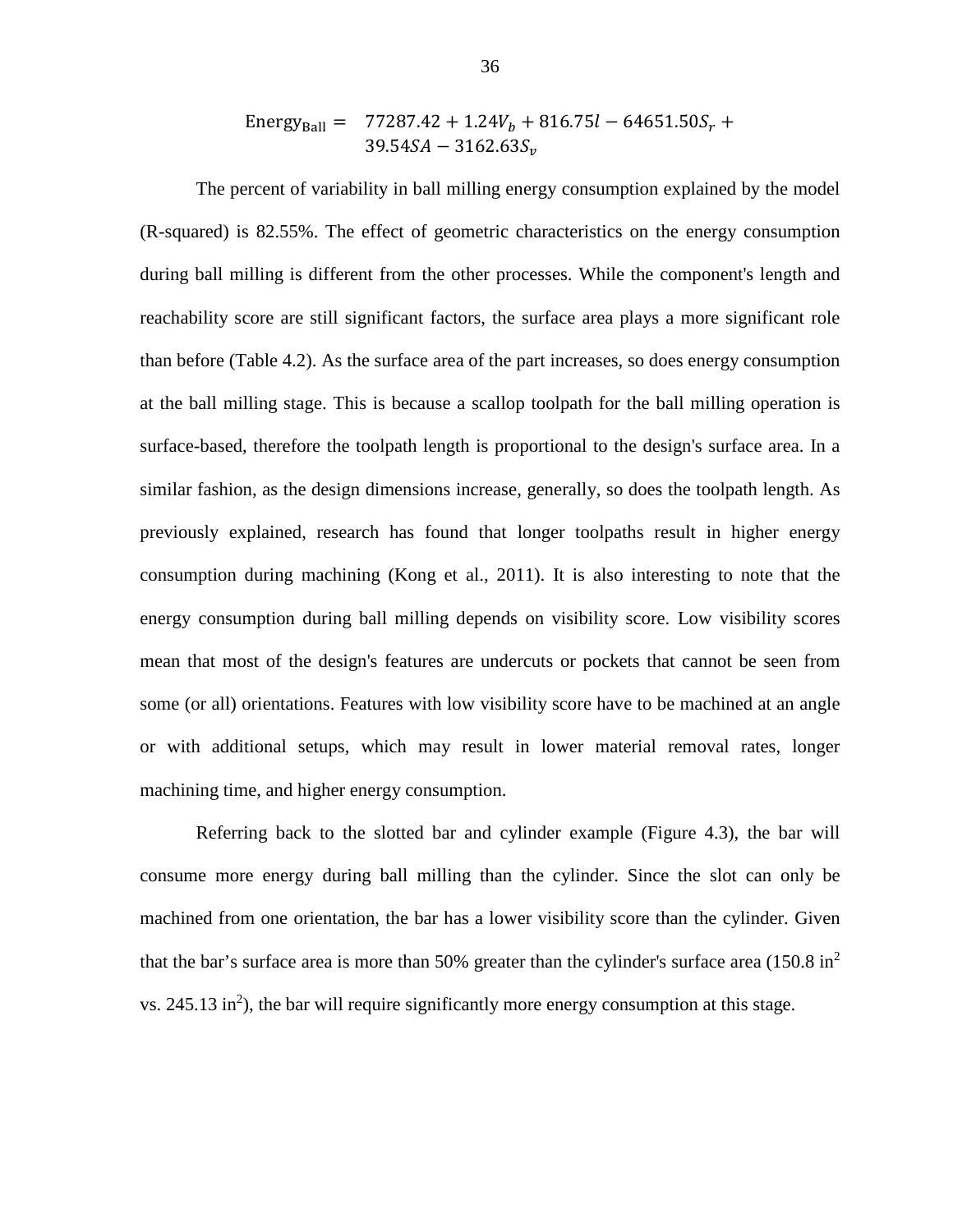# <span id="page-44-0"></span>**Proposed Abridged Model**

From the equations above, it can be seen that part length, reachability score, and bounding volume are significant factors for all four milling processes. Therefore, such geometric characteristics play an important role in determining the energy consumption during manufacturing. In fact, 75.49% of the variability in total energy can be explained by modelling total energy in terms of part's length, reachability score, and bounding volume. Furthermore, 72.13% of the variability in total energy among the designs considered can be explained just by considering length and reachability score. On the other hand, just considering volume only explains 14.47% of the variability in total energy. Thus, part volume by itself is not a good indicator of the total energy consumed during manufacturing. Taking into consideration the fact that design engineers might not have the time or expertise required to collect all the data required to calculate the energy consumption with the models previously presented, an abridged model is proposed. Considering the difference in variability that is explained by a linear regression model with and without bounding volume, the latter does not explain significantly more variability than reachability score and length. In fact, it is found that length and reachability score are the two most significant factors to explain the total energy consumption during milling. Thus, the proposed abridged model consists of a linear model of total energy in terms of length and reachability score:

Energy<sub>Total</sub> = 
$$
397610.30 + 2485.40 l - 369429.70 S_r
$$

In the absence of a tool that can automatically calculate the values required to determine the energy consumption with the proposed model, design engineers can use the abridged model to easily differentiate among designs. For instance, the design engineer could analyze two designs for machinability using *ANA* and quickly compare their lengths, and reachability scores. Alternatively, the design engineer could consider the depth of pockets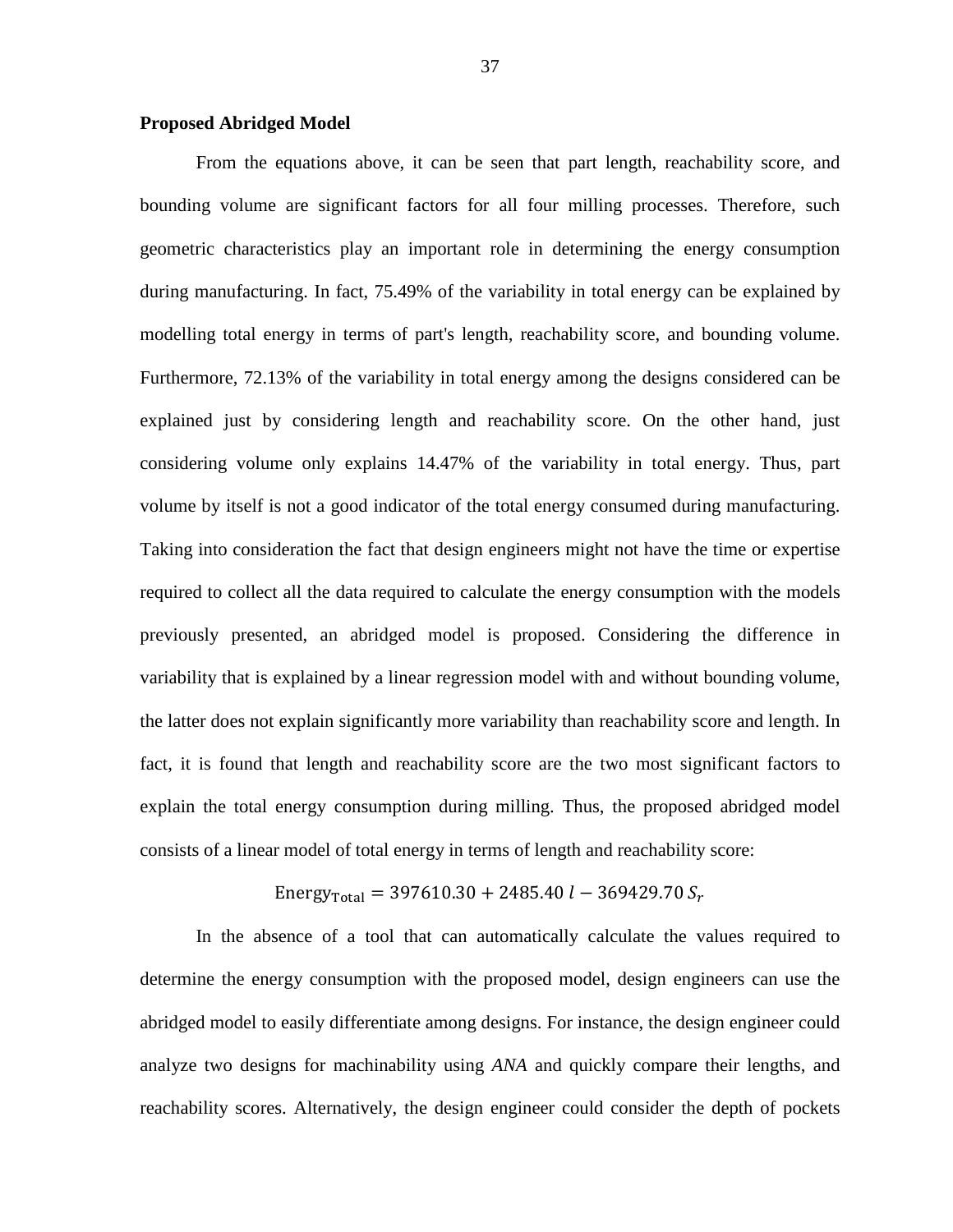and their surface area relative to the part's total surface area in order to compare the designs. Referring again to the simple slotted bar and cylinder presented in [Figure 4.3,](#page-41-0) the design engineer could easily notice that the bracket has a deep pocket and since both designs have the same length, the designer could further infer that the bracket will have a higher energy consumption. Of course, the examples of a slotted bar and cylinder are only for demonstrating the general concept. The following section provides and implementation of the method and use with practical and more complex CAD models of parts.

# **Implementation**

<span id="page-45-0"></span>

Figure 4.4 Images of implementation models

In order to evaluate how well the proposed models can predict the relative energy consumption during machining, nine additional models [\(Figure](#page-45-2)  [4.4\)](#page-45-2) were analyzed. A summary of the designs' geometric characteristics can be seen in [Table 4.3.](#page-45-1) These values, along with the proposed model developed for each process, were used to estimate the energy consumption during machining.

| <b>Design</b> | Volume   | <b>Surface</b> | <b>Reachability</b> | <b>Bounding</b> | Length | <b>Diagonal</b> |
|---------------|----------|----------------|---------------------|-----------------|--------|-----------------|
|               | $(in^3)$ | Area $(in^2)$  | <b>Score</b>        | Volume $(in^3)$ | (in)   | (in)            |
| a             | 13.13    | 38.31          | 1.00                | 13.13           | 5.30   | 2.23            |
| $\mathbf b$   | 13.13    | 85.55          | 0.94                | 55.92           | 4.72   | 5.35            |
| $\mathbf c$   | 13.12    | 84.16          | 0.93                | 73.57           | 7.03   | 4.92            |
| d             | 1.50     | 13.48          | 0.94                | 45.94           | 3.98   | 4.92            |
| e             | 6.66     | 54.94          | 0.96                | 62.60           | 6.62   | 4.67            |
| $\mathbf f$   | 7.05     | 60.59          | 0.94                | 73.27           | 7.03   | 4.92            |
| g             | 19.78    | 86.53          | 0.95                | 67.25           | 7.18   | 5.54            |
| h             | 28.32    | 115.39         | 0.94                | 107.91          | 8.23   | 5.72            |
|               | 28.32    | 77.93          | 1.00                | 28.32           | 5.40   | 5.34            |

<span id="page-45-2"></span><span id="page-45-1"></span>Table 4.3 Geometric characteristics for each implementation design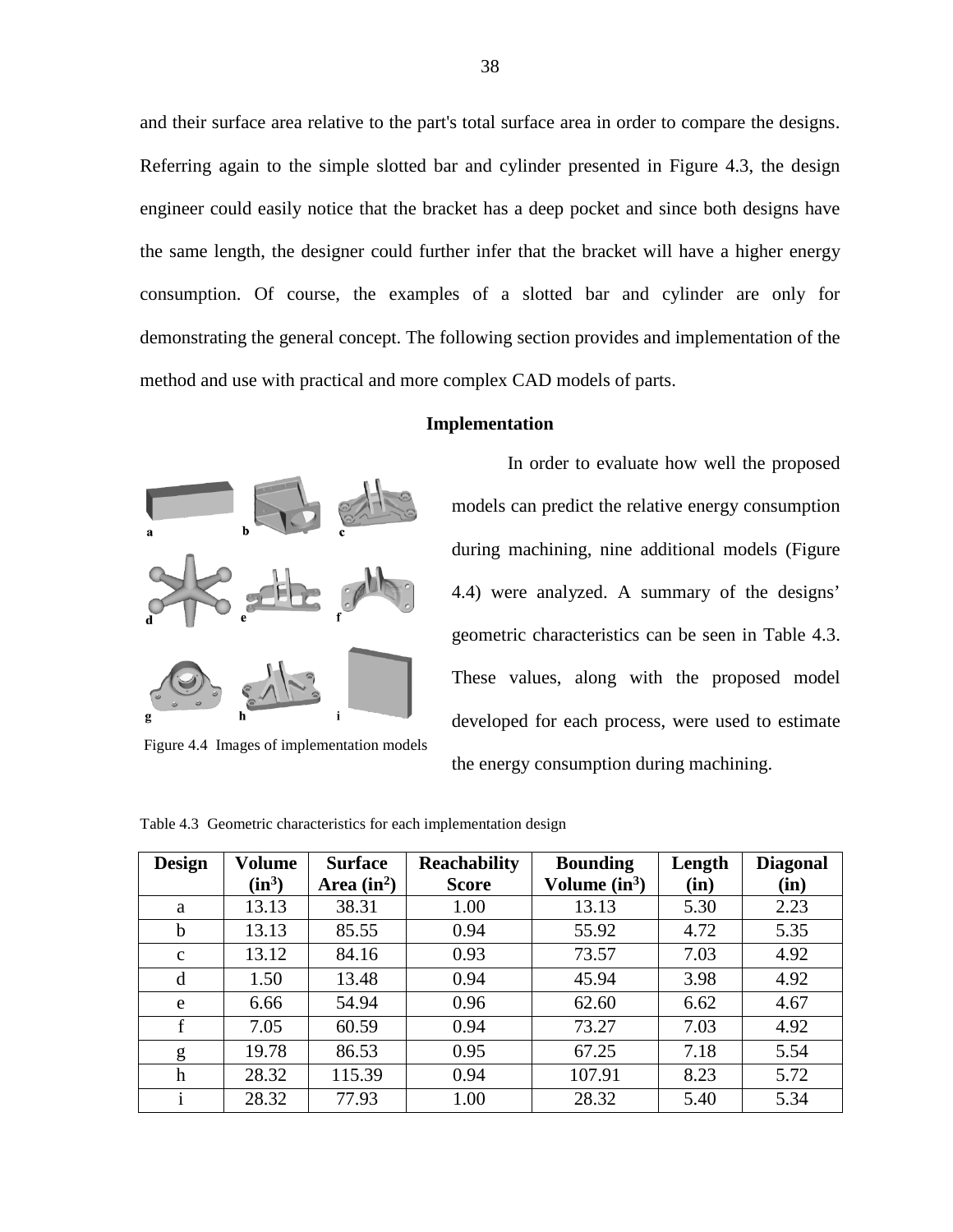The energy estimated with the proposed model and proposed abridged model were compared to the energy estimated by SolidWorks Sustainability and ecologiCAD for all designs. For the SolidWorks Sustainability analysis, it was assumed that all three models were milled from a 6061 aluminum alloy in North America. In addition to the comparison to SolidWorks Sustainability results, the proposed model results were compared to the results from ecologiCAD. For the purposes of this analysis, the components were analyzed using the Eco-indicator 99 (EI99) method assuming a functional unit of one aluminum component. In addition, each part had a "Cut" feature that was created by "Milling" the difference between the stock volume ( $\pi \times$  (diagonal)<sup>2</sup> ×length) and the component's volume.

Additionally, machining toolpaths were generated and simulated for each design in order to calculate the actual energy consumption. The results are shown in [Table 4.4.](#page-47-0) In general, the energy estimates obtained with the proposed model and proposed abridged model show a relationship with the simulated energy values. In fact, the correlation between the simulated energy values (actual energy) and the results of the proposed model is significantly high, 0.81 (0.31, 0.96). This means that the proposed model is able to rank the designs in terms of energy consumption during manufacturing better than chance (e.g. flipping a coin). That is, the results obtained with the proposed models can be used to make pair-wise comparisons and rank the designs in terms of energy consumption during manufacturing. However, when the actual energy values are very close, the results of the proposed models are not as accurate. This phenomenon can be seen by comparing the results for designs *b*, *c*, and *g* as well as for designs *e* and *f*. In the first case, the actual energy values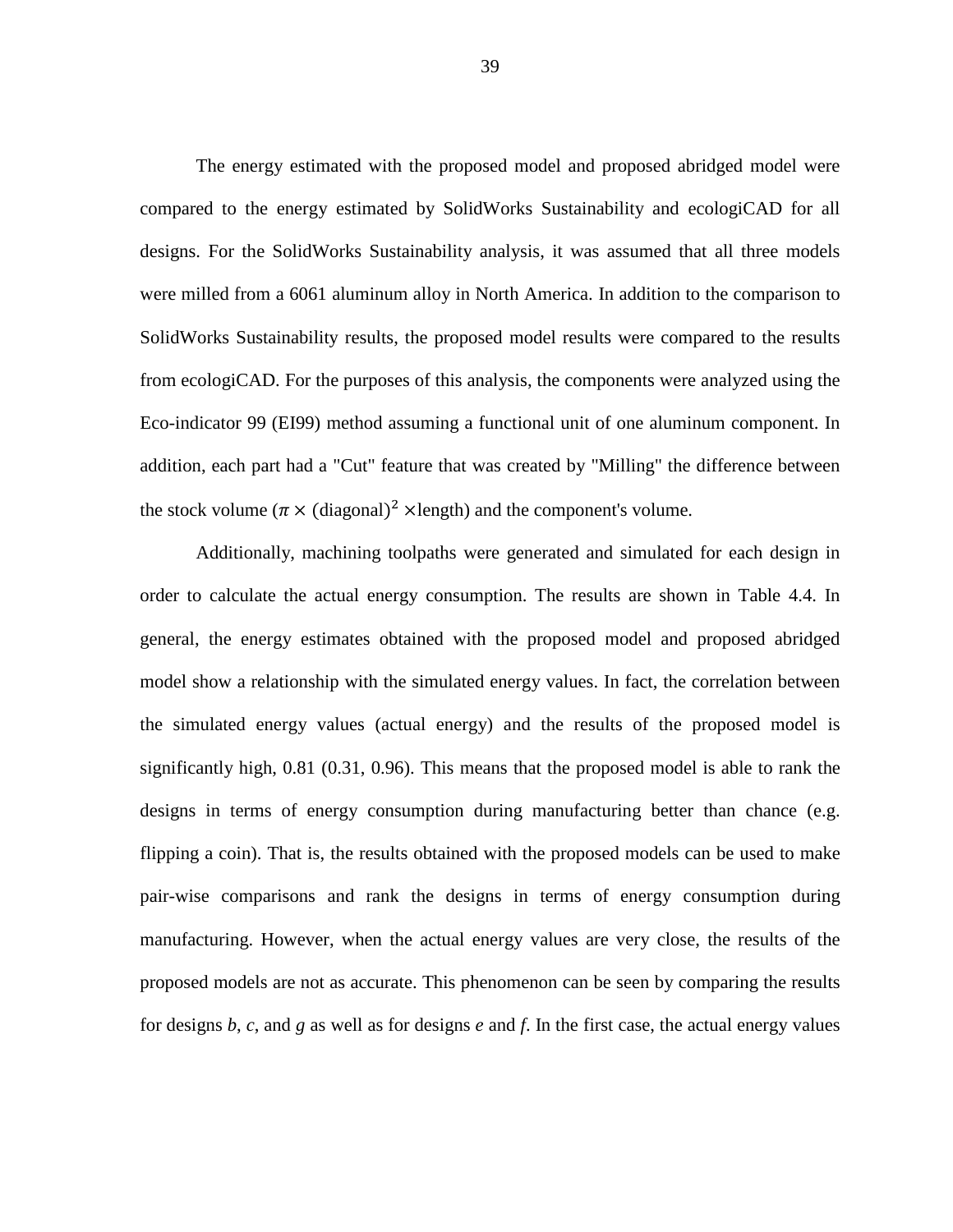### MJ.

| <b>Design</b> | <b>Simulated</b><br><b>Energy</b> (MJ) | <b>Proposed</b><br>Model (MJ) | <b>Proposed</b><br>Abridged | <b>SolidWorks</b><br><b>Sustainability</b> | ecologiCAD<br>(mPts) |
|---------------|----------------------------------------|-------------------------------|-----------------------------|--------------------------------------------|----------------------|
|               |                                        |                               | Model (MJ)                  | (MJ)                                       |                      |
| a             | 5.89                                   | 12.18                         | 41.35                       | 2.82                                       | 98.21                |
| b             | 66.92                                  | 62.96                         | 60.68                       | 2.82                                       | 1222.48              |
| $\mathbf c$   | 63.34                                  | 68.01                         | 72.58                       | 2.82                                       | 1581.75              |
| d             | 15.56                                  | 59.52                         | 58.83                       | 0.32                                       | 973.21               |
| e             | 78.08                                  | 58.54                         | 60.92                       | 1.43                                       | 1400.00              |
| f             | 77.13                                  | 91.21                         | 66.60                       | 1.52                                       | 1661.59              |
| g             | 66.06                                  | 70.95                         | 62.69                       | 4.26                                       | 2009.77              |
| h             | 82.30                                  | 79.71                         | 71.79                       | 6.09                                       | 2404.81              |
|               | 21.64                                  | 41.77                         | 41.60                       | 6.09                                       | 1213.57              |

<span id="page-47-0"></span>Table 4.4 Energy values obtained with different models

Likewise, the correlation between the simulated energy values and the results from the proposed abridged model is also 0.81 (0.31, 0.96). On the other hand, the correlation between the simulated energy values and the result from SolidWorks Sustainability is not significant, 0.08 (-0.61, 0.71). While the correlation between the simulated values and the results from ecologiCAD is high,  $0.81$  ( $0.31$ ,  $0.96$ ), the results from ecologiCAD are dependent on the stock volume selected because its results depend on volume removed during machining. For instance, since the same amount of material is removed to create designs *b* and *i* with a bar stock proportional to the diagonal, ecologiCAD estimates that they will both have the same environmental impact.

It is also interesting to note that three of the designs, *a*, *b*, and *c*, had the same volume but significantly different geometries, as can be seen in [Figure 4.4.](#page-45-2) Designs *b* and *c* have significantly more complex geometry than the brick (design *a*). Thus, it is expected that the machining operation to create designs *b* and *c* will use more resources than the machining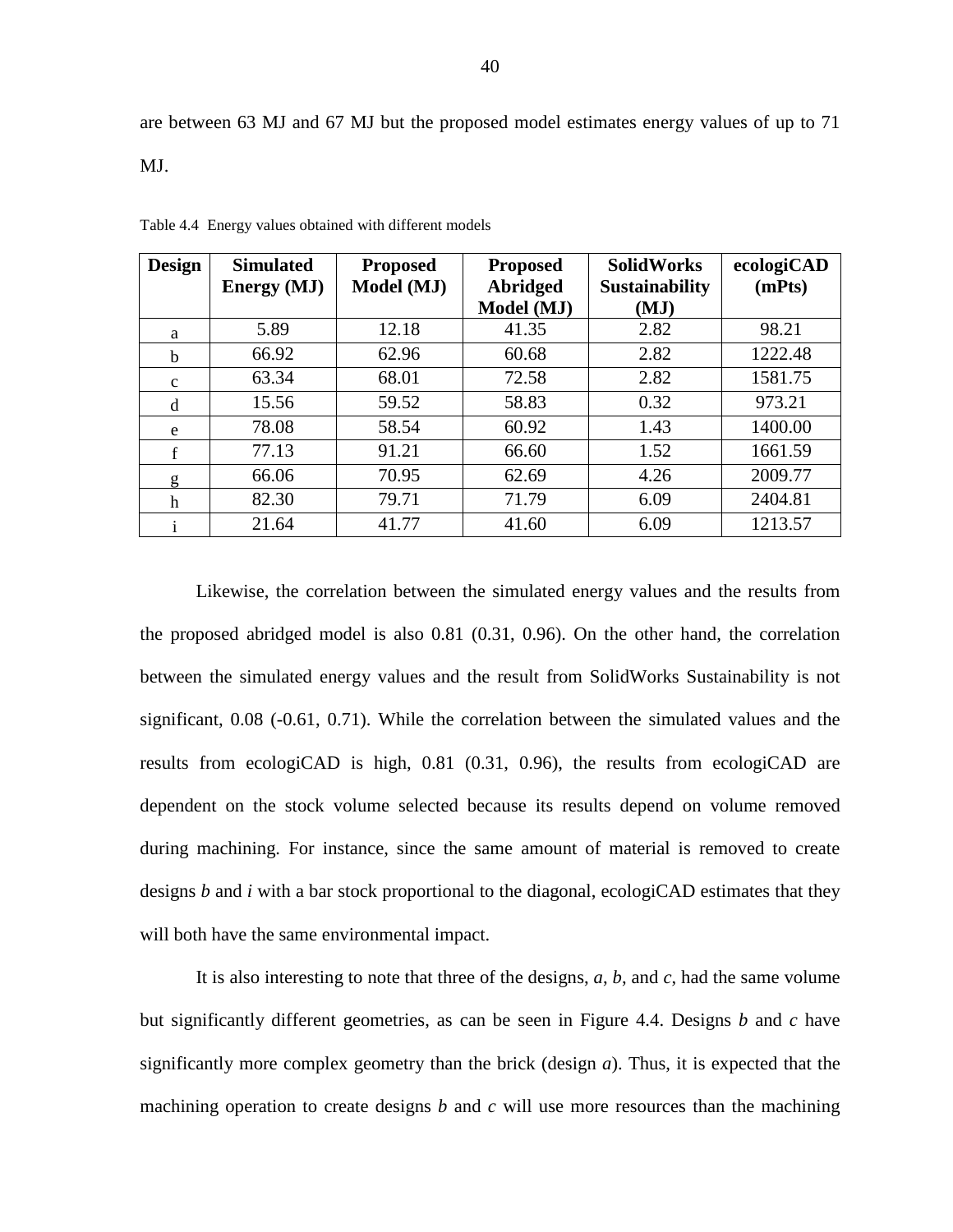operation to create the brick. Nonetheless, SolidWorks Sustainability estimates roughly the same energy consumption for these three parts with the same  $13 \text{ in}^3$  volume [\(Figure 4.5\)](#page-48-0).



<span id="page-48-0"></span>Figure 4.5 Comparison between proposed model and existing models for various designs

Better results can be obtained by analyzing the designs in ecologiCAD. For this analysis, the user needs to specify a stock in order to calculate the amount of material removal during machining. While those values can be obtained readily, the results of the analysis do not provide significant feedback to the

designer. In fact, according to ecologiCAD the environmental impact during the production stage is only dependent on the volume of material removed during milling. It is interesting to note that, in this case, the results from the proposed models are in accordance to the results from ecologiCAD. However, the proposed models provide some feedback to the design engineer. The results from these models suggest that by comparing the design lengths and reachability scores, it is possible to differentiate between the three components. We would expect design *c* to require higher energy consumption than the other designs because it is longer and has geometry that is more intricate. Based on these geometric characteristics, we can also expect the brick, design *a,* to have the lowest energy consumption.



[Figure 4.6](#page-48-1) shows the reachability maps obtained from *ANA* for all three designs. Given that these designs have relatively

<span id="page-48-1"></span>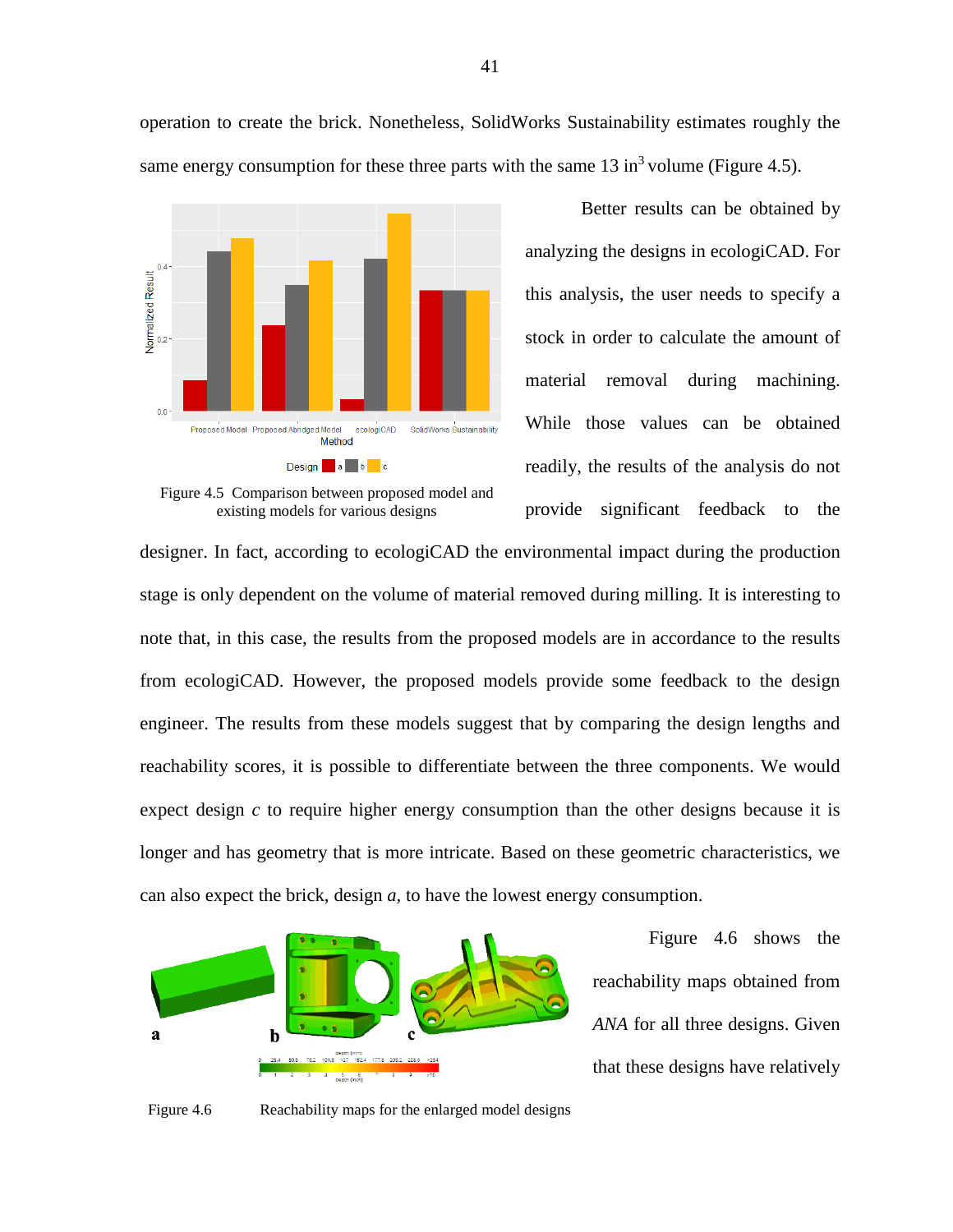large reachability scores (above 0.90), the STEP files were scaled to three times their original size in order to clearly show the differences in reachability. From the image, it can be seen that design *c* has more orange and yellow areas than the other two designs. This means that, among the three designs, design *c* has deeper pockets and cavities. Therefore, if the design engineer wished to reduce the energy consumption during manufacturing, they could consider the reachability maps and determine which cavities and pockets are driving the energy consumption for each design and reduce their depths if possible. Similarly, the design engineer could notice that design *c* is significantly longer than designs *a* and *b.* The results from SolidWorks Sustainability suggest to the designer that by reducing the volume of the design, the energy consumption during machining will also be reduced. Meanwhile, ecologiCAD indicates that high-density (buy-to-fly ratios close to 1) and small volume designs will have lower energy consumption during milling. While this might be true in some cases, ecologiCAD fails to differentiate between designs with the same buy-to-fly ratio and volume. On the other hand, the proposed model is able to identify the effect that specific geometry changes have on the energy consumption during milling.

Since the simulated energy values depend on the machining time estimates obtained from *Vericut*, the machining time estimates were verified by milling one of the designs, *d*. This design was machined out of a 3.0-inch aluminum stock in a HAAS VF-2 CNC machine with a scallop (ball end mill) finishing strategy. The machining times were observed by recording the cycle time for each toolpath operation. As shown in [Table 4.5,](#page-50-1) the machining times obtained from *Vericut* are significantly close to the actual machining times (within 5 minutes).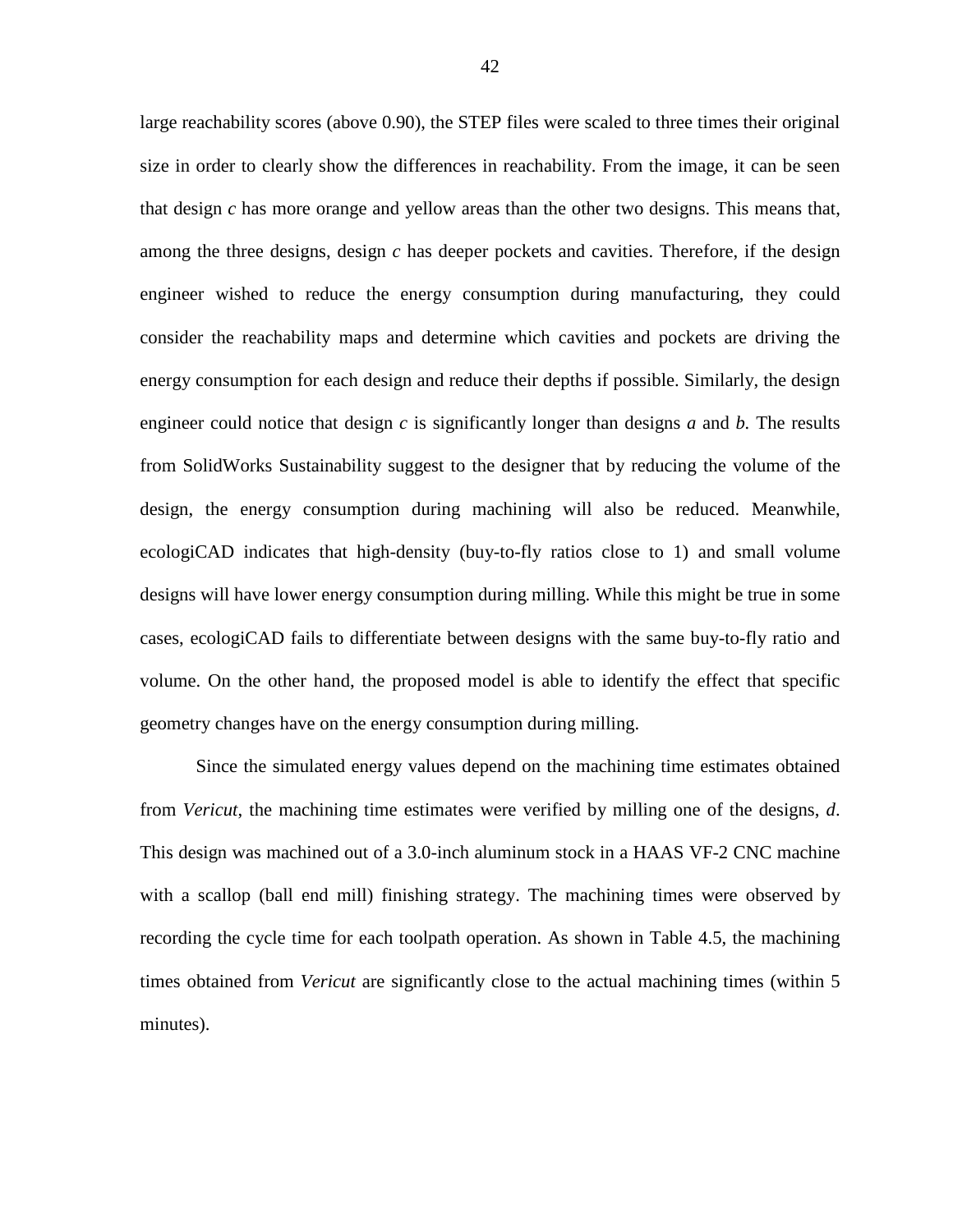| <b>Process</b> | Seq.           | <b>Tool</b>                | <b>Actual</b>    | <b>Simulated</b> |
|----------------|----------------|----------------------------|------------------|------------------|
|                |                |                            | <b>Machining</b> | <b>Machining</b> |
|                |                |                            | Times (s)        | Times $(s)$      |
| Hogging        | $\mathbf{1}$   | 1" Flat end mill           | 393              | 334              |
|                | $\overline{2}$ | 1" Flat end mill           | 325              | 320              |
|                | 3              | 1" Flat end mill           | 336              | 348              |
|                | $\overline{4}$ | 1" Flat end mill           | 315              | 312              |
| Roughing       | 5              | 0.50" Short bull end mill  | 1391             | 1318             |
|                | 6              | 0.50" Medium bull end mill | 2735             | 2534             |
|                | 7              | 0.50" Short bull end mill  | 594              | 583              |
|                | 8              | 0.50" Medium bull end mill | 1416             | 1332             |
|                | 9              | 0.50" Short bull end mill  | 1197             | 1185             |
|                | 10             | 0.50" Medium bull end mill | 1415             | 1383             |
|                | 11             | 0.50" Short bull end mill  | 106              | 139              |
|                | 12             | 0.50" Medium bull end mill | 444              | 464              |
| Semi-          | 13             | 0.25" Short bull end mill  | 528              | 574              |
| Finishing      | 14             | 0.25" Medium bull end mill | 3491             | 3736             |
|                | 15             | 0.25" Short bull end mill  | 529              | 566              |
|                | 16             | 0.25" Medium bull end mill | 3395             | 3664             |
| Ball           | 17             | 0.25" Short ball end mill  | 427              | 459              |
|                | 18             | 0.25" Medium ball end mill | 2778             | 2768             |
|                | 19             | 0.25" Short ball end mill  | 424              | 459              |
|                | 20             | 0.25" Medium ball end mill | 2803             | 2850             |
|                |                | <b>Total</b>               | 25042            | 25328            |

<span id="page-50-1"></span>Table 4.5 Actual and simulated machining times for Design *d*

### **Conclusions**

<span id="page-50-0"></span>This paper focused on the effect that a design's geometric characteristics have on the energy consumption for components manufactured with 4-axes CNC milling machines. Energy consumption directly affects the environmental and economic dimensions of sustainability, since higher energy consumption will result in increased resource use, increased CO2 emissions, and higher costs. First, the geometric characteristics and machinability of 33 machined models from the National Design Repository were recorded. Then, machining toolpaths for all models were generated and simulated to obtain machining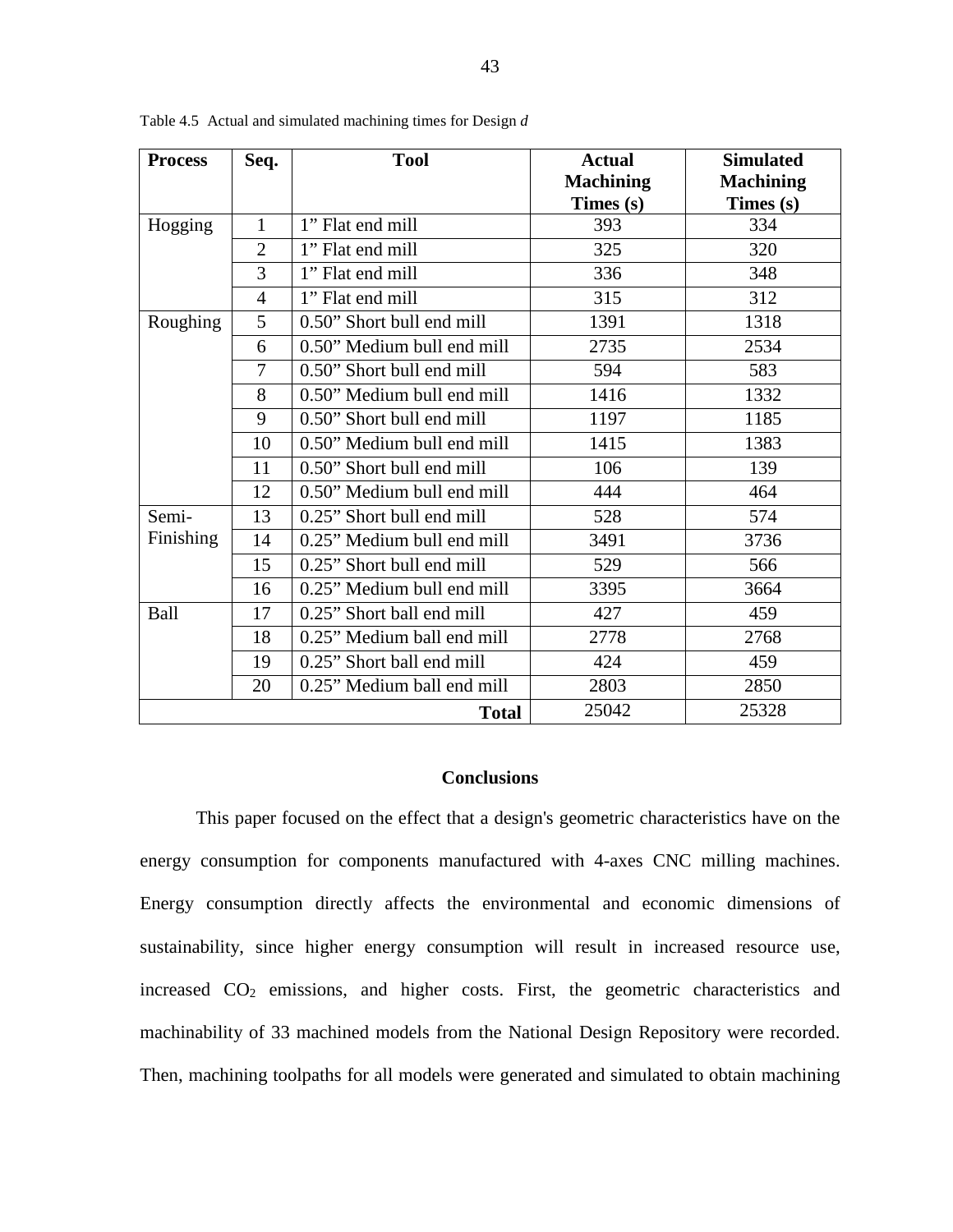time and volume removed values. Such values were used to estimate the energy consumption during hogging, roughing, semi-finishing, and ball milling operations. It was found that a design's length and reachability score are the characteristics that have the greatest effect on the energy consumption during machining. It was also found that the energy consumption for semi-finishing and ball milling operations account for more than three-quarters of the total energy consumption during manufacturing. The findings from the study can be used to predict relative environmental and economic impact given the geometry of a component. This can be further refined to develop a tool that can guide engineers to more sustainable designs.

Further areas of research include the effect that geometric characteristics have on the energy consumption during other manufacturing processes, such as casting or an additive process like Directed Energy Deposition. With a larger portfolio of processes, it will be possible to make recommendations to design and manufacturing engineers regarding the most sustainable approach to manufacturing given a design's geometry. An important consideration is that, for the purposes of this work, it is assumed that the entire surface of the component requires ball milling. While this might be true in some cases, most parts only require some surfaces to be ball milled depending on the geometric dimensioning and tolerancing (GD&T) specifications. Hence, future work must address this issue by considering the effect of GD&T specifications on energy consumption. This can be accomplished by simulating the toolpaths for a component with different GD&T requirements and modelling the energy consumption during machining as a function of the features to be machined and the required surface finishes specified by the designer.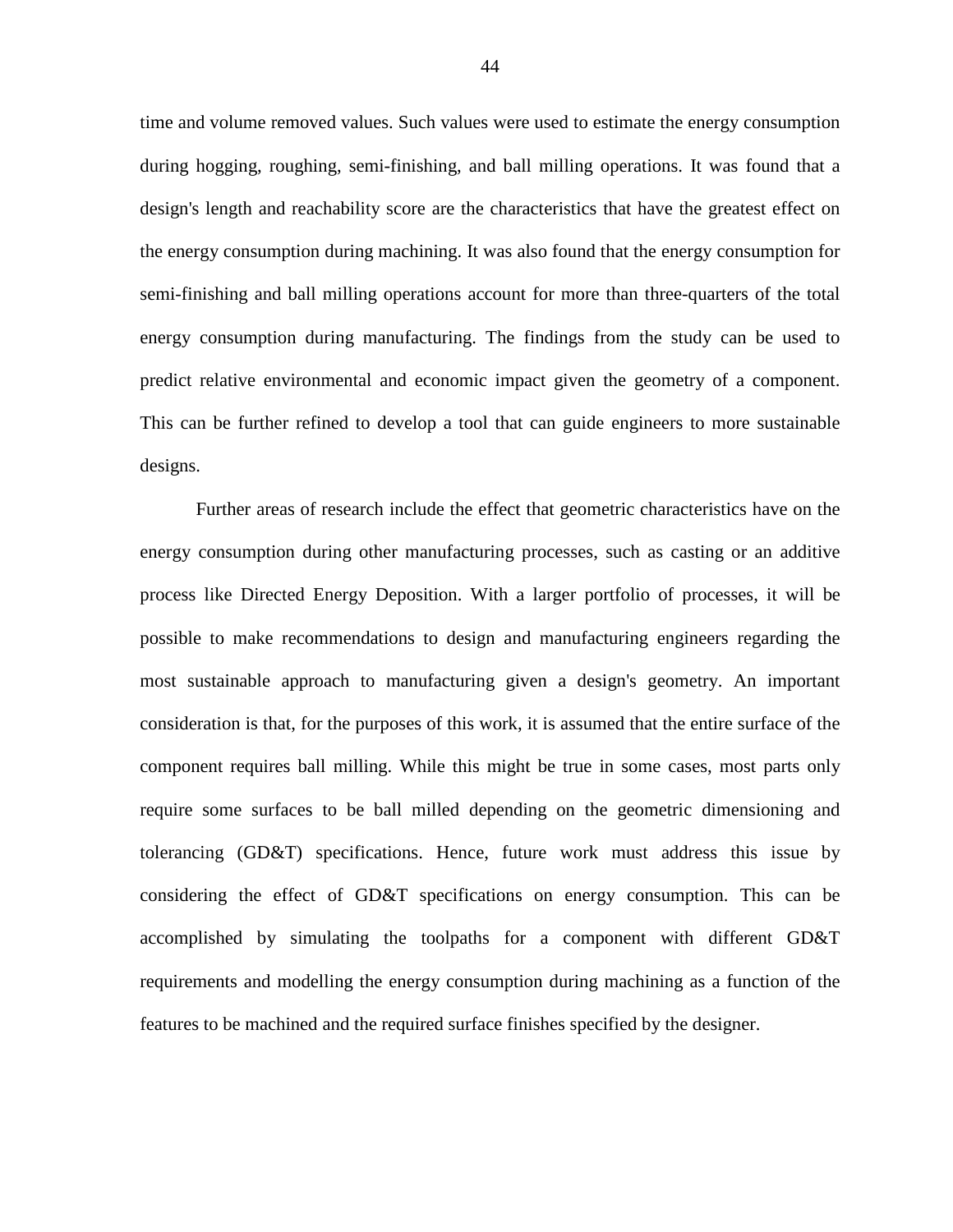### **CHAPTER 5. CONCLUSIONS AND FUTURE WORK**

# **Conclusions**

<span id="page-52-1"></span><span id="page-52-0"></span>The main contribution of this thesis is a model to assess the energy consumption of components using their geometric characteristics. The basic idea is that sustainability assessments should reflect the fact that complex designs will require more resources to manufacture than simple designs. Without doubt, it is important to understand how a design's geometry influences a component's energy consumption throughout its life-cycle. With that objective in mind, this thesis presented a paper on the effect that geometric characteristics have on the environmental impacts at the manufacturing stage.



Specifically, the effect that geometry has on the energy consumption during the machining of parts in a 4-axis CNC machine was studied. The

<span id="page-52-2"></span>Figure 5.1 Diagram of proposed energy consumption estimation

study found that a design's length and reachability score are the characteristics that drive energy consumption during machining. As seen in [Figure 5.1,](#page-52-2) these two geometric characteristics can be used to predict energy consumption during manufacturing. For example, longer parts and parts with deeper cavities and pockets will require more energy consumption to machine. It was also found that the energy consumption for semi-finishing and ball milling operations account for more than three-quarters of the total energy consumption during manufacturing. Hence, it is important to take into consideration the effect that design decisions will have on the sustainability of the finishing steps. The findings from the study can be used to predict relative environmental impact given the geometry of a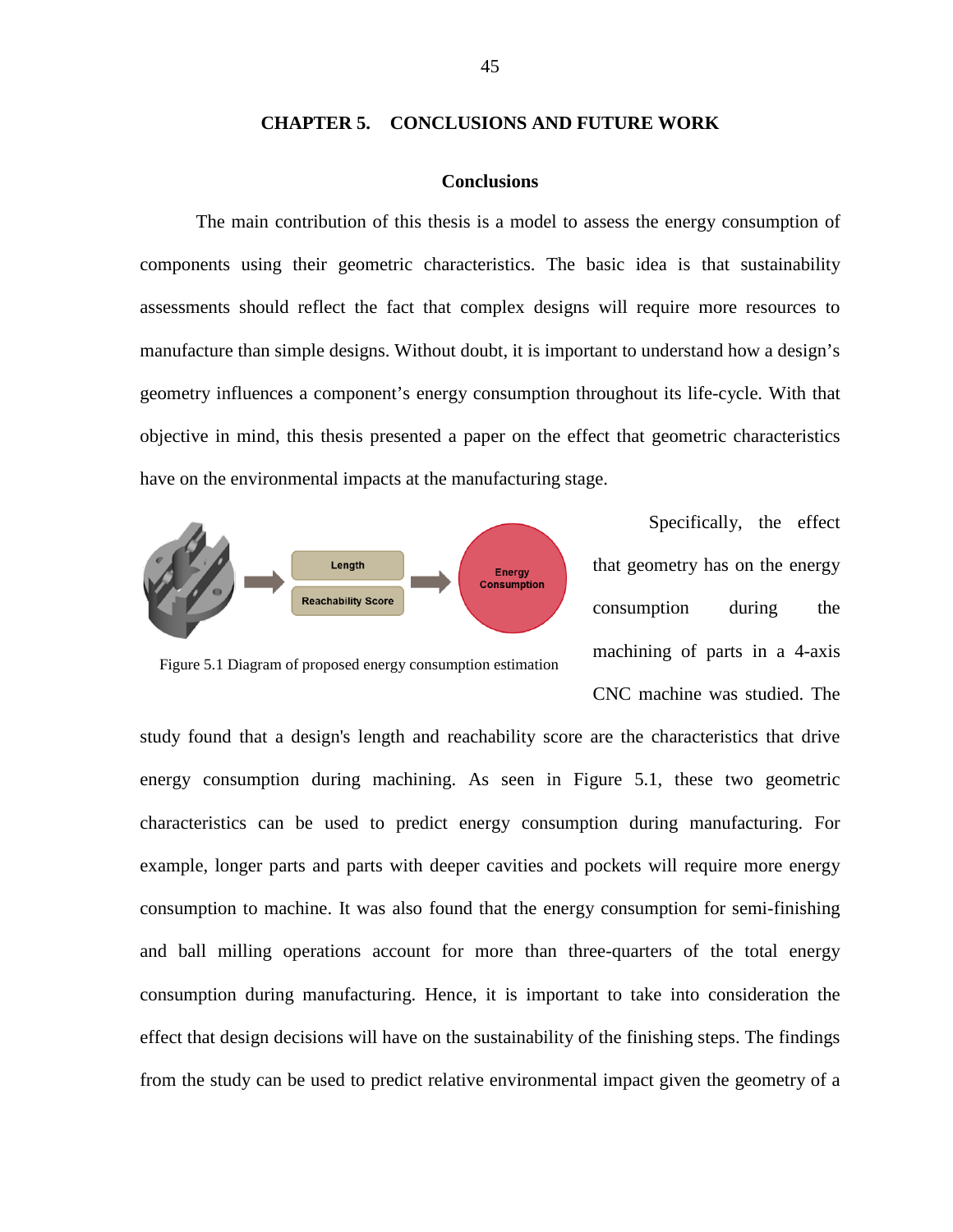component. This can be further refined to develop a tool that can guide engineers to more sustainable designs. The model presented in this thesis can be used as a stepping-stone for the development of a tool that can analyze design geometry from a CAD file, provide feedback to design engineers, and guide them to more sustainable designs.

### **Future Work**

<span id="page-53-0"></span>Further areas of research include considering the effect that geometric characteristics have on energy consumption during other manufacturing processes. By expanding the process portfolio, it will be possible to make recommendations to design and manufacturing engineers regarding the most sustainable approach to manufacturing given a design's geometry. An important consideration is that, for the purposes of this work, it is assumed that the entire surface of the component requires ball milling. While this might be true in some cases, most parts only require some surfaces to be ball milled depending on the geometric dimensioning and tolerancing (GD&T) specifications. Hence, future work must address this issue by considering the effect of GD&T specifications on the energy consumption. This can be accomplished by simulating the toolpaths for a component with different GD&T requirements and modelling the energy consumption during machining as a function of the features to be machined. Future research should also address tradeoffs between environmental and economic impacts during multiple life-cycle stages. While the results from this work suggest that reducing the depth and amount of pockets could result in higher reachability scores and lower energy consumption, this could also result in higher part weight. In turn, higher part weight can result in more fuel consumption during the use and transportation phases, especially for aerospace applications. For that reason, it is important to assess the sustainability of a component beyond just the manufacturing stage. Likewise, the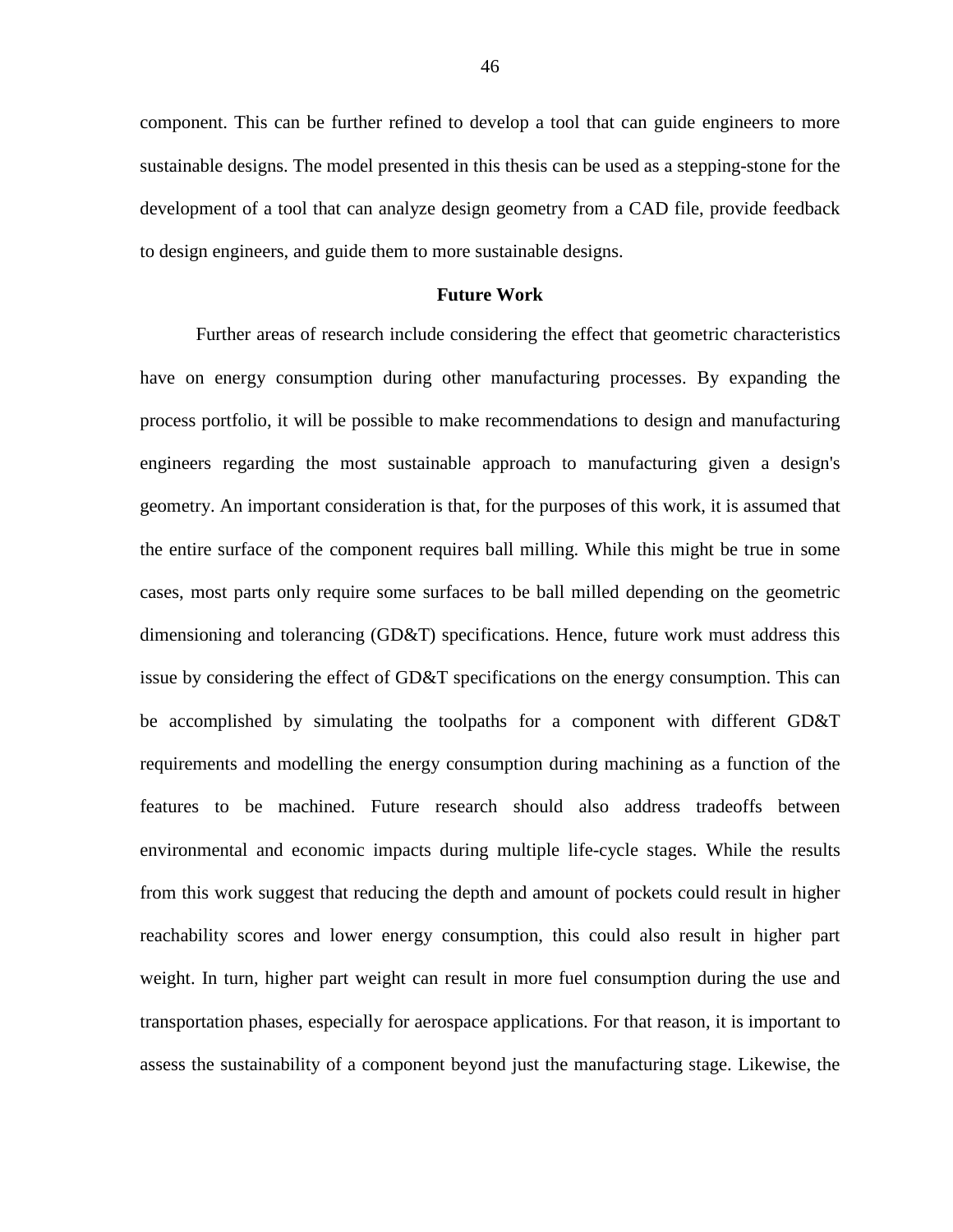effect of geometry on the societal aspect of sustainability remains an opportunity for future research.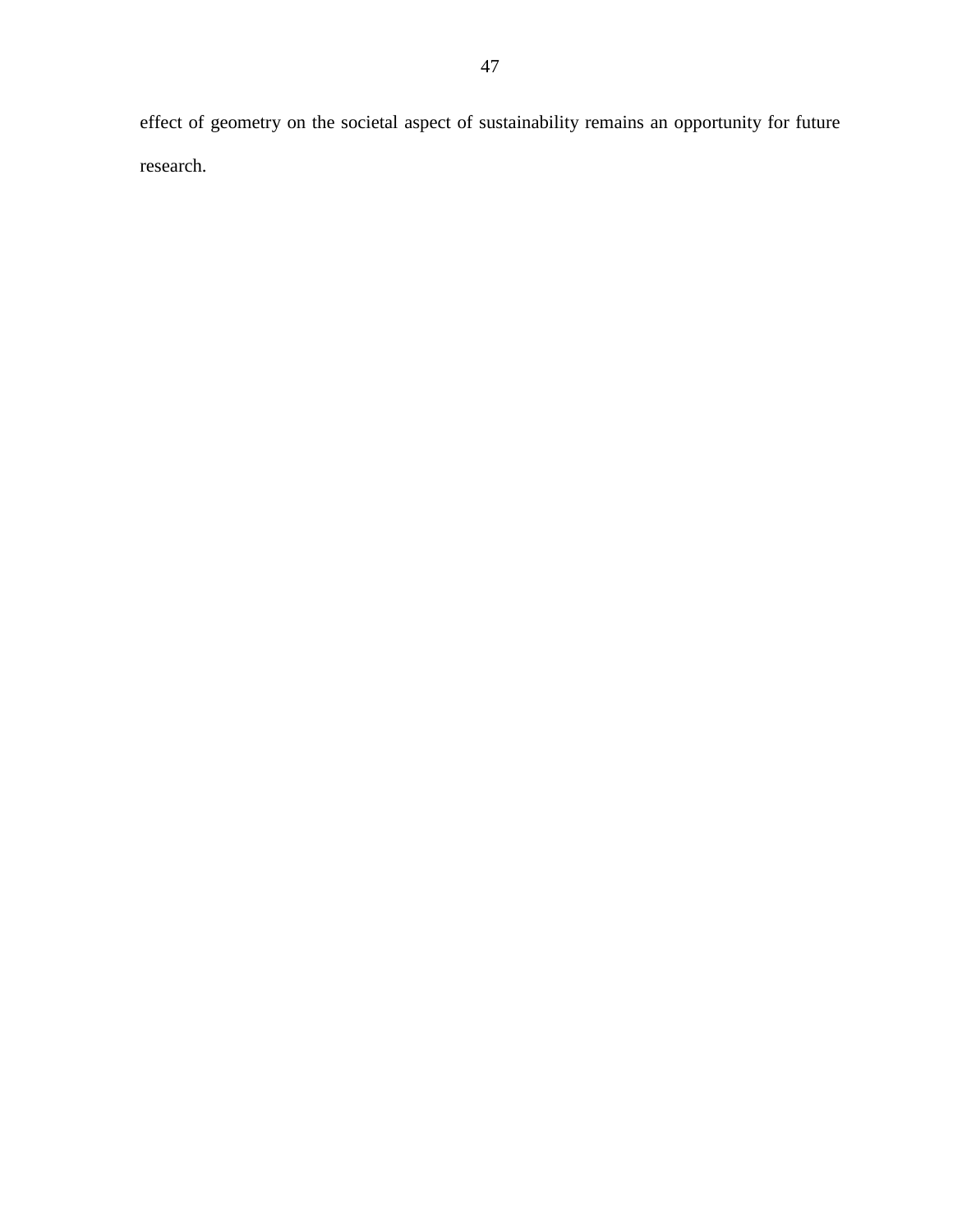## **REFERENCES**

<span id="page-55-0"></span>AutoDesk Inc. (n.d.). AutoDesk Inventor Eco Materials Adviser.

- Bespalov, D., Ip, C. Y., Regli, W. C., & Shaffer, J. (2005). Benchmarking CAD search techniques. *Proceedings of the 2005 ACM Symposium on Solid and Physical Modeling - SPM '05*, *1*(212), 275–286. https://doi.org/10.1145/1060244.1060275
- Birch, A., Hon, K. K. B., & Short, T. (2012). Structure and output mechanisms in Design for Environment (DfE) tools. *Journal of Cleaner Production*, *35*, 50–58. https://doi.org/10.1016/j.jclepro.2012.05.029
- Chang, D., Lee, C. K. M., & Chen, C.-H. (2014). Review of life cycle assessment towards sustainable product development. *Journal of Cleaner Production*, *83*, 48–60. https://doi.org/10.1016/j.jclepro.2014.07.050
- Chen, Z., Tao, J., & Yu, S. (2017). A Feature-based CAD-LCA Software Integration Approach for Eco-design. *Procedia CIRP*, *61*, 721–726. https://doi.org/10.1016/j.procir.2016.11.228
- Crul, M., Diehl, J. C., & Ryan, C. (2009). *Design for Sustainability (D4S): A Step-By-Step Approach*. United Nations Environment Program (UNEP). Retrieved from http://www.d4s-sbs.org/
- Dahmus, J. B., & Gutowski, T. G. (2004). An Environmental Analysis of Machining. In *2004 ASME International Mechanical Engineering Congress and RD&D Expo* (pp. 643– 652). Anaheim, CA. https://doi.org/10.1115/IMECE2004-62600
- Dassault Systems. (2018). SolidWorks Sustainability. Retrieved September 5, 2017, from http://www.solidworks.com/sustainability/sustainability-software.htm
- Dieter, G. E., & Schmidt, L. C. (2013). *Engineering design* (5th ed). New York: McGraw-Hill.
- Fiksel, J., & Wapman, K. (1994). How to design for environment and minimize life cycle cost. *Proceedings of 1994 IEEE International Symposium on Electronics and The Environment*, 75–80. https://doi.org/10.1109/ISEE.1994.337290
- Frank, M. C. (2007). Implementing Rapid Prototyping Using CNC Machining (CNC-RP) Through a CAD/CAM Interface. Retrieved from http://lib.dr.iastate.edu/imse\_conf
- Gaha, R., Benamara, A., & Yannou, B. (2011). Influence of geometrical characteristics on eco-designed products. In *Proceedings of the IMProVe 2011 International conference on Innovative Methods in Product Design* (pp. 242–247). Venice, Italy.
- Gaha, R., Benamara, A., & Yannou, B. (2013). A Feature-Based Methodology for Ecodesigning Parts on Detail Phase. In M. Haddar, L. Romdhane, J. Louati, & A. Ben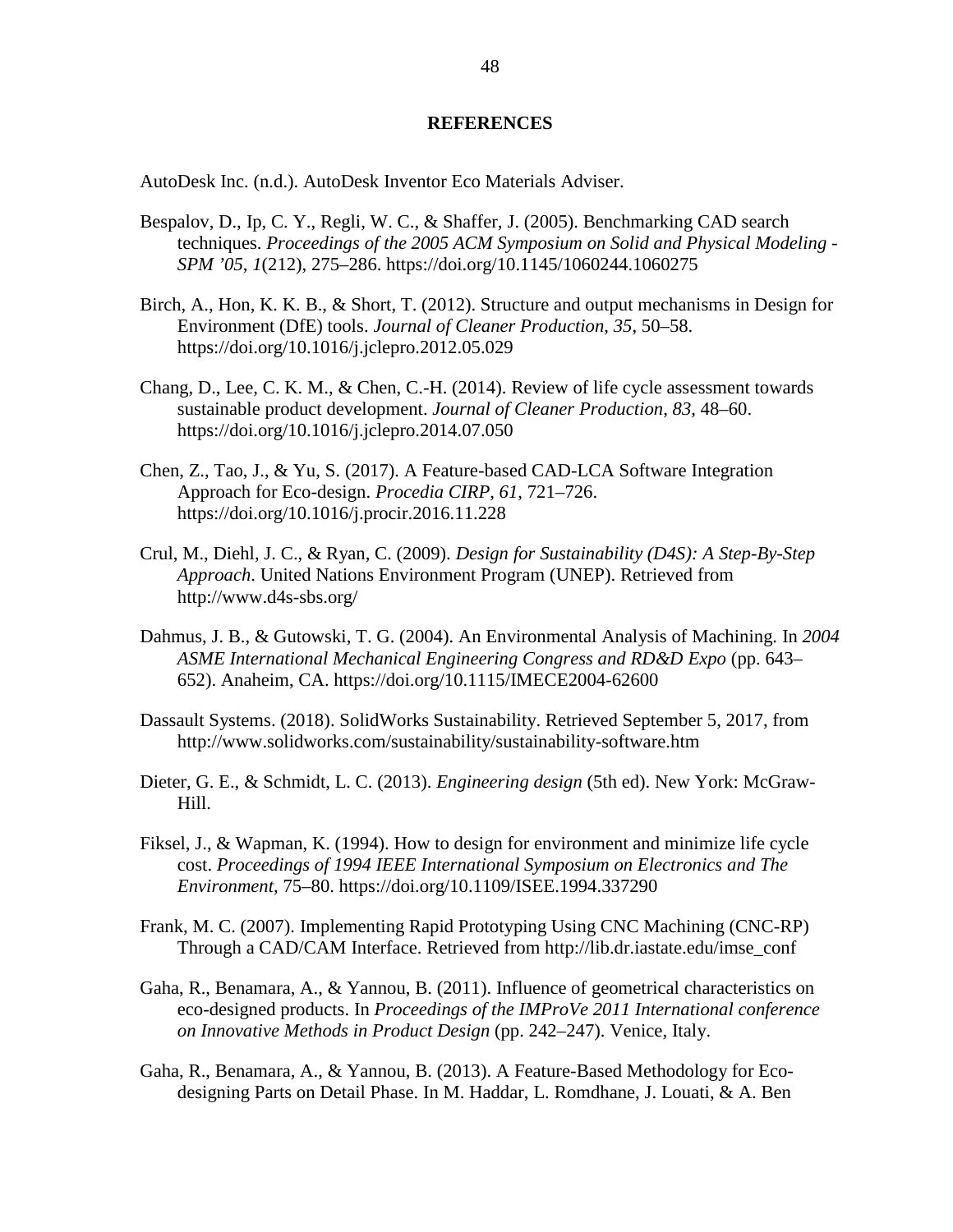Amara (Eds.), *Design and Modeling of Mechanical Systems: LNME* (pp. 645–654). Djerba, Tunisia. https://doi.org/10.1007/978-3-642-37143-1\_76

- Gaha, R., Benamara, A., & Yannou, B. (2013). Eco-Design of a Basin Mixer in Geometric Modeling Phase. *Key Engineering Materials*, *572*, 7–11. https://doi.org/10.4028/www.scientific.net/KEM.572.7
- Gaha, R., Benamara, A., & Yannou, B. (2013). Ecodesigning with CAD Features: Analysis and Proposals. *Advances in Mechanical Engineering*, *2013*, 1–11. https://doi.org/10.1155/2013/531714

Green Delta. (n.d.). openLCA. Retrieved from http://www.openlca.org/

- Hoefer, M., Chen, N., & Frank, M. (2017). Automated Manufacturability Analysis for Conceptual Design in New Product Development Automated Manufacturability Analysis for Conceptual Design in New Product Development. In *67th Annual Conference and Expo of the Institute of Industrial Engineers 2017* (pp. 860–865).
- Hoefer, M. J. D. (2017). *Automated Design for Manufacturing and Supply Chain Using Geometric Data Mining and Machine Learning*. Iowa State University.
- Institute of Environmental Sciences (Lieden University). (2012). CMLCA. Retrieved from http://www.cmlca.eu/
- International Organization for Standardization. (2006). Environmental management Life cycle assessment - Principles and framework. *Management Environmental - Analyse Du Cycle de Vie - Principes et Cadre*. International Organization for Standardization.
- Keoleian, G. A. (1993). The application of life cycle assessment to design. *Journal of Cleaner Production*, *1*(3–4), 143–149. https://doi.org/10.1016/0959-6526(93)90004-U
- Kong, D., Choi, S., Yasui, Y., Pavanaskar, S., Dornfeld, D., & Wright, P. (2011). Softwarebased tool path evaluation for environmental sustainability. *Journal of Manufacturing Systems*, *30*(4), 241–247. https://doi.org/10.1016/j.jmsy.2011.08.005
- Leibrecht, S. (2005). Fundamental Principles for CAD-based Ecological Assessments. *The International Journal of Life Cycle Assessment*, *10*(6), 436–444. https://doi.org/10.1065/lca2005.08.217
- Lofthouse, V. (2006). Ecodesign tools for designers: defining the requirements. https://doi.org/10.1016/j.jclepro.2005.11.013
- Luttropp, C., & Lagerstedt, J. (2006). EcoDesign and The Ten Golden Rules: generic advice for merging environmental aspects into product development. *Journal of Cleaner Production*, *14*(15–16), 1396–1408. https://doi.org/10.1016/j.jclepro.2005.11.022
- Martin Charter, U. T. (2001). *Sustainable Solutions: Developing Products and Services for the Future*. Sheffield, GB: Greenleaf Publishing. Retrieved from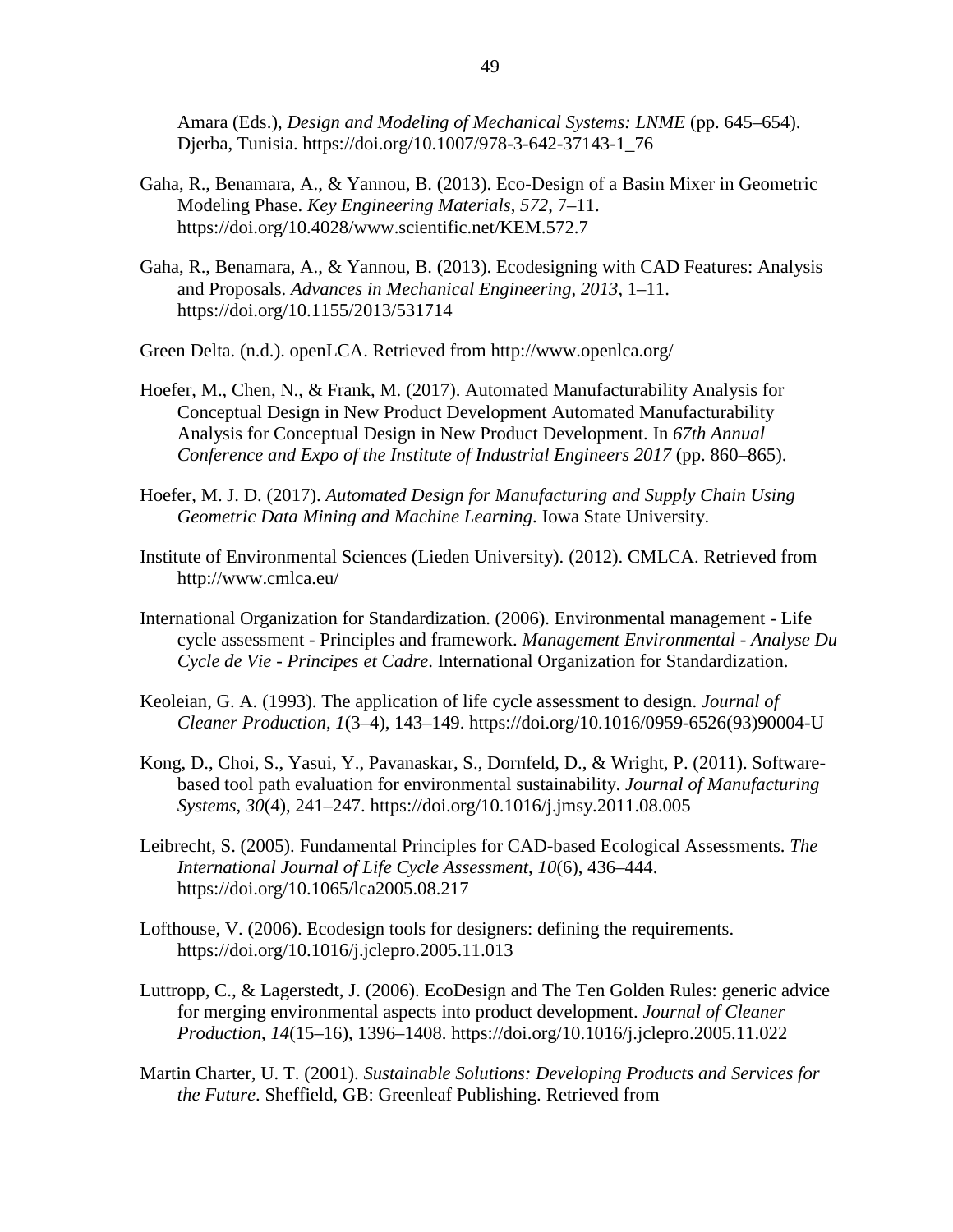http://books.google.fi/books/about/Sustainable\_Solutions.html?id=MJ2a4cnMhfYC&pg  $is=1$ 

- Meng, Q., Li, F.-Y., Zhou, L.-R., Li, J., Ji, Q.-Q., & Yang, X. (2015). A Rapid Life Cycle Assessment Method based on Green Features in Supporting Conceptual Design. *International Journal of Precision Engineering and Manufacturing-Green Technology*, *2*(2), 189–196. https://doi.org/10.1007/s40684-015-0023-x
- Morbidoni, A., Favi, C., & Germani, M. (2011). CAD-Integrated LCA Tool: Comparison with dedicated LCA Software and Guidelines for the Improvement. In J. Hesselbach & C. Herrmann (Eds.), *Glocalized Solutions for Sustainability in Manufacturing: Proceedings of the 18th CIRP International Conference on Life Cycle Engineering* (pp. 569–574). Braunschweig, Germany: Springer Berlin Heidelberg. https://doi.org/10.1007/978-3-642-19692-8\_99
- Nawata, S., & Aoyama, T. (2001). Life-cycle design system for machined parts-linkage of LCI data to CAD/CAM data. In *Environmentally Conscious Design and Inverse Manufacturing, 2001. Proceedings EcoDesign 2001: Second International Symposium on* (pp. 299–302). IEEE. Retrieved from http://ieeexplore.ieee.org/abstract/document/992369/
- Oberg, E., Jones, F. D., Horton, H. L., & Ryffel, H. H. (2012). Machining Operations. In *Machinery's Handbook* (pp. 1004–1169). Industrial Press.
- Ostad-Ahmad-Ghorabi, H., Pamminger, R., & Huber, M. (2007). *Ecodesign for Sustainable Development Volume 4 Product Development*. (W. Wimmer & M. Neagoe, Eds.) (Vol. 1).
- Pré Consultants. (n.d.). SimaPro. Retrieved from https://simapro.com/
- Pré Consultants. (2000). Eco-indicator 99 Manual for Designers. *Ministry of Housing, Spatial Planning and the Environment*. Retrieved from http://www.presustainability.com/download/manuals/EI99\_Manual.pdf
- Rossi, M., Germani, M., & Zamagni, A. (2016). Review of ecodesign methods and tools. Barriers and strategies for an effective implementation in industrial companies. *Journal of Cleaner Production*, *129*, 361–373. https://doi.org/10.1016/j.jclepro.2016.04.051
- Russo, D., & Rizzi, C. (2014). An ECO-DESIGN Approach Based on Structural Optimization in a CAD Framework. *Computer-Aided Design and Applications*, *11*(5), 579–588. https://doi.org/10.1080/16864360.2014.902691
- Tao, J., Chen, Z., Yu, S., & Liu, Z. (2017). Integration of Life Cycle Assessment with computer-aided product development by a feature-based approach. *Journal of Cleaner Production*, *143*, 1144–1164. https://doi.org/10.1016/j.jclepro.2016.12.005

Thinkstep. (n.d.). GaBi. Retrieved from http://www.gabi-software.com/america/index/